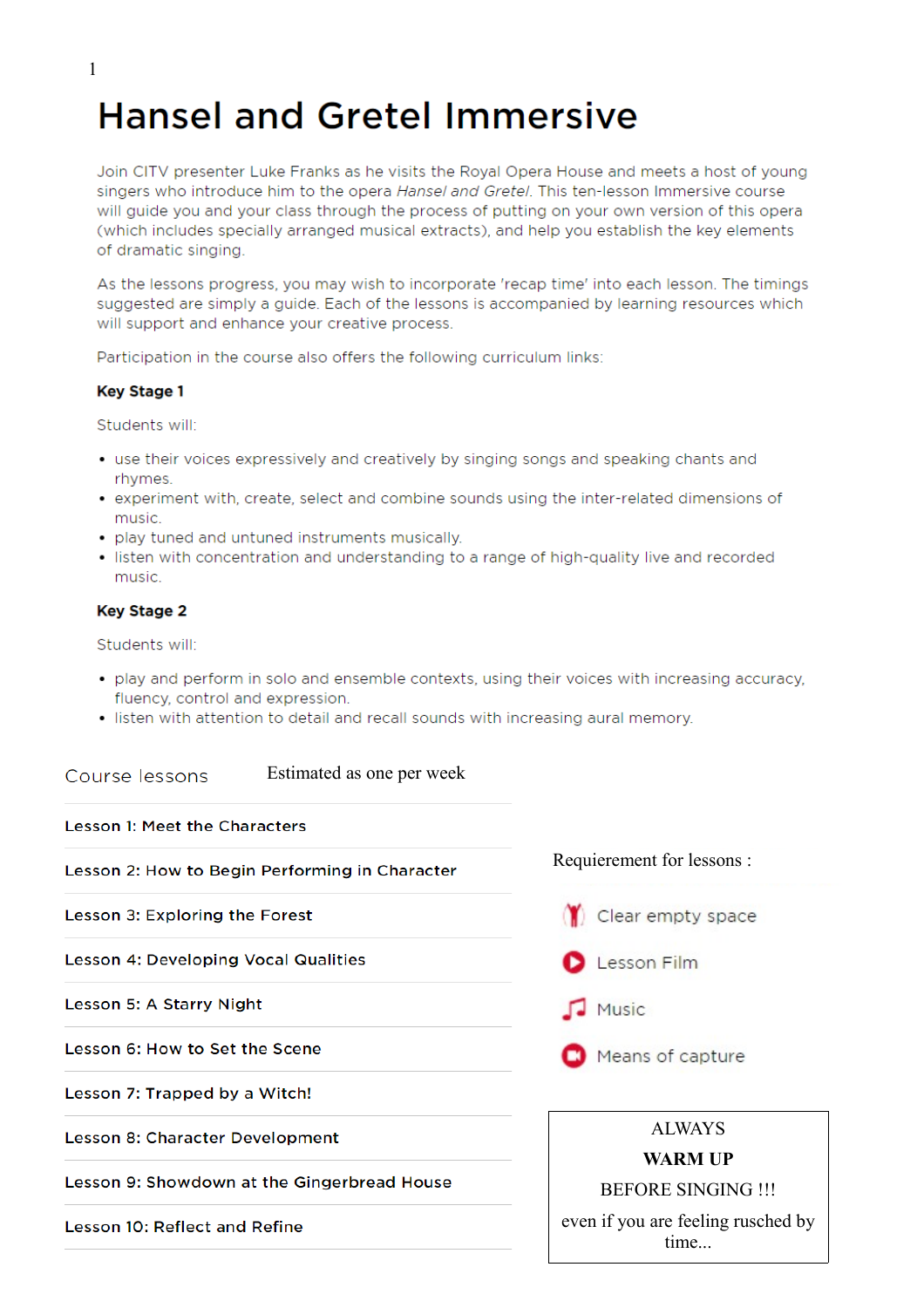### **Vocal Warm Up: Do-Mi-Do 5min**

#### How:

A short scale moving up and down three notes is repeated moving up by a semitone each time. Vary the vowel sounds as you move through the range to warm up different parts of the voice.

- · 'Mm' humming contentedly to yourself like Hansel when he's eaten the cream.
- · 'Ng' a very nasal sound like the witch makes as she prepares to cook.
- · 'Ah' a sound of wonder as Hansel and Gretel see the gingerbread house for the first time.
- · 'Ee' a frightened sound that Hansel and Gretel make as they journey through the forest.
- · 'Oo' a satisfied sound that Hansel and Gretel make as they eat the gingerbread house.
- · 'Oh' a confident sound that Gretel makes when she works out a plan to set Hansel free.

Why:

All of these are sounds we need to make to warm up the voice and, by attaching each one to a moment in the narrative, it is made far more engaging for the children and can be used later on when learning the songs.

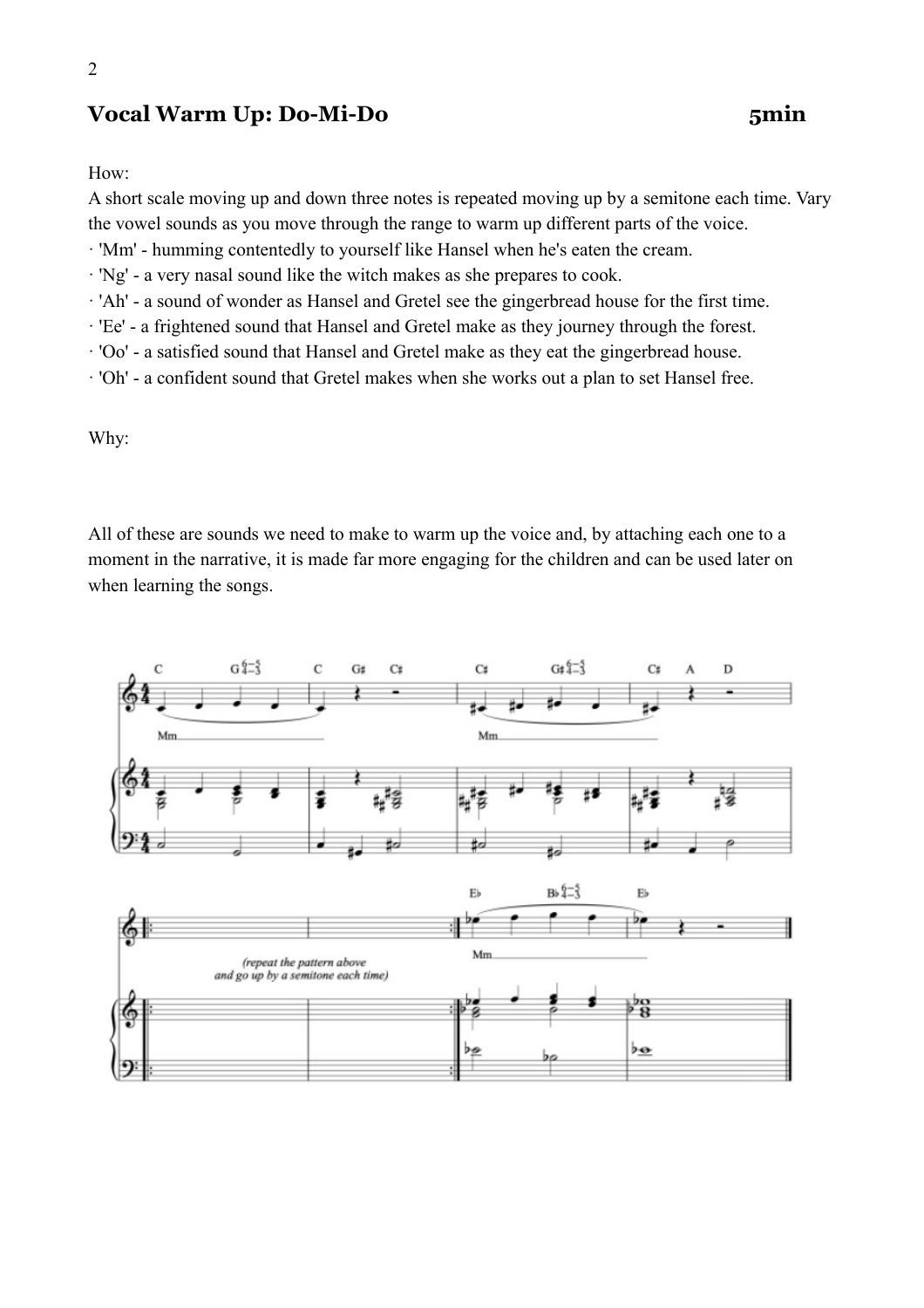# **1 Meet the Characters**

60min lesson

### **Lesson Outcomes**

- Students will know what opera is and be able to explain its features.
- Students will be able to warm up their voices effectively.
- Students will begin to learn 'Little Brother Dance with me' from the opera Hansel and Gretel.

It's really important to get your students focussed by warming up the voice and body. Once you've completed the Spellcasting exercise below, you can finish the warm up with some simple Do-Mi-Do scales (page 2).

Each session should end with an opportunity for the students to reflect on what they have learned. Take some time to recap and evaluate. You could ask the students questions about Hansel and Gretel; do they have a favourite character? Who do they think is the naughtiest? Can they demonstrate with their voices how they think the characters would speak? Can they remember the three Ps of performance? - see the Teaching songs' Tips (p. 65).

**Drama Warm Up: Stop/Go**

**Hansel and Gretel Video: Meet the Characters**

**Vocal Warm Up: Spellcasting**

**Yes and No Game**

**Twinkle Twinkle Instant Opera**

**Freeze-Frame Game**

**Explore the Story Through Freeze-Frames**

**Start Learning 'Little Brother Dance with Me'**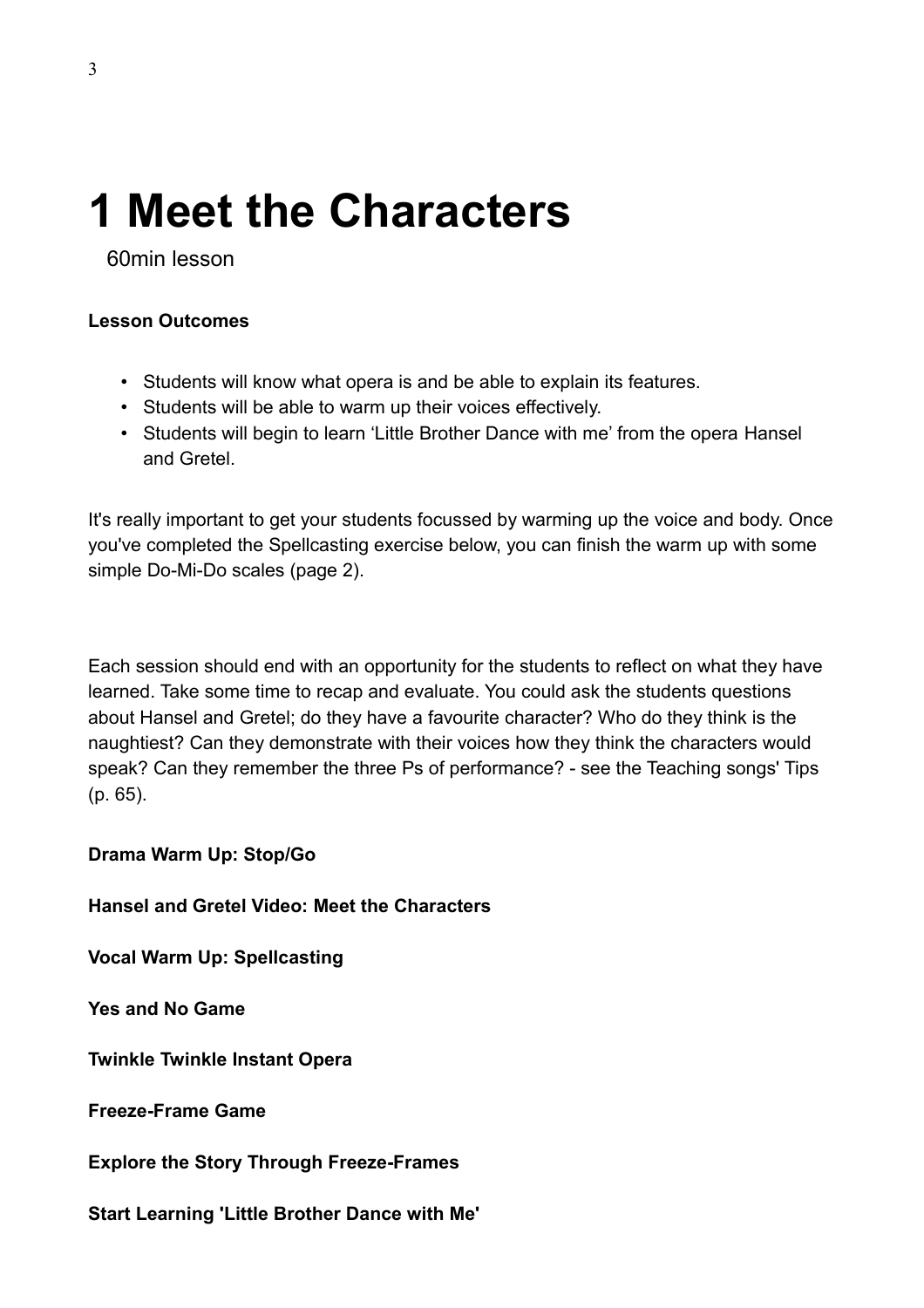# **Drama Warm Up: Stop/Go** 5min

Start the lesson with a simple game of following instructions as quickly as possible. There are several levels of instruction, so see how many you can add in:

GO (walk around the room) and STOP (freeze). Encourage the students to move along as interesting a path as possible, not just in a big circle! Explore every corner, constantly change direction, look for the spaces to move into.

CLAP (everyone claps at exactly the same time) and JUMP (everyone jumps with both feet, and lands at the same time). See how tight you can get the unity here - it should ideally sound like a single giant hand or foot making a single noise!

SKY (everyone stares fixedly at the ceiling) and AUDIENCE (everyone stares intently at the audience, once you've decided which side of the room your imaginary audience are sitting on). Really use this to develop an idea of focussed attention, with everyone looking at the same place.

BALANCE THE SPACE - everyone must spread out and find a place to stand so that the room is totally 'balanced' i.e. there is roughly the same amount of space between each person; no big empty gaps or clusters of people standing close together. See how silently and quickly your group can follow the instructions and work as a team.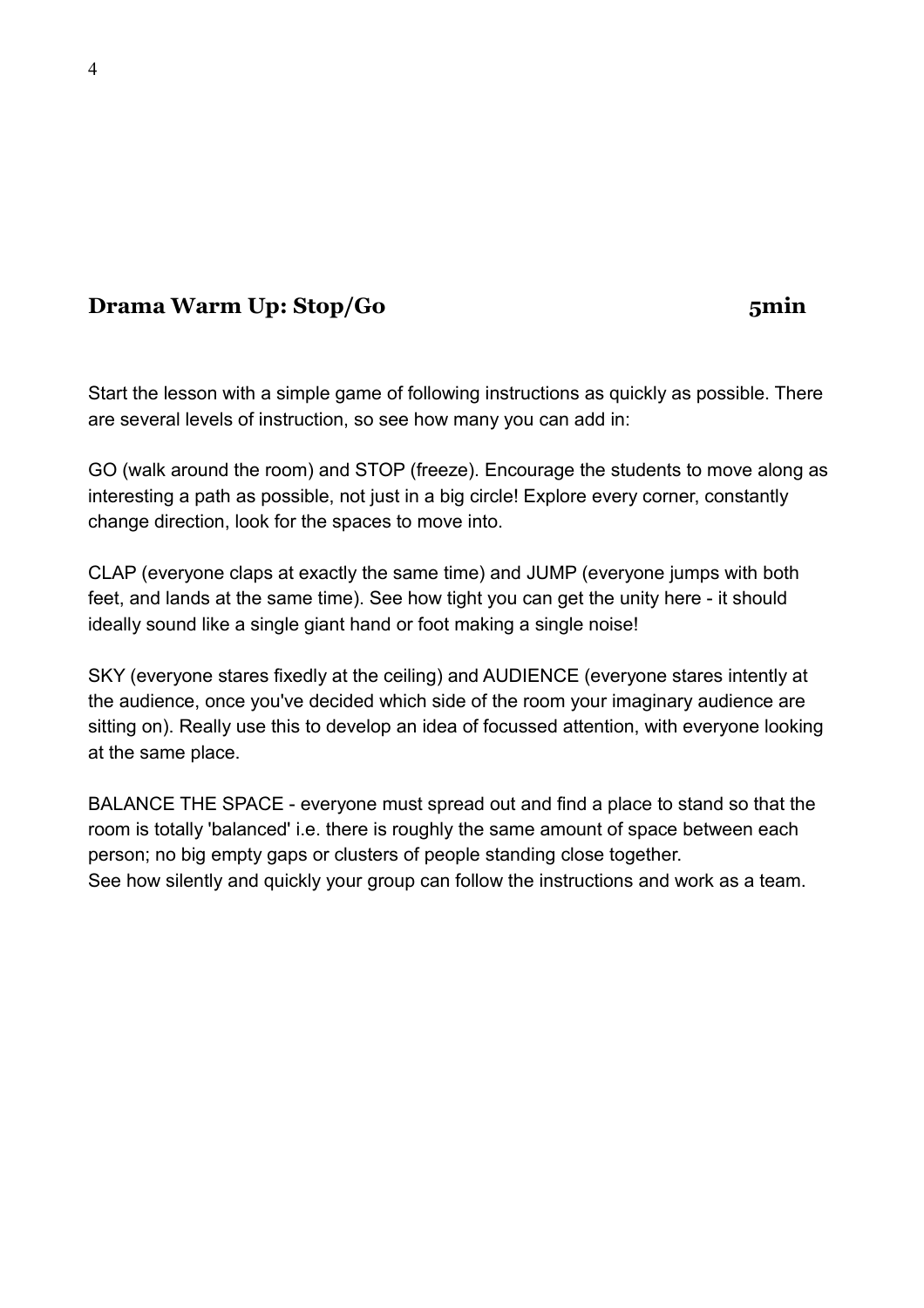### **Hansel and Gretel Video: Meet the Characters VIDEO : 5min**

Opera? What do we know about it? Join presenter Luke Franks on his journey to the Royal Opera House to meet the people who make it happen. Luke also starts to learn a song, and discovers how to begin the process of characterisation. This film is designed primarily to prepare teachers for the work they will be carrying out in the accompanying lesson plan, but you can also watch this film with your class if you choose.

<https://www.youtube.com/watch?v=FMHd9SBCeOQ>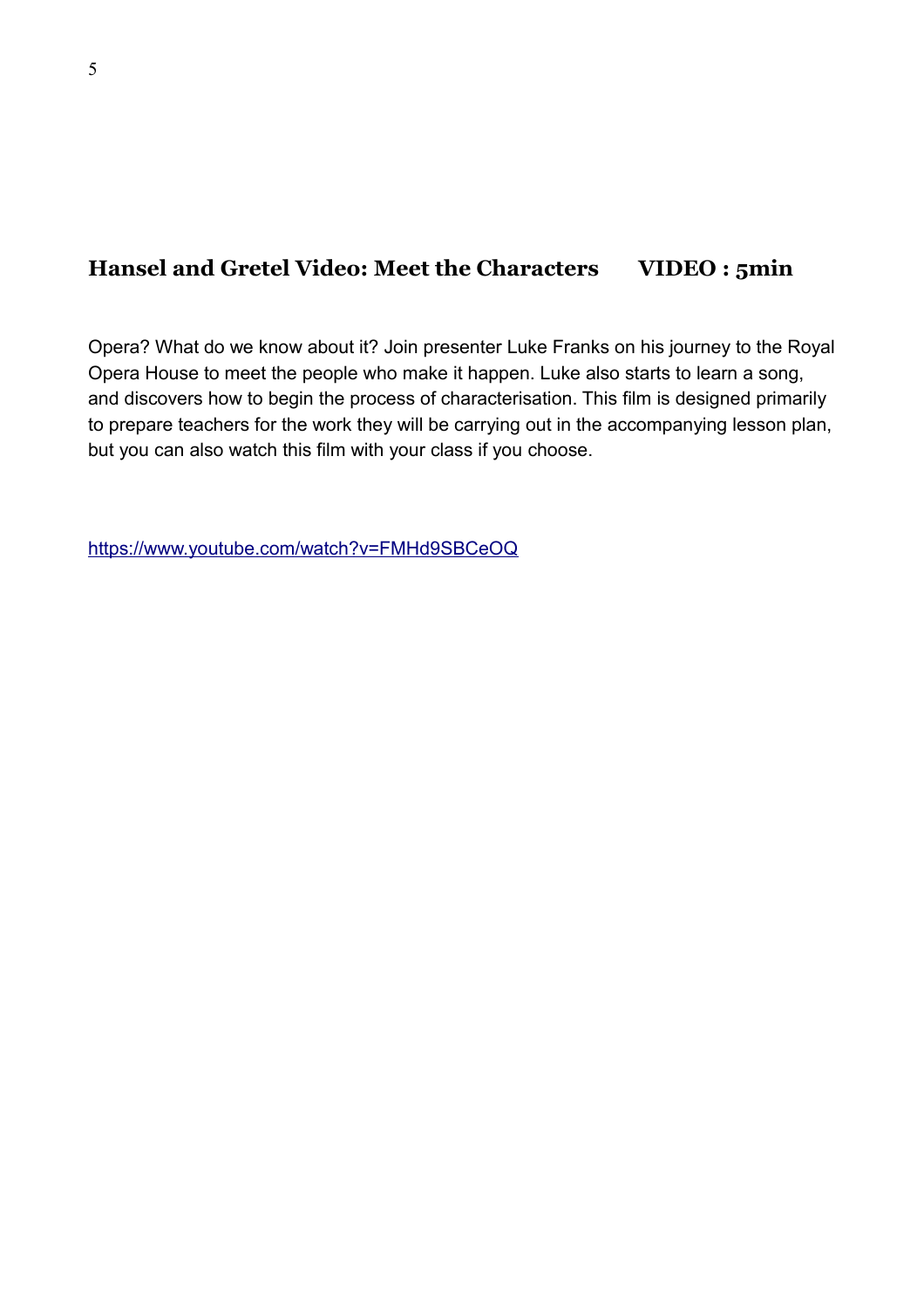### **Vocal Warm Up: Spellcasting <b>5min**

Just as athletes need to warm up before a sporting event, singers also need to warm up their voices before singing. Learn the 'Spellcasting' warm up to get the creative juices flowing!



This is a fantastic way to get children's imaginations running wild, and to warm up all areas of the mouth and body, ready for healthy singing.

How:

Sh sh sh sh (over right shoulder) Ss ss ss ss (over left shoulder) Ftsh ftsh ftsh ftsh (into centre)

Sh sh sh sh (over right shoulder) Ss ss ss ss (over left shoulder) Ftsh ftsh ftsh ftsh (into centre)

Sh sh sh sh (over right shoulder) Ss ss ss ss (over left shoulder) Ftsh ftsh ftsh ftsh (into centre)

Spot a cake on the floor- 'ah!'

Pick it up and admire it – 'mmmmmmmmmm'

Put it in your mouth – but it's too hot! – pant to get more air in your mouth! (NB - only want to hear AIR not voice)

Swallow – the sound for swallowing here is a siren using the sound 'ng' to slide down through vocal range from high to low.

Uh-oh, the cake is coming back up… - siren with 'ng' back up through vocal range from low to high.

Freeze with tongues sticking out!

Why:

Sh/ss/ftsh: these sounds all help reflexive breathing.

'Mmmm': breathing through the nose and making a sound that resonates there helps to warm up spaces in the head (nasal cavity), and behind the nose.

Pant/too hot: raises soft palate.

'Ng': sliding up and down on this sound is a safe way to warm up a singers' whole range. Tongues out: this helps bring the tongue forward in mouth allowing my space in the throat for sound to pass through.

All of these are things we need to do to warm up the voice, but attaching these to a narrative is likely to be far more engaging for the children and memorable for the teacher.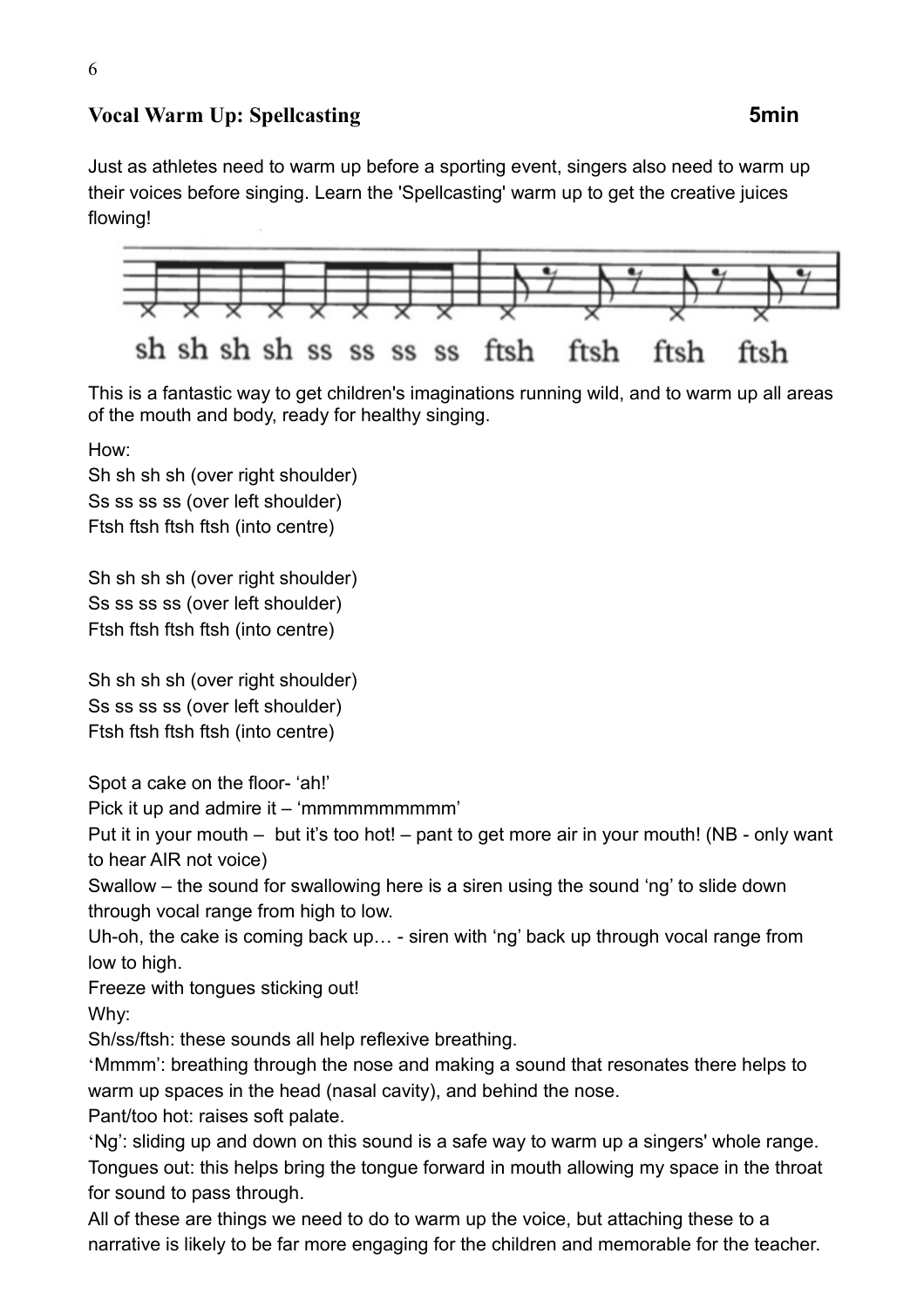# **Yes and No Game 5min**

7

Opera is about telling a story with song, music and staging. It can be lots of different things to lots of different people. Discuss and explore what opera means to you and your class with the Yes And No Game.

These questions are designed to spark a discussion about children's initial thoughts about singing, storytelling and opera. Most people, even quite young children, have some thoughts about what opera is, whether or not they have had much experience of it. It's really interesting to encourage people to talk about their preconceptions, without judgement. It might be fun to ask these questions of the group at the beginning of the process, and again at the end, and see if any of the answers have changed. How:

In a large clear space, decide that one wall means YES and one means NO. Ask the following questions, and ask people to answer by going to either the YES or the NO wall. (Make sure that participants decide one or the other - no hanging around in the middle!) Once everyone has found their place, ask people why they have given their answers. This can often lead to great discussion!

NB - If you are short on space, you can still do this exercise i.e. touch your toes for yes, your nose for no.

Yes/no questions:

(Feel free to use all, or just some of these - and to add your own)

- Is opera for posh people?
- Do operas tell exciting stories?
- Is going to the opera really expensive?
- Is singing in an opera difficult?
- Are all operas very old?
- Do opera singers sing very high?
- Are operas in foreign languages?
- Are operas easy to understand?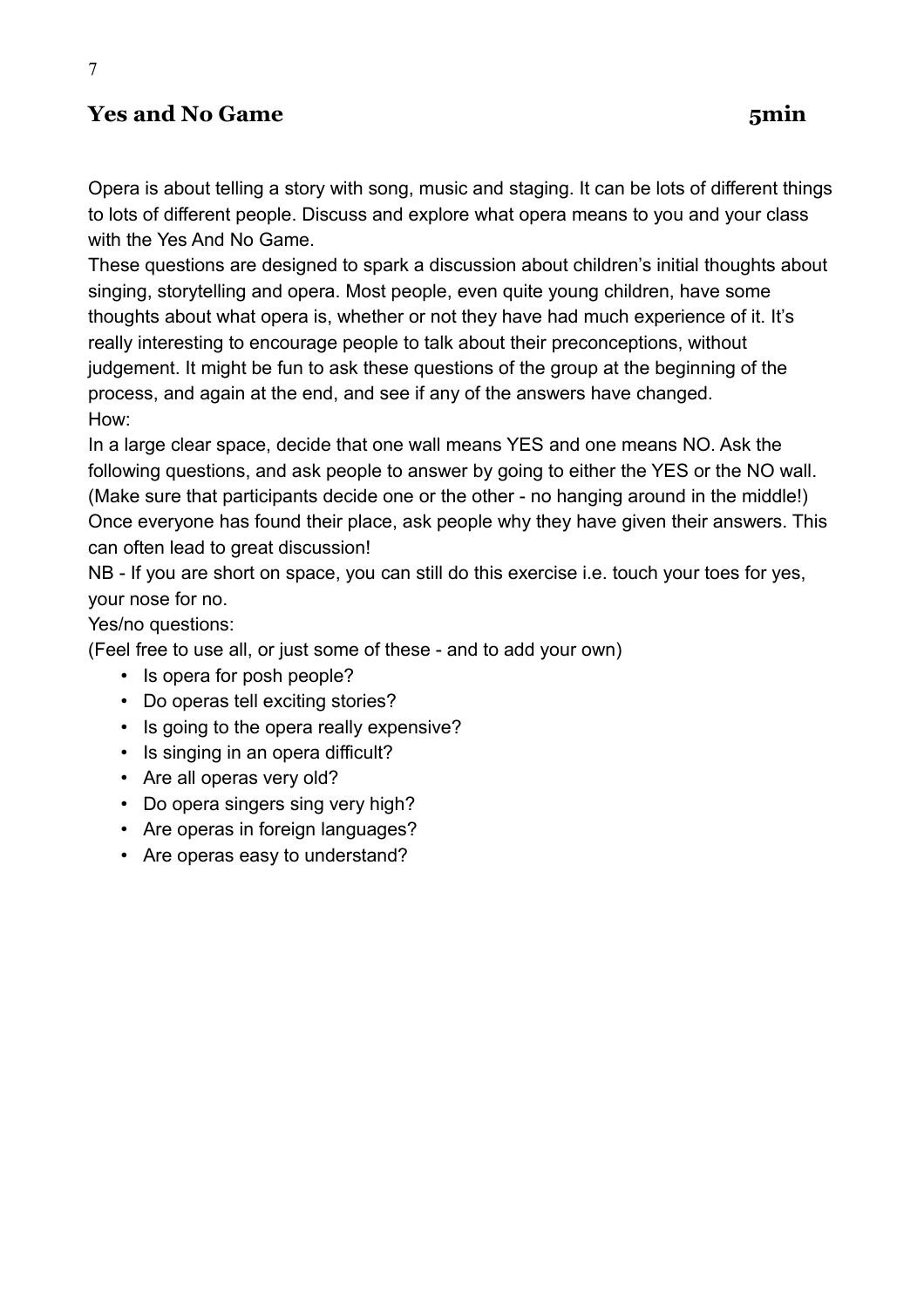# **Twinkle Twinkle Instant Opera 10min**

*Exploration/Expression*

Dramatic Singing is singing with an emotional and physical connection to the words and music. Discover more about telling a story through singing with Twinkle Twinkle Instant Opera. The objective of this unit is to devise and perform a miniature opera in a very short period of time.

- Sing 'Twinkle Twinkle Little Star' with your group (or use any simple song that is familiar to everyone). 'Twinkle Twinkle Little Star' tends to be familiar to the bulk of the group and that is useful. Whatever you sing, make sure that everyone is familiar with it and knows the same version before moving on to the next step.
- Divide the class into groups of between 6-8 students per group.
- Assign each group an emotion. You might want to pick from the following, which are all strong emotions and are all connected to the opera: fear, grief, love, joy, anger, jealousy. Each group's emotion should be secret from the rest of the class.
- Each group should devise a performance of Twinkle Twinkle Little Star which will express the emotion they have been given using the instructions for version 1 or 2 below.

•

#### Version 1:

This version is low risk and achievable – for less experienced students.

Keep the tune of 'Twinkle Twinkle Little Star', but change the way in which you sing it and stage it so that it represents the group's given emotion.

#### Version 2:

This second version has more variables for students and teachers who are confident with singing and drama.

Performers can do pretty much anything they like to the piece. This could include altering the vocal quality, the modality of the piece (i.e. putting it in a minor key), taking fragments which can repeat, using just the text, and of course staging the piece.

NB. For both versions of the exercise, you might find it helpful to use tableaux (a still image of a scene) to help get each group started. If so, a good rule of thumb is that each performance should contain at least three tableaux; a beginning, middle and end. The different groups' pieces might tell a story, or they might be a more expressionistic representation of the emotion.

Why:

This is a neat way of seeing exactly what opera is – a sung story. It is a useful, low-risk way for students to experience being part of a sung drama in miniature form. We've created a How To video on Singing in Character which contains this exercise - why don't you have a look when preparing this lesson? You'll find the film here : <https://www.youtube.com/watch?v=EZ8dCm1zLNw>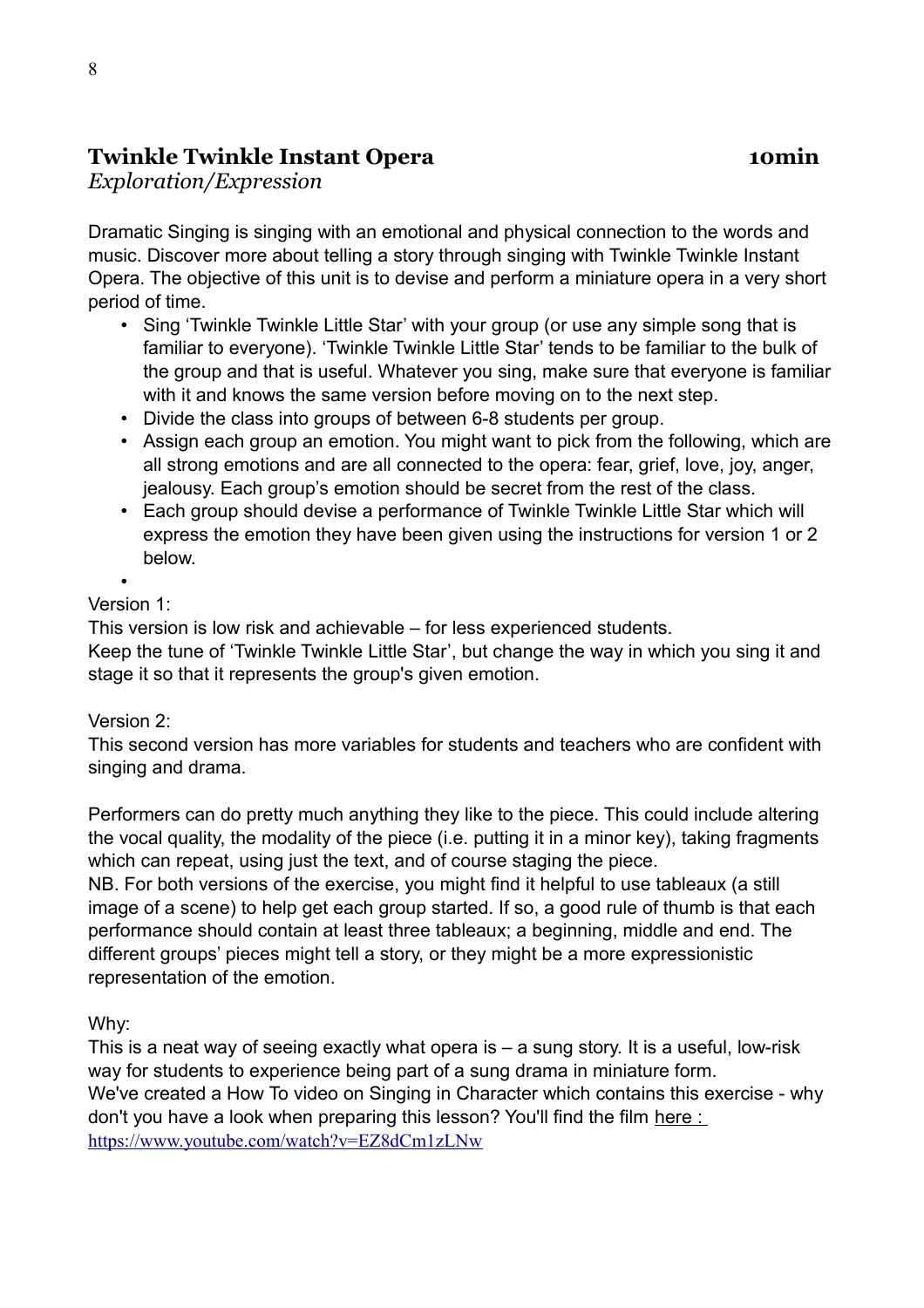#### **Freeze-Frame Game 5min** *Exploration/Acting*

Split into smaller groups (probably about 5 or 6 participants in each). Announce a scenario, then give the students 15-20 seconds to make a freeze-frame then freeze in it. You could use different fairytales as your stimulus, for example, you could ask for a freeze-frame of a moment in Cinderella, or Rapunzel, or Jack and the Beanstalk.

Each time, choose one of the groups' freeze-frame for everyone to have a look at. Assess how clear the story of the scene is: are there different characters and emotions present? Is there an interesting use of levels (how high or low people are)? What do you notice that is interesting or unexpected? Can the audience see everything they need to see? Feel free to make it competitive; you can choose the 'best' freeze-frame each time (as long

as the criteria are clear) and have a winning team at the end.

You can use this activity at lots of different points in your project. Once the students know the story of Hansel and Gretel, you could make freeze-frames of different plot points, with each group choosing their own moment in the story, and the other groups having to work out which moment they are depicting.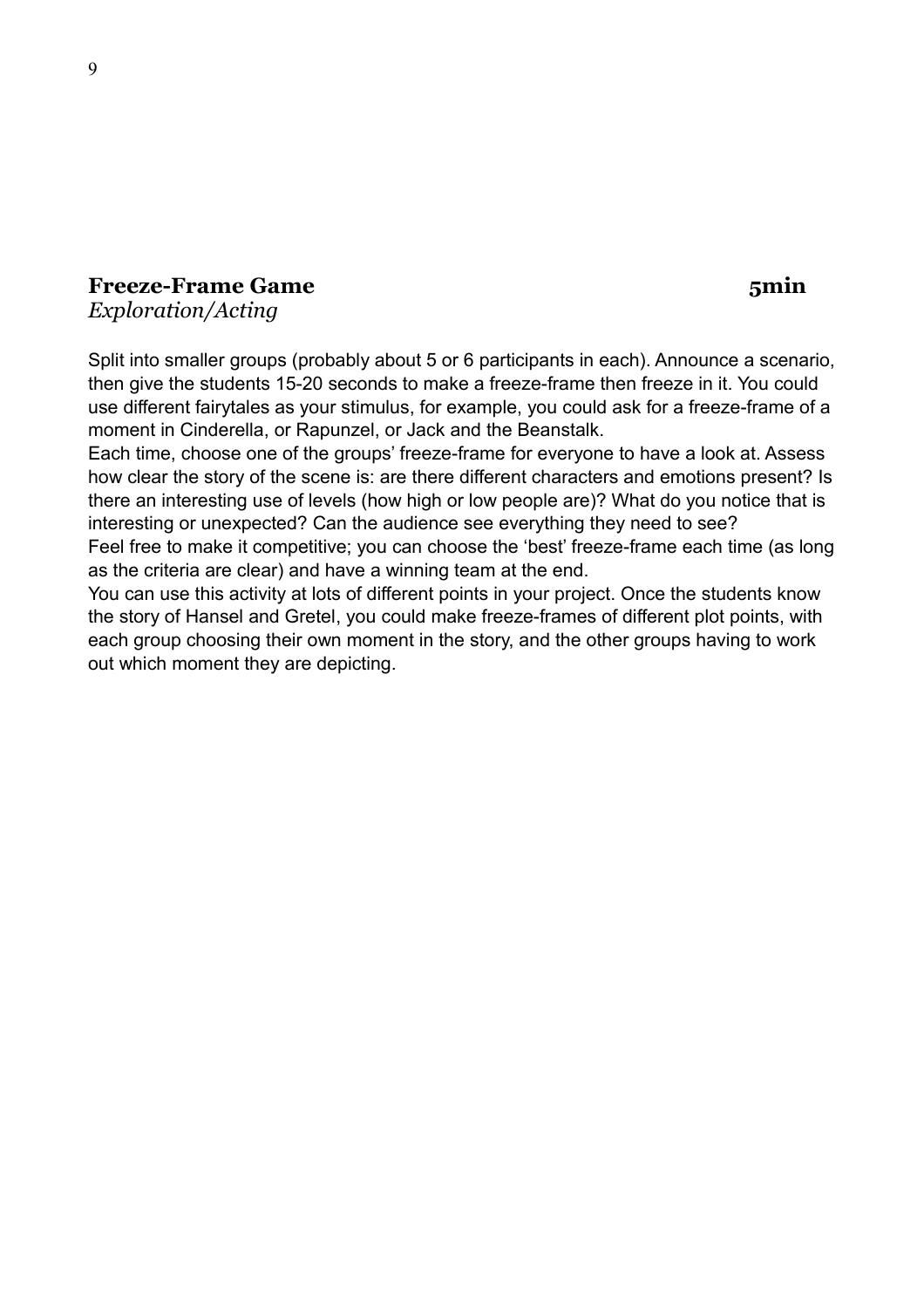# **Explore the Story Through Freeze-Frames 15min**

Here is the plot of the opera Hansel and Gretel in 12 short scenes:

- **1. Hansel and Gretel, brother and sister, are bored and hungry at home.**
- **2. While dancing to cheer themselves up Hansel and Gretel knock over a jug of milk.**
- **3. Hansel and Gretel's mother Gertrud is furious at her children for breaking the jug, and sends them into the forest to find berries.**
- **4. Hansel and Gretel's father is horrified to hear that Gertrud sent the children into the forest, because he knows a witch lives there.**
- **5. In the forest, Hansel and Gretel get lost, and become very frightened.**
- **6. A magical creature called the Sandman helps Hansel and Gretel fall asleep in the forest. While they sleep, they're safely watched over by 14 guardian angels.**
- **7. A magical fairy in the forest wakes Hansel and Gretel up.**
- **8. Hansel and Gretel find a house made of the most delicious sweet food.**
- **9. The Witch invites Hansel and Gretel into her house.**
- **10.The Witch tells Hansel and Gretel she is going to cook them in her oven so she can eat them.**
- **11.Hansel and Gretel trick her and push the Witch into her own oven.**
- **12.Hansel and Gretel's parents find them, and everyone is so happy to be together again.**

Divide your group up into smaller groups - ideally four or five people in each one - and give each group one or two (if two, then use two consecutive moments) of the above story points. Ask them to make a freeze-frame for each moment. Consider the following:

- Where is the audience? Make sure your freeze-frame is created with the audience's viewpoint in mind.
- How are the main characters feeling? Use your whole body and face to convey it.
- If you have more people in your group than there are named characters, what can everyone else be doing? Other actors can be crowd/chorus surrounding and supporting the main action, or they could be bits of scenery, furniture or props! Let your creative imaginations go wild.

•

Each group will share back their freeze-frame(s), and the other groups should examine them to try and work out what's going on. Can you spot any of the characters we've learnt about? How are they feeling? What are they doing?

Go around each group in story order, and piece together the plot by watching each other's freeze-frames.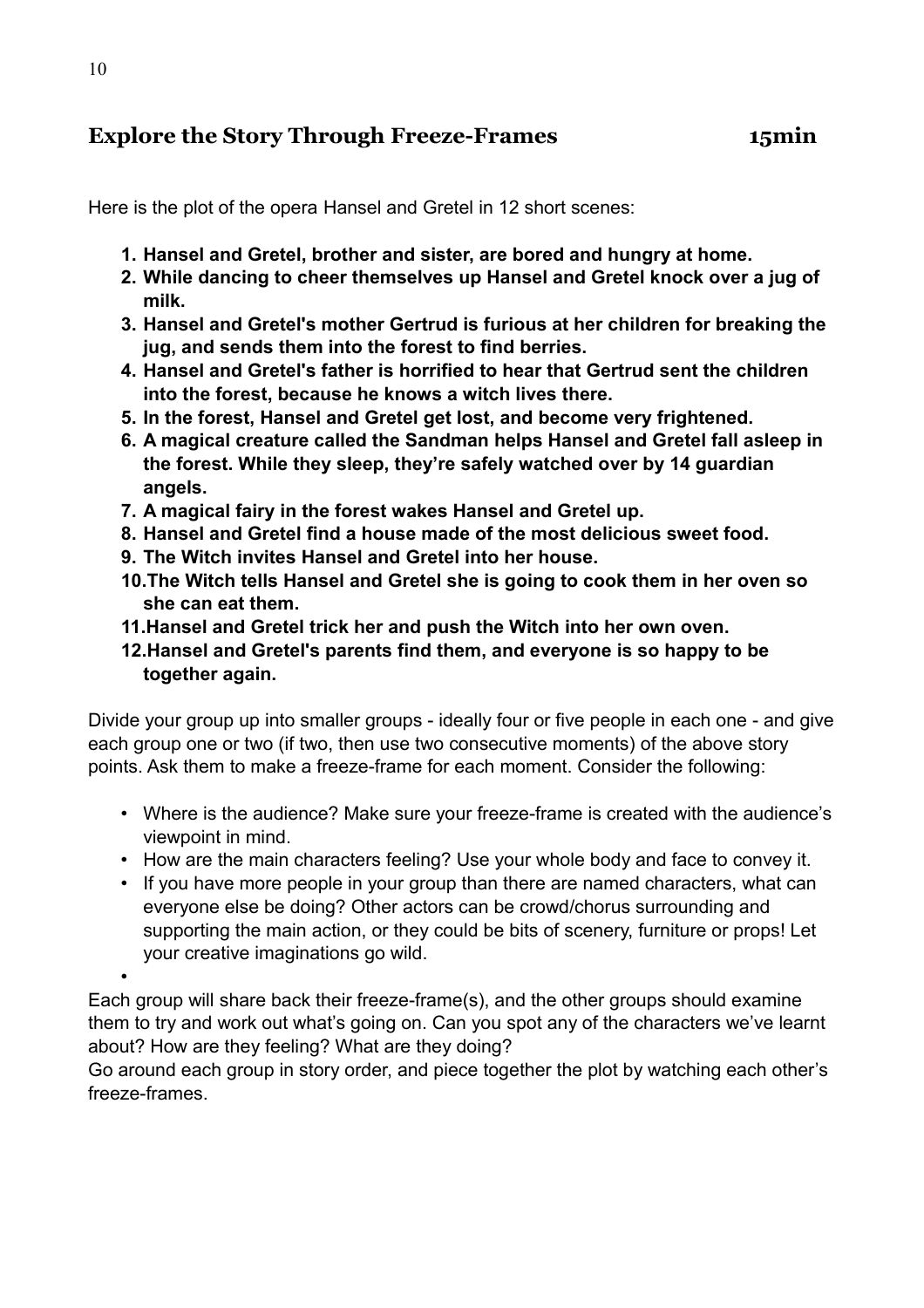### **Start Learning 'Little Brother Dance with Me' 10min**

#### Plot Point: Home Alone

**At the beginning of the opera, Hansel and Gretel are alone at home. Hansel is making a broom and Gretel is stitching stockings. Hansel complains of his hunger the family are so poor, he has only eaten bread for weeks. Gretel tells him to have faith, and lets him into a secret: their neighbour has given them some fresh milk which their mother will use to make rice pudding later that evening. Hansel naughtily scoops off the cream, as the two forget their chores and begin dancing around the house, led by Gretel.**

Now you know where you are in the story, It's time to begin learning the first song 'Little Brother Dance with Me'. Before you begin, take a moment to remember your own workshop's experience and look through the Teaching Songs' Tips unit (p. 65), which has lots of tips and tools for helping you to teach songs to your class, including the '3 Ps of Performance'.

This is a long song, but it breaks down well into three sections:

- **Intro**; the children are bored and hungry at home.
- **A** : Gretel suggests they cheer themselves up by dancing; she teaches an unwilling Hansel the first section of the dance she has in mind.
- **B** : The children dance together, and forget about being bored and hungry!

Start by breaking the song down into phrases, learning the melody first, to 'la'. Then speak the words in rhythm until your students feel comfortable with the text. Put the words, music and phrases together, gradually working towards singing the whole song.

Teach the whole song to your class but as it is sung by both Hansel and Gretel, we will choose to your students into 'Hansels' and 'Gretels'. You can regroup them per part but for the performance, they will be mixed up.

See the scores and tracks sent with this document.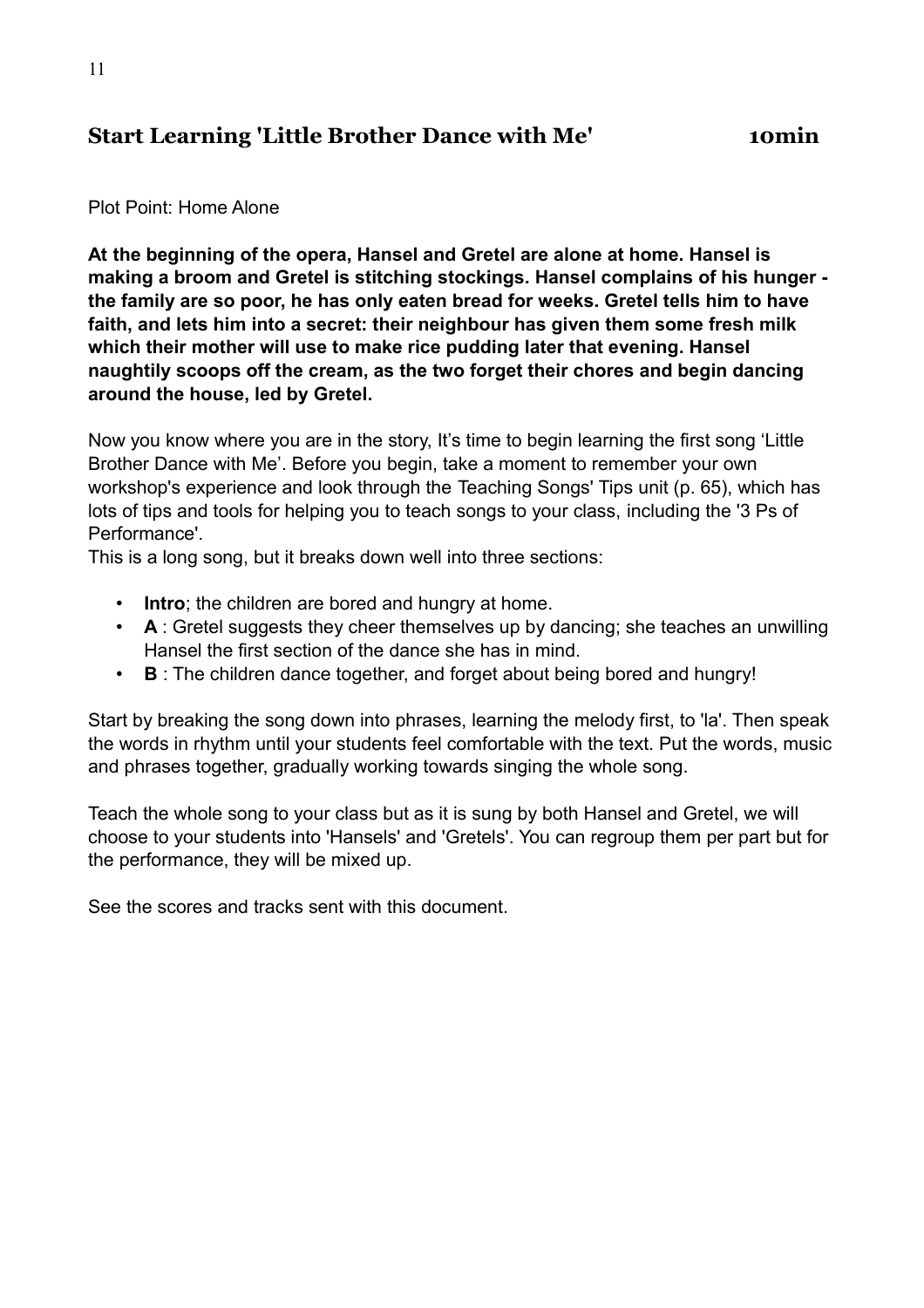# **2 How to Begin Performing in Character**

60min lesson

#### **Lesson Outcomes**

- Students will be confident experimenting with the plot in order to create a character, and have strategies to do this.
- Students will have learned the song 'Little Brother Dance with Me' and the warm-up from the last lesson.

At the end of the lesson, remind the students how important it is to express yourself vocally and physically in opera. Ask them what they feel would be the best type of gestures for a large space; can they show you a range of emotions that would work well at a distance? Ask them to show you the difference between children and witches; how would they stand, how would they say their name, etc.?

| Units in this lesson                         |                     |
|----------------------------------------------|---------------------|
| Drama Warm Up: Stop/Go                       | ① 5min              |
| Vocal Warm Up: Spellcasting p.6, week 1      | ① 5min              |
| Vocal Warm Up: Gretel, Gretel I Want to Play | <b>4</b> 5 min      |
| The Story of Hansel and Gretel               | <b>4</b> 5 min      |
| Hansel and Gretel: Meet the Characters       | $\bigcirc$ 10 min   |
| Revise 'Little Brother Dance with Me'        | $\bigcirc$ 30 $min$ |

#### **The Secretary Advisor**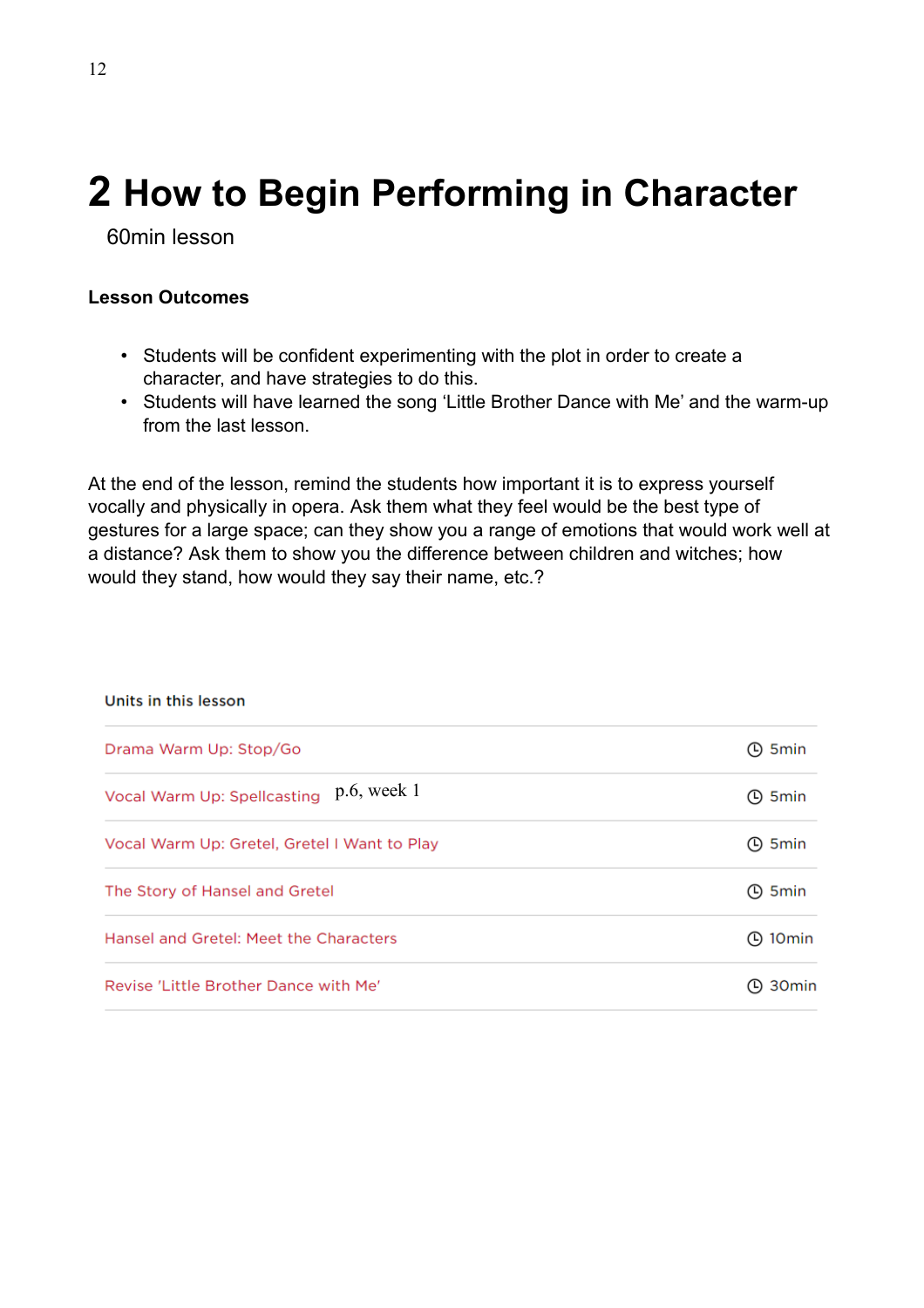### **(2 PAGES)**



V2 Gretel, Gretel, why can't we play? Gretel, why can't we play? Hansel, Hansel, we've got to work, Hansel, we've got to work!

V3 Gretel, Gretel, what can we eat? Gretel, what can we eat? Hansel, Hansel, Mum's got a treat, Hansel, Mum's got a treat!

V4 Gretel, Gretel, let's eat the cream, Gretel, let's eat the cream! Hansel, Hansel, don't you dare, Hansel, don't you dare!

V5 Gretel, Gretel, I've eaten the cream, Gretel, I've eaten the cream! Hansel, Hansel, you're so mean, Hansel, you're so mean!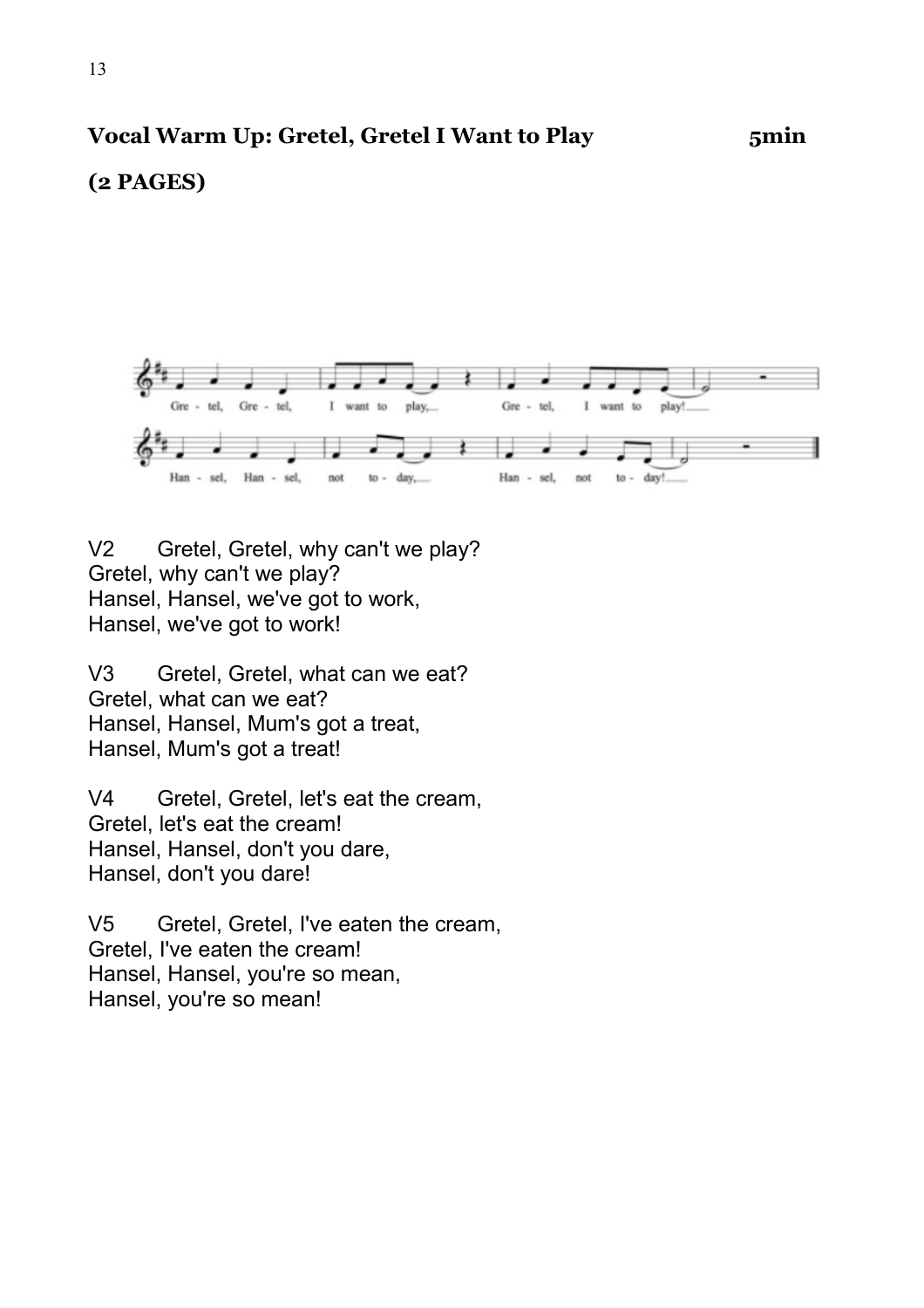How:

In each verse, the melody alternates between Hansel and Gretel with each one being characterised differently.

- For Verse 1, Hansel should be excited and energetic pestering his sister to play, while Gretel should be calm and resolute as she's aware they have other things to be doing.
- For Verse 2, Hansel is pleading with Gretel to play this should be whiny and insistent. Before singing, have them say 'pleeeeeeaaase' in as whiny a voice as possible and then use that same vocal quality when singing. Gretel on the other hand is confident and taking the lead in setting to work.
- For Verse 3, Hansel is tired and hungry so he asks what there is to eat. Gretel replies excitedly that their mum has bought them a treat.
- For Verse 4, Hansel is feeling mischievous and trying to convince Gretel to eat the cream, while Gretel is shocked and tells Hansel off using a dangerously quiet voice like a teacher who is beyond angry.
- For Verse 5, Hansel is triumphant and cheeky, as he's eaten the cream that their mum was saving. Gretel is upset that Hansel has eaten the treat that should've been for the whole family, and sings with a hint of sobbing. Before singing, you could try saying 'It's all gone!' as if through tears.

Why:

This song energises the voice through different emotions; and you can refer back to these when learning other songs. The song is a quick short-cut to reach discernibly different vocal qualities.

For example, the dangerously quiet voice is in fact a really well produced clear, quiet sound where all the words can be heard; sobbing - if you take the drama down a notch is a beautifully produced sound - a hint of a sob is especially useful if singing high.

Find the track for this with the rest of the oterhs.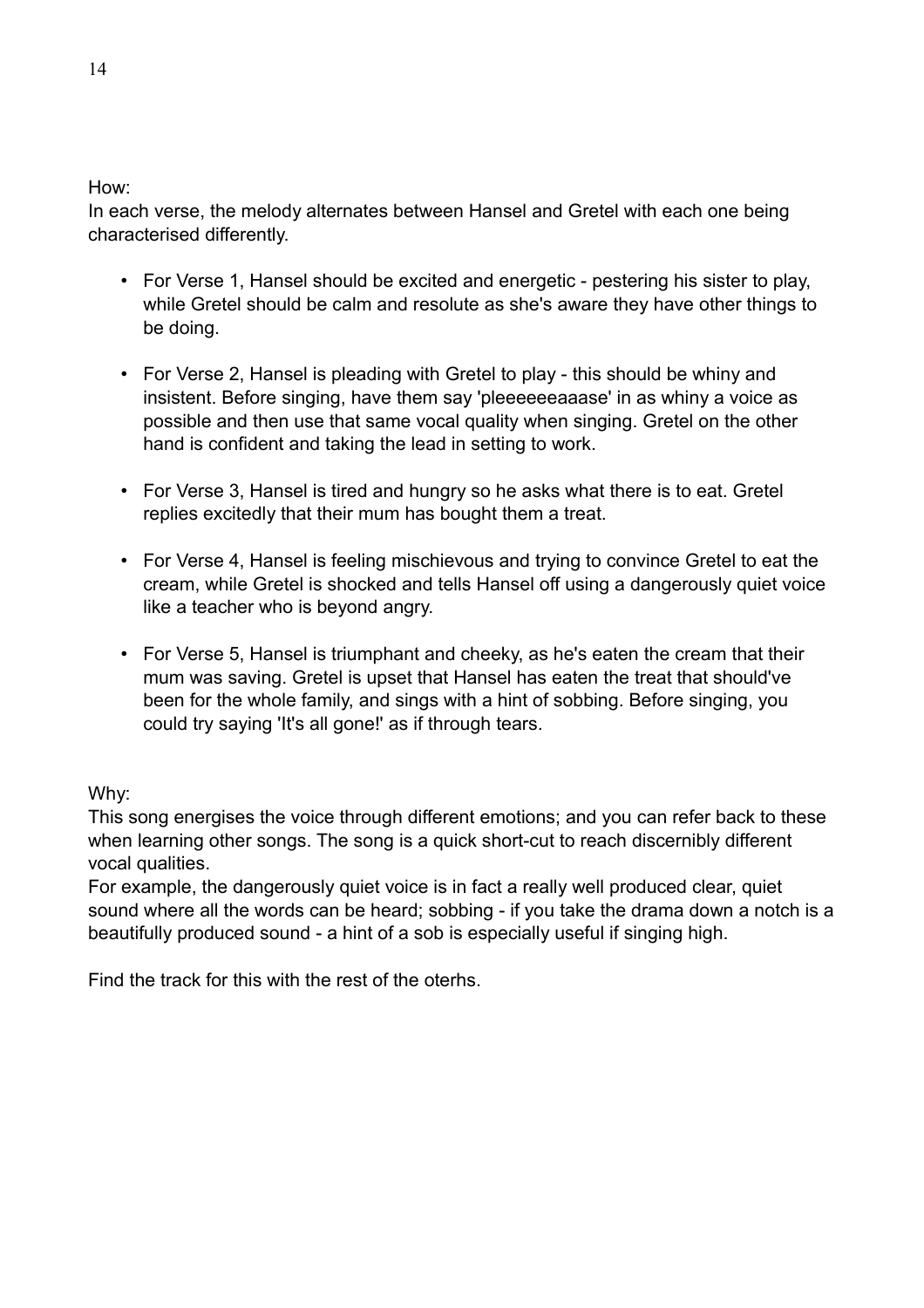#### **The Story of Hansel and Gretel VIDEO 5min**

Watch this fun animation with your class to help introduce them to the story of Hansel and Gretel.

Hansel and Gretel is an opera by a German composer named Englebert Humperdinck, with words written by the composer's sister Adelheid Wette. The story of the opera is based on the famous fairy tale, recorded in the 1800s by the Brothers Grimm, about two children who, lost in the forest, are lured into the home of an evil witch. They manage to escape the witch's gingerbread house by outwitting her, and safely return to their family.

<https://www.youtube.com/watch?v=PVas5rmLuIc>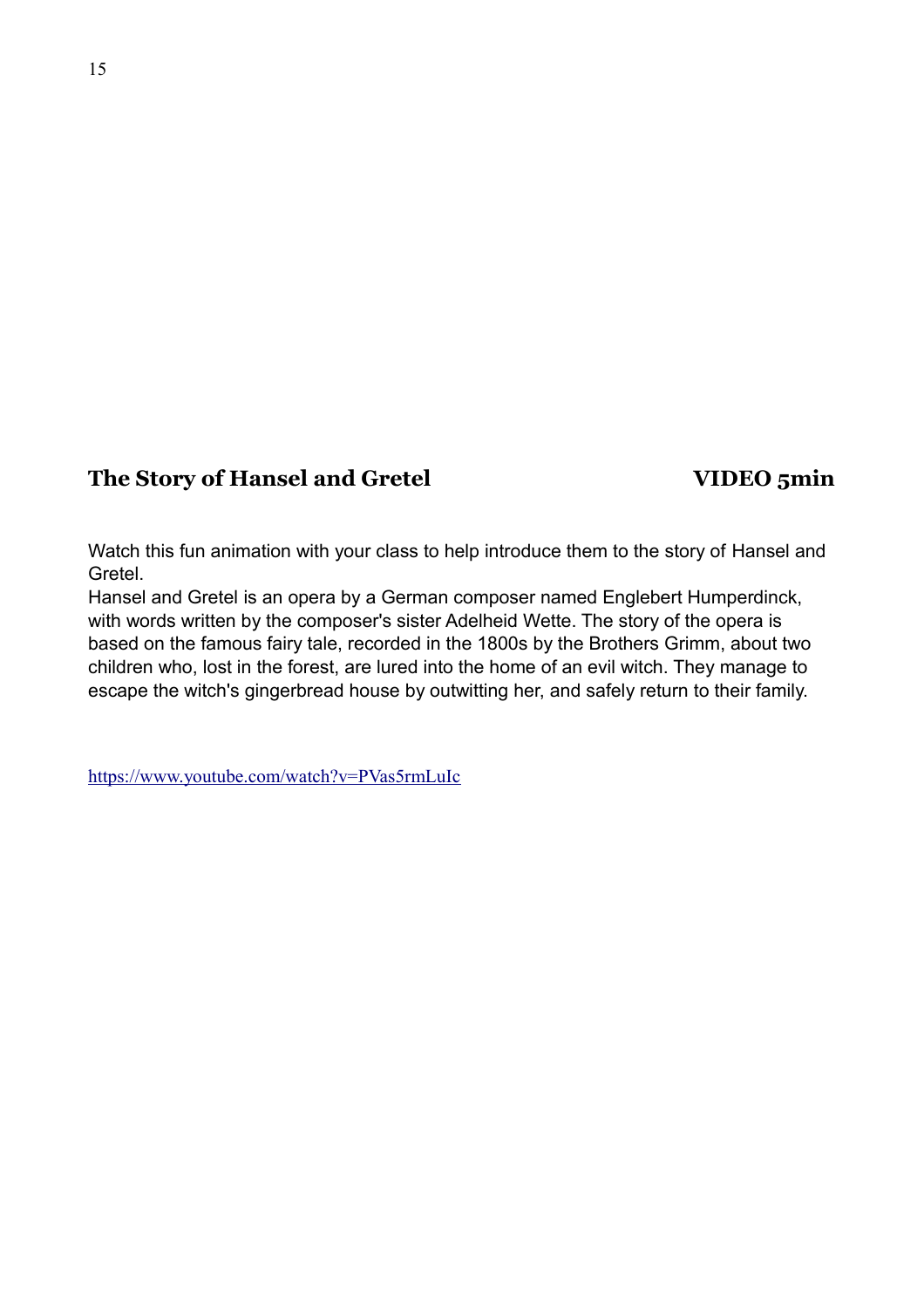# **Hansel and Gretel: Meet the Characters 10min**

# **(2 PAGES)**

Hansel and Gretel is one of the best-loved fairytales of children's literature. Recorded by the Brothers Grimm and published in 1812, the story was set to music as an opera by the German composer Engelbert Humperdinck, and premiered in 1893. The story tells of two resourceful children who, when sent out to pick berries in the forest by their mother, encounter an evil witch...

#### **Hansel**

At the beginning of the opera, Hansel is grumpy not only because he has been made to do his chores, but also because he is very hungry. The family don't have much money, and food is in short supply. Unlike his sister, Hansel has two left feet, and is rather clumsy when it comes to dancing! Hunger is a recurring theme for Hansel; when the children are lost in the forest, he can't resist scoffing the berries they have picked for dinner, and when they discover the Witch's gingerbread house, he is seduced by all the sweet treats he sees. However, he is also very resourceful, and it is he who hatches the plan to escape the Witch's clutches.

#### **Gretel**

Gretel is lively and good-natured and a bit of a goody two-shoes. The older of the siblings, she takes responsibility for things, and reminds Hansel at the beginning of the opera that it's important they finish their chores. She is more cautious than Hansel, and expresses concern when they find the Witch's gingerbread house in the forest. Ultimately, Gretel shows great courage and resourcefulness, as she saves her brother from being turned into gingerbread by the Witch.

#### **The Witch**

The evil Witch lives in a gingerbread house deep in the haunted Ilsenstein forest. She lures children into the house with sweets and cakes, so that she can fatten them up, cook them and eat them. As well as being evil, she has poor eyesight, and is outwitted by the children at the end of the opera.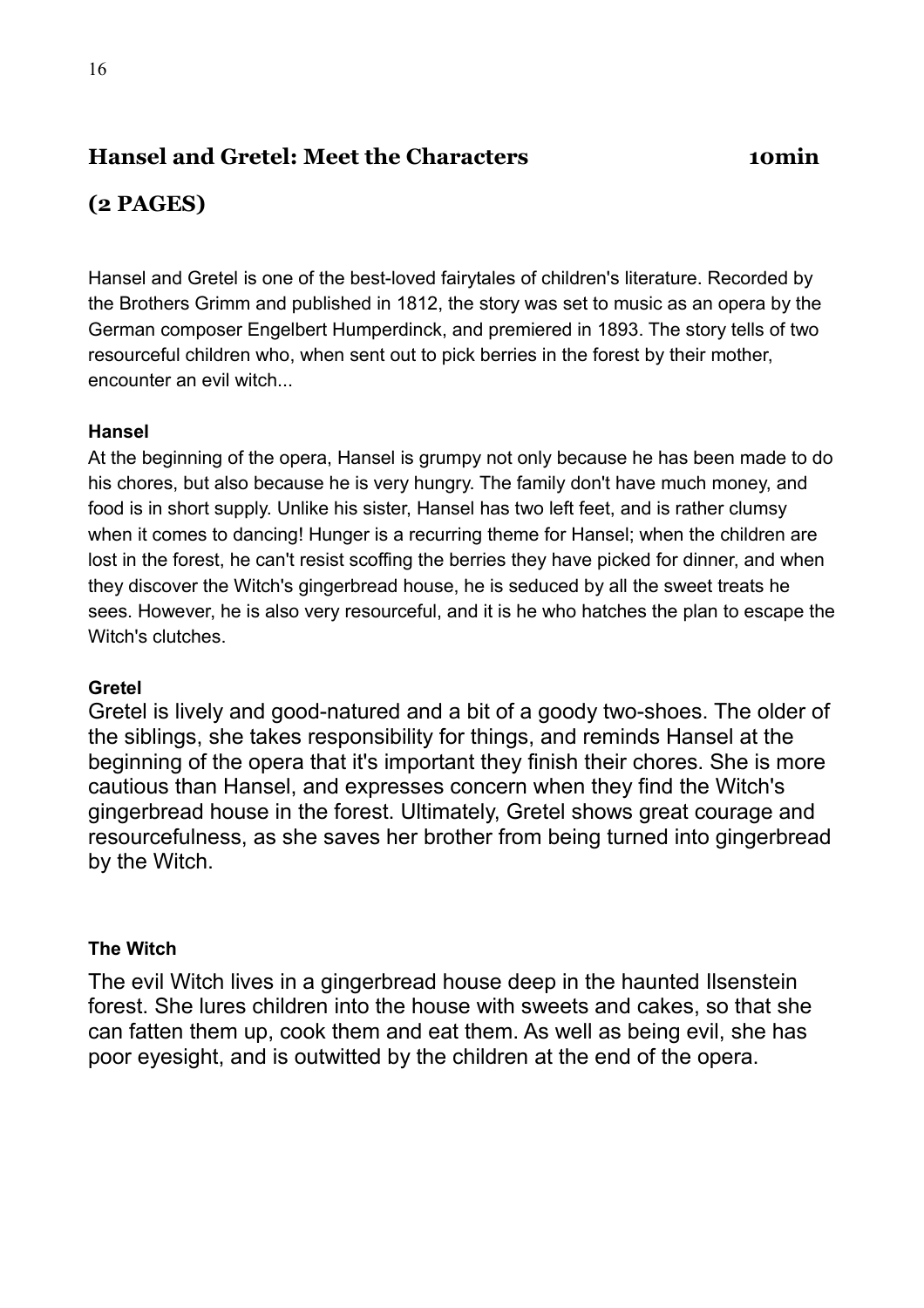#### **Mother and Father (Gertrud and Peter)**

Father (Peter) makes brooms, which he sells at market in the local town. Mother (Gertrud) has to cope with looking after the two children, often with very little money. The jug of milk Hansel drinks at the beginning of the opera has been donated by a neighbour, which is why Gertrud is so angry when she comes home to find nothing to make rice pudding with. When Peter comes home, we see that he has been celebrating because he has sold lots of brooms, and has been able to buy the family food to feast on. The celebration turns to panic, though, when he discovers that Gertrud has sent the children into the haunted forest.

#### **The Sandman**

The Sandman appears to Hansel and Gretel in the forest at nightfall. At first, the siblings are afraid of this character, but they realise that he has come to send them off to sleep by dropping sand into their eyes.

#### **The Dew Fairy**

The Dew Fairy appears in the morning, to wake the children by sprinkling them with dew.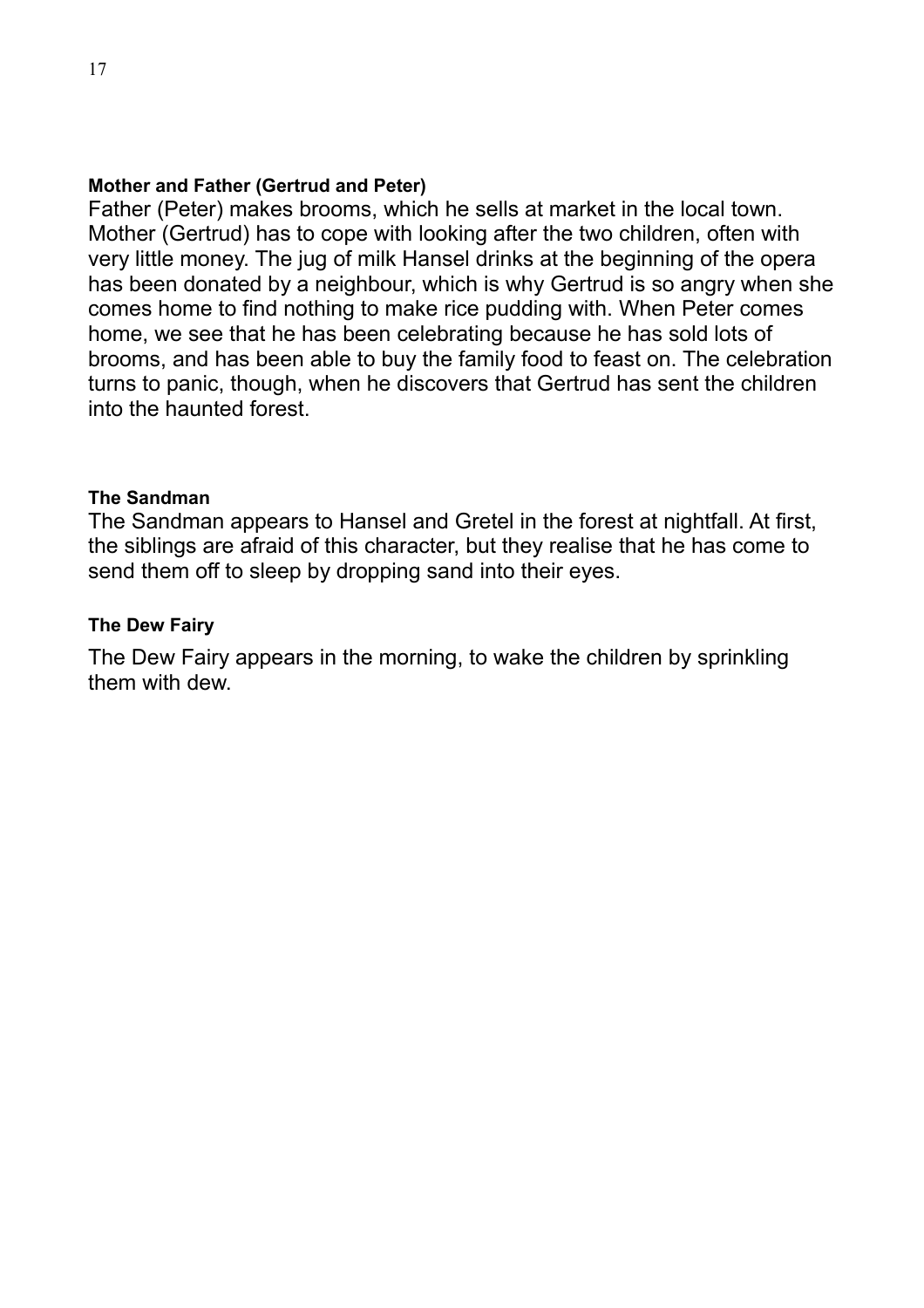# **Revise 'Little Brother Dance with Me' 30min**

# **(2 PAGES)**

Plot Point: Home Alone RECAP

**At the beginning of the opera, Hansel and Gretel are alone at home. Hansel is making a broom and Gretel is stitching stockings. Hansel complains of his hunger the family are so poor, he has only eaten bread for weeks. Gretel tells him to have faith, and lets him into a secret: their neighbour has given them some fresh milk which their mother will use to make rice pudding later that evening. Hansel naughtily scoops off the cream, as the two forget their chores and begin dancing around the house, led by Gretel.**

Revise ['Little Brother Dance with Me'](https://learning-platform.roh.org.uk/unit/learning-little-brother-dance-with-me/), which you began learning last lesson. Discuss with the class how you might further develop the scene for the song.

How would the characters behave while singing the different sections of the song? How might Gretel convince Hansel to join her in the dance, and what might Hansel do to show her that he doesn't think he's good enough? Make some choices on how the characters will act during those sections.

Decide how the song will end. There's a big "Hey!" to finish – what could you do physically to enhance that? Jump in the air, strike a big pose, or high-five one another? There are lots of possibilities!

Once you have got to grips with the music, you might like to start looking at adding the movement from Veronica's video :

First teach the main movement to the whole class

you could then split the class in 2 and have each group perfomring to each other and give positive feedback ; establish some criteria for feedback.

There are 3 sections in the song:

- **Intro**; the children are bored and hungry at home.
- **A** : Gretel suggests they cheer themselves up by dancing; she teaches an unwilling Hansel the first section of the dance she has in mind.
- **B** : The children dance together, and forget about being bored and hungry!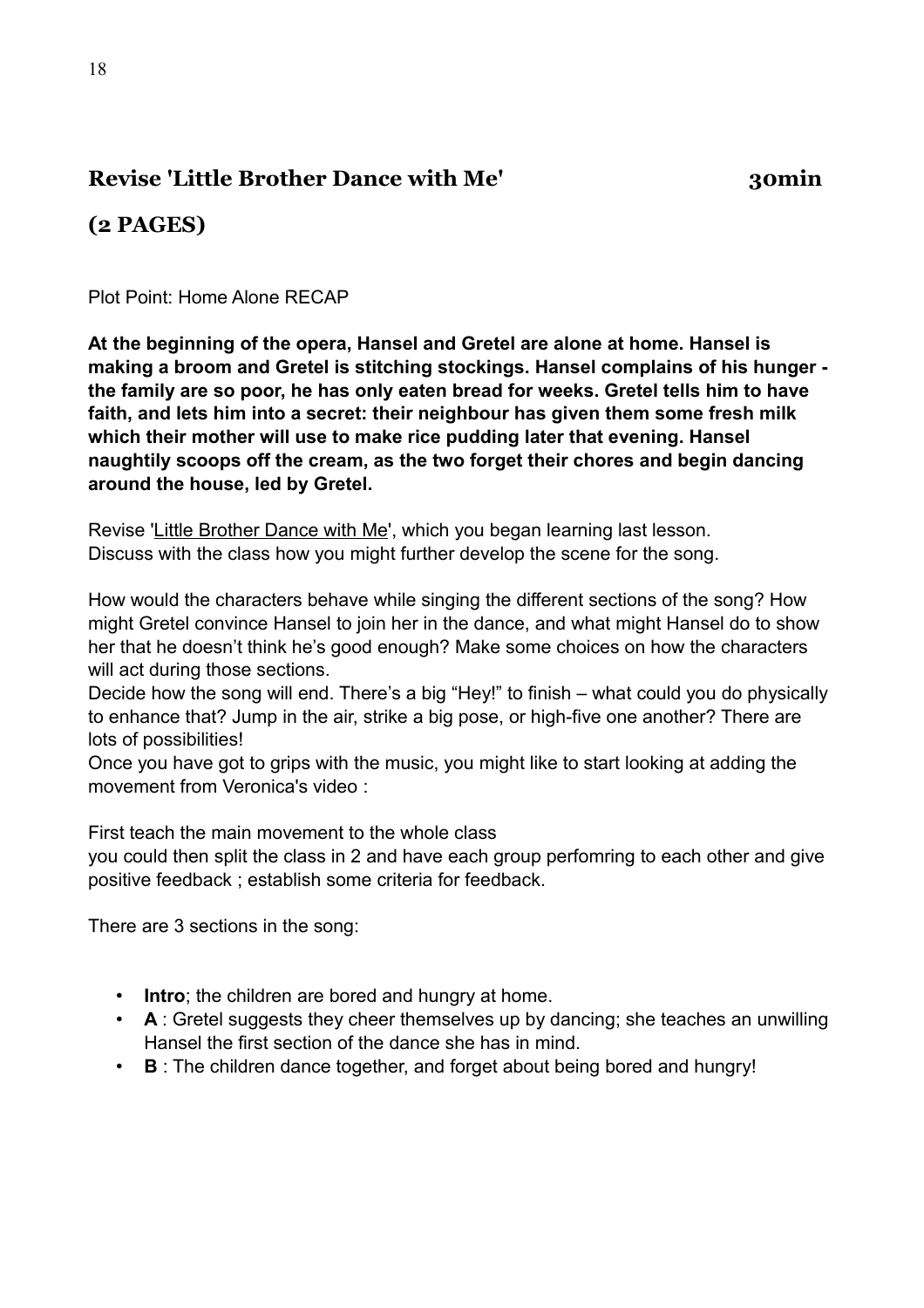Put the sections together in the order they come in the song, and notice the bits in between the dance routines.

Body language : How would the characters behave while singing those sections? (facial expression)

How might Gretel convince Hansel to join her in the dance, and what might Hansel do to show her that he doesn't think he's good enough? Make some choices on how the characters will act during those sections.

Decide how the scene will end. There's a big "Hey!" to finish – what could you do physically to enhance that? Jump in the air, strike a big pose, high-five one another…? There are lots of possibilities! And each child will be able to choose their own way to finish that song.

Join the whole staging together.

First, try to have the 2 groups of Hansel and Gretel seperated and then try to mix them.

Once you are ready, you could try filming the song so that you can remember what you have achieved next session.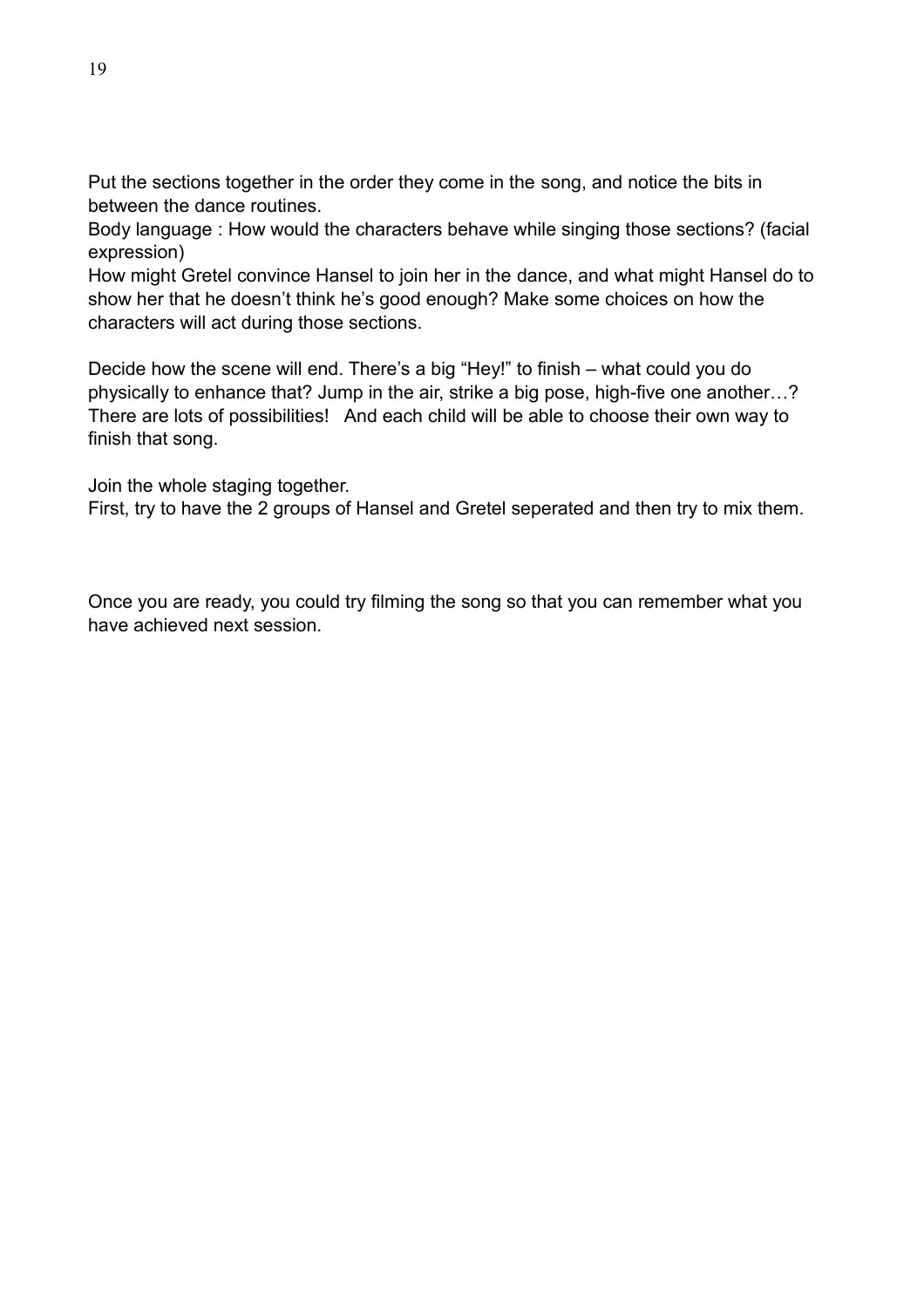# **3 Exploring the Forest**

### 60min lesson

In this lesson, your students will begin to learn the riddle song 'A Man Stood in the Forest'. In doing so, they will come to understand and explore the use of varied vocal qualities in conveying character in opera. They will also have a go at composing their own riddle songs.

#### **Lesson Outcomes**

- Students will have learned the riddle song.
- Students will have explored how to apply dynamics and articulation to their singing.
- Students will have created their own riddle songs in small groups.

At the end of the lesson, ask the students to remind you of some of the vocal qualities they explored in the lesson. Can they demonstrate any to you? What made writing the riddle song fun?

| Units in this lesson                        |                          |
|---------------------------------------------|--------------------------|
| Drama Warm Up: Don't Copy Me!               | ① 5min                   |
| Vocal Warm Up: Vocal Copycats               | ① 5min                   |
| Hansel and Gretel Video: Lost in the Forest | ① 5min                   |
| Learn 'The Riddle Song'                     | $\odot$ 15min            |
| Write Your Own Riddle Song                  | <b>4</b> 20 min          |
| Make a Forest Soundscape                    | 10 <sub>min</sub><br>(L) |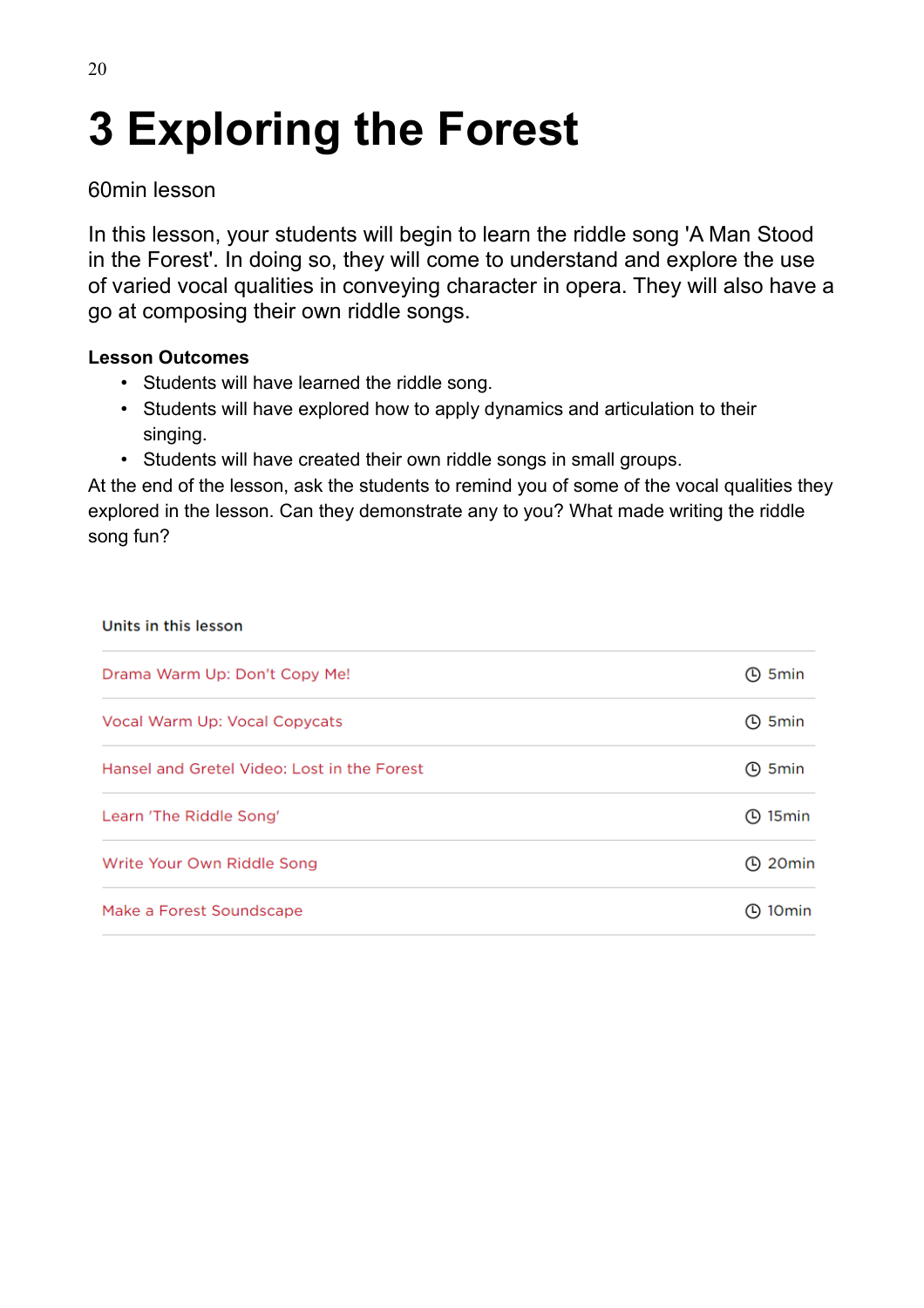# **Drama Warm Up: Don't Copy Me! 5min**

To play this game, you need a frozen pose for each of the three main characters: Hansel, Gretel and the Witch. You could ask the participants to come up with the poses themselves, or invent them yourself. Here are some ideas to start you off:

Hansel - holding his stomach to show how hungry he is. Gretel - doing an amazing dance move. The Witch - casting a spell.

Once you have a pose for each character, check that all the participants know them all. Shout "Show me Gretel!" etc. and get them to strike the pose for each one. On the count of three, they can choose to strike any one of the poses. Do a practise run, and check that it's always clear which one they're doing.

Now, when you count to three, you (the leader) also strike one of the poses. Anyone who chooses the same pose as you… is OUT! Keep going until you have a winner. (It's helpful with this game to be quite strict; they have to strike their poses exactly on time, rather than wait to work out what the leader's going to do! And make sure no-one changes their pose once they see what the leader's doing.)

This game is a lot of fun, and is very easy for anyone to play. It also encourages the students to engage with the characters from the story in a big, bold, physical way that portrays the particular aspects of their personalities.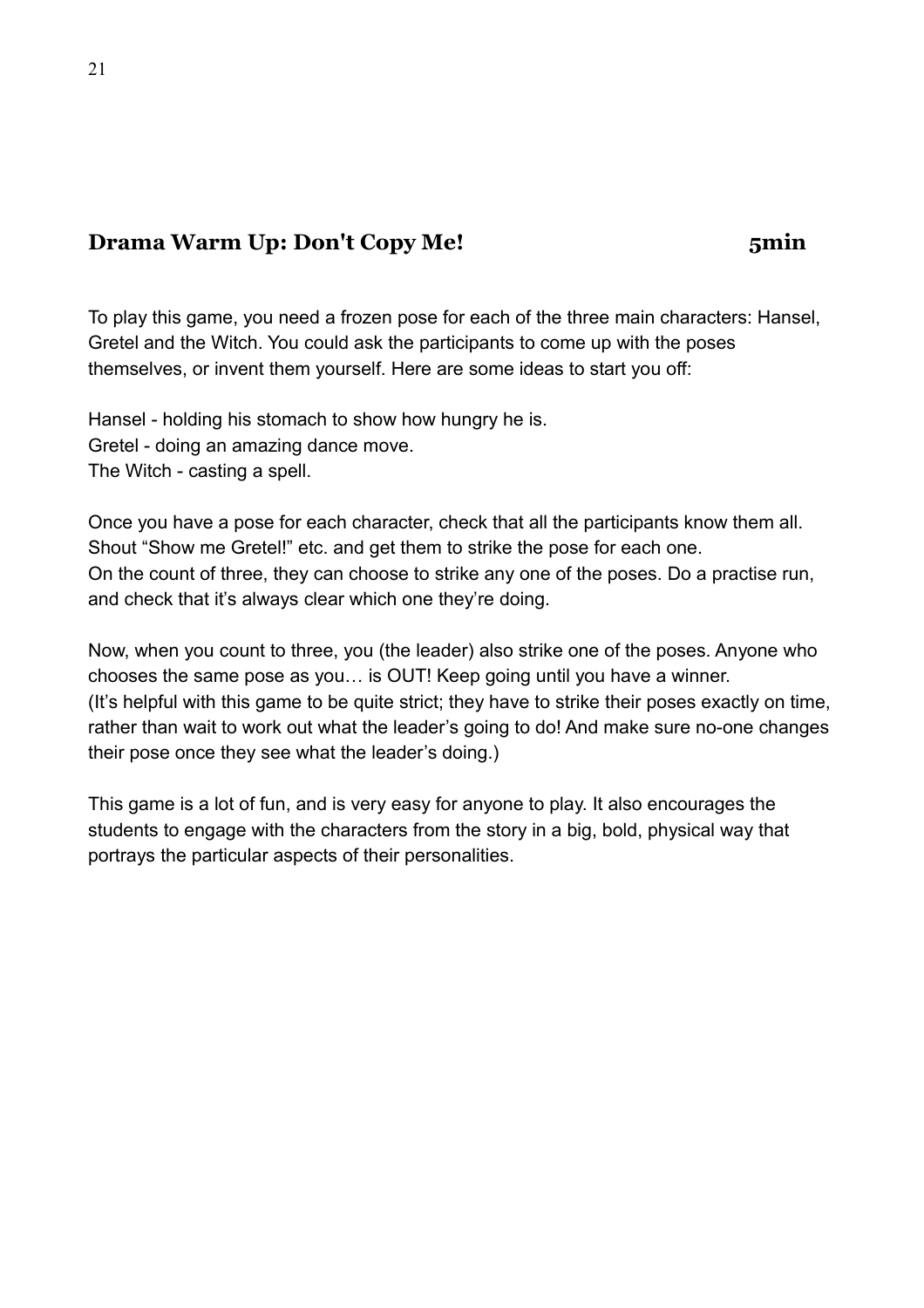# **Vocal Warm Up: Vocal Copycats 5min**

Use this warm up to exercise parts of the voice not always reached in a vocal warm up!

How:

Have the group copy the everyday sounds you make. Make the sounds familiar, but exaggerated ('Oi!' 'Oh no...' 'Ahhh!' 'Aha!' 'No way!') Over the top facial and physical movements are helpful. Play with using both high and low sounds and sliding between the two, and definitely go for big emotions. Here are a few examples to get you started:

- The playground taunt of 'nah nah-nah nah nah' is a good one for this game.
- Cackle like a super-villain
- Pretend to be a five-year old excited about a party and say 'I am going to a party!'
- Be a scandalised gossiping teen 'NO WAY!'
- Be a stroppy superstar diva throwing a tantrum 'poor me!'
- Be a farmer, cross that he has spotted someone on his land 'oi you!'
- Be an inventor having a breakthrough 'EUREKA!'

You could choose volunteers from the group to have a go at leading this – the less shy they can be, the better!

#### Why:

Because there is no 'singing' in this warm-up, students feel more free. The more they can engage with exaggerated emotion, the braver they are likely to be later with their singing. However, they absolutely take their lead from whoever is leading the exercise, so go as far as you dare and this will enable them to be bold too.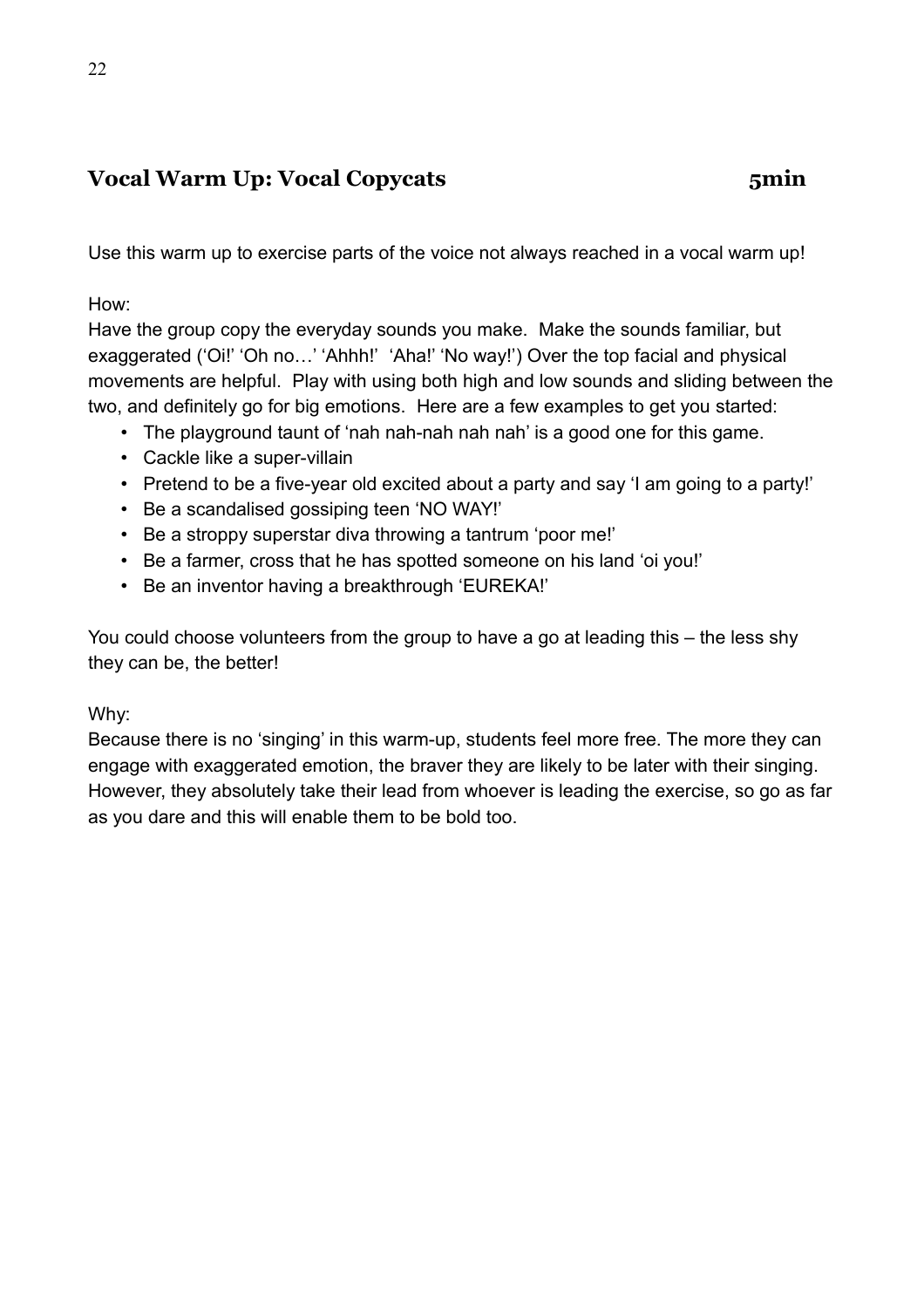# **Hansel and Gretel Video: Lost in the Forest VIDEO 5min**

Join presenter Luke Franks as he learns how to explore vocal qualities, with the help of conductor Stephen Clarke. This film is designed primarily to prepare teachers for the work they will be carrying out in the accompanying lesson plan, but you can also watch this film with your class if you choose.

<https://www.youtube.com/watch?v=MRSKvRFHWG8>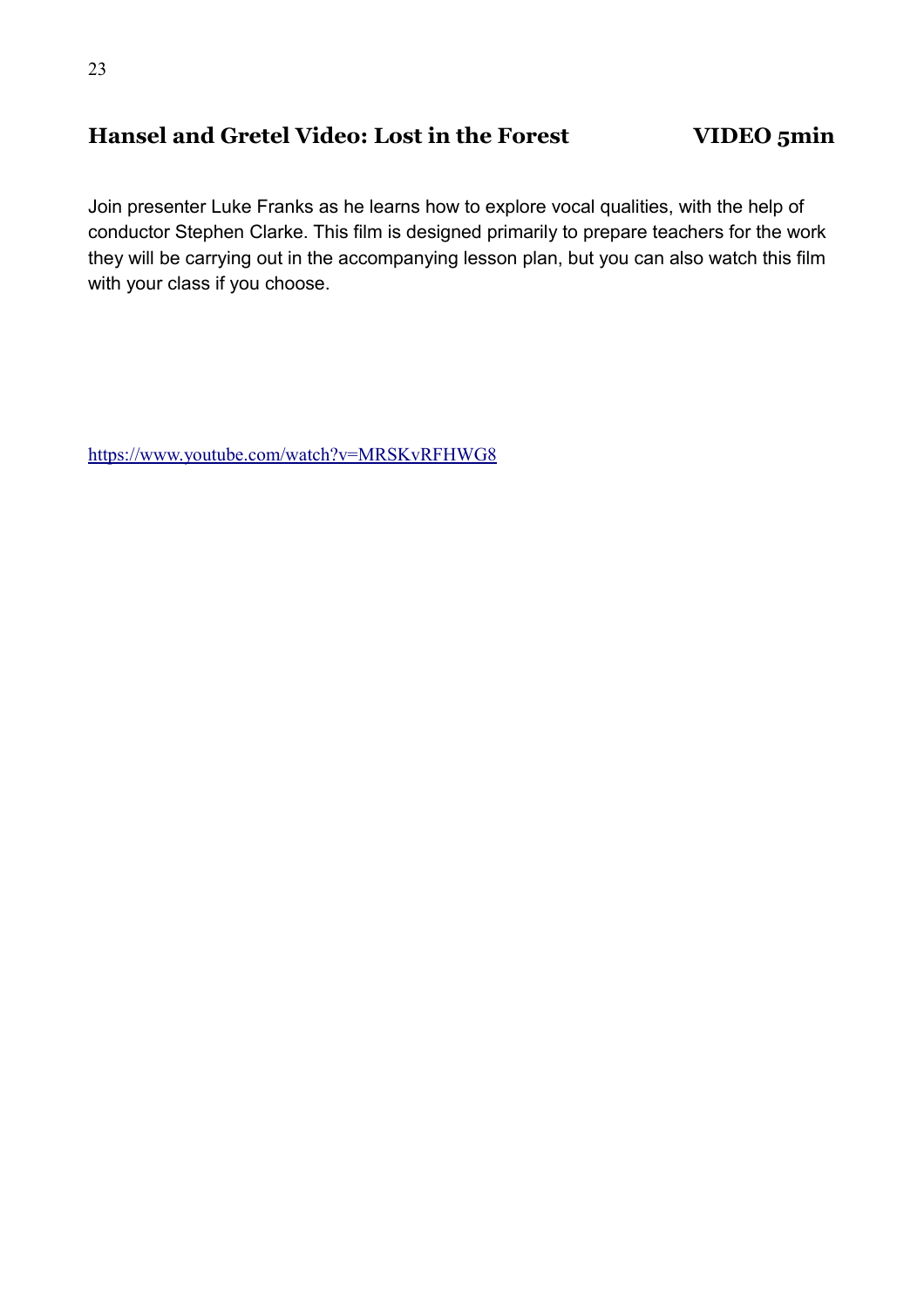### **Learn 'The Riddle Song' 15min**

Plot Point: Exploring the Forest

**The previous plot point ended with Hansel and Gretel dancing and singing instead of doing their chores. When Gertrud came home to witness this, she flew into a rage, and accidentally knocked the jug of fresh milk on the floor. With nothing to eat for pudding, Gertud sent the two children out into the Ilsenstein forest to pick strawberries. This is where we pick up the story now, with Gretel's riddle song, which she sings as Hansel eats berries and Gretel makes herself a beautiful crown of flowers. Suddenly they realise that they have eaten all the berries meant for dessert, and it has become too dark to look for more... Meanwhile Peter has returned home - he has made a huge sale today and brings home lots of food. When he discovers Gertrud lost her temper with Hansel and Gretel and sent them out to the forest he panics: he's heard of a mysterious and dangerous magic in the woods. Together he and Gertrude run to the forest to find Hansel and Gretel.**

Use what was done during the workshop bu also the lesson film and our notes on teaching songs' tips (p.65) to help you learn this song. Don't forget that now is a great time to go beyond just learning the words and music. Try and apply some of the principles of dynamics and articulation discussed in the lesson film.

See the scores and tracks sent with this document.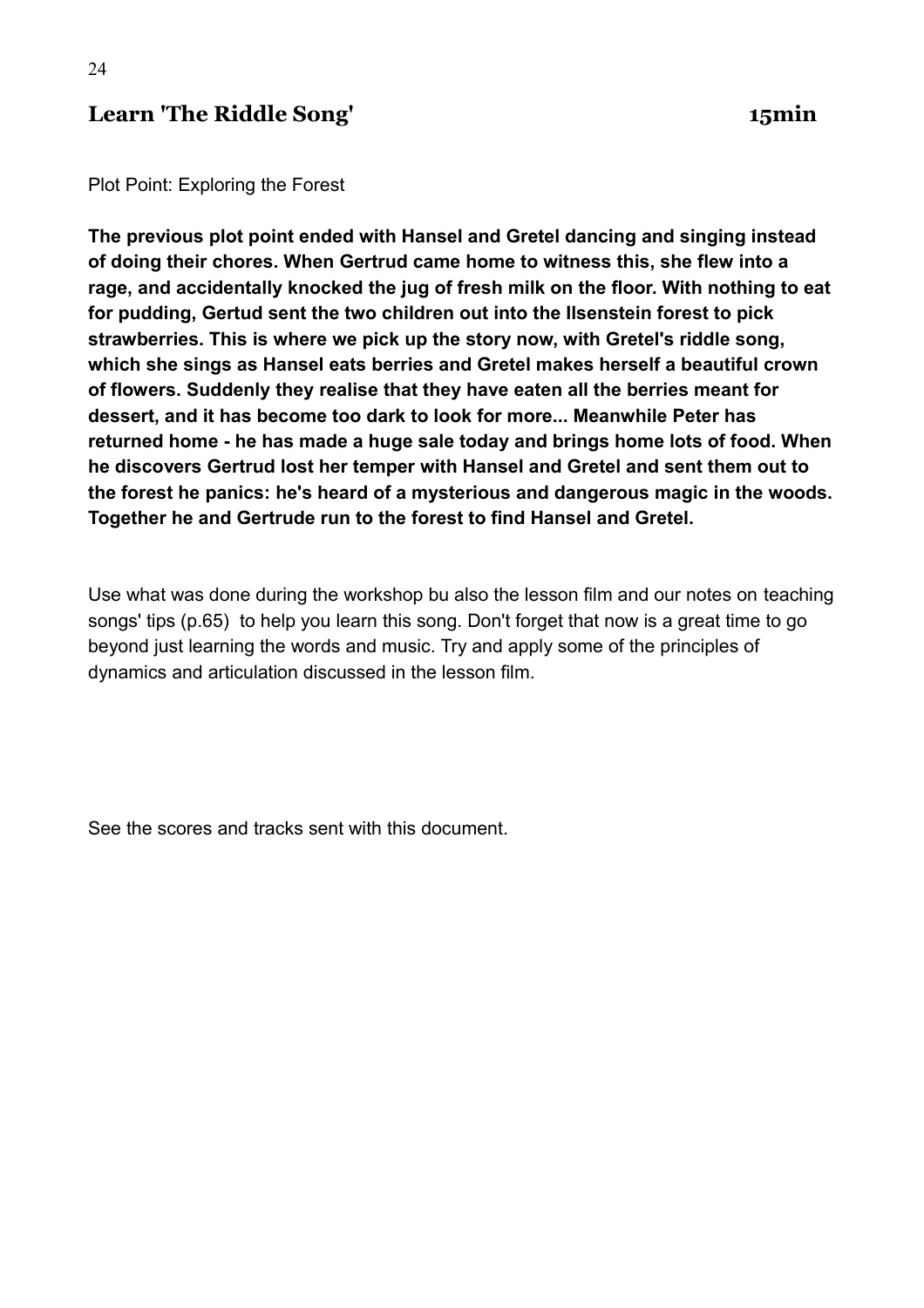# **Write Your Own Riddle Song 20min**

25

Try and get your students to guess what Gretel is singing about by identifying the clues in her riddle:

"red, red cloak" - so, something that's red. "on one leg" - so, something that has a single stalk. "black, black cap" - it's black at the very top. "would your little leg go snap" - it's quite a delicate thing.

The answer is a rosehip, which is a familiar sight in many forests and gardens. Show a picture, so that they can see how Gretel's riddle describes it.

In groups, or individually, set the students the task of writing their own riddle song about something you might find in a forest (an oak tree, a pond, an owl, a mushroom etc.) try and get as much variety as possible.

Follow Gretel's method of taking the object's key characteristics and making them into aspects of a human character. So, if you were making a riddle about an oak tree, you might start be identifying its key visual characteristics: a long brown trunk; thin branches; thick green leaves. How might you translate those into a character?

Long brown trunk/long brown coat/thin branches - thin fingers.

Thick green leaves - bushy green hair!

Then you can start forming a riddle like Gretel's:

A man stood in the forest in a long brown coat. His thin spindly fingers reached out before him. How did he see through his bushy green hair?

Set your riddles to music - you could use or adapt the tune of Gretel's song, or make up your own tune, thinking about how the mood of the riddle might inform the music. Is it a spooky riddle? A funny one? A sad one? Use your imagination!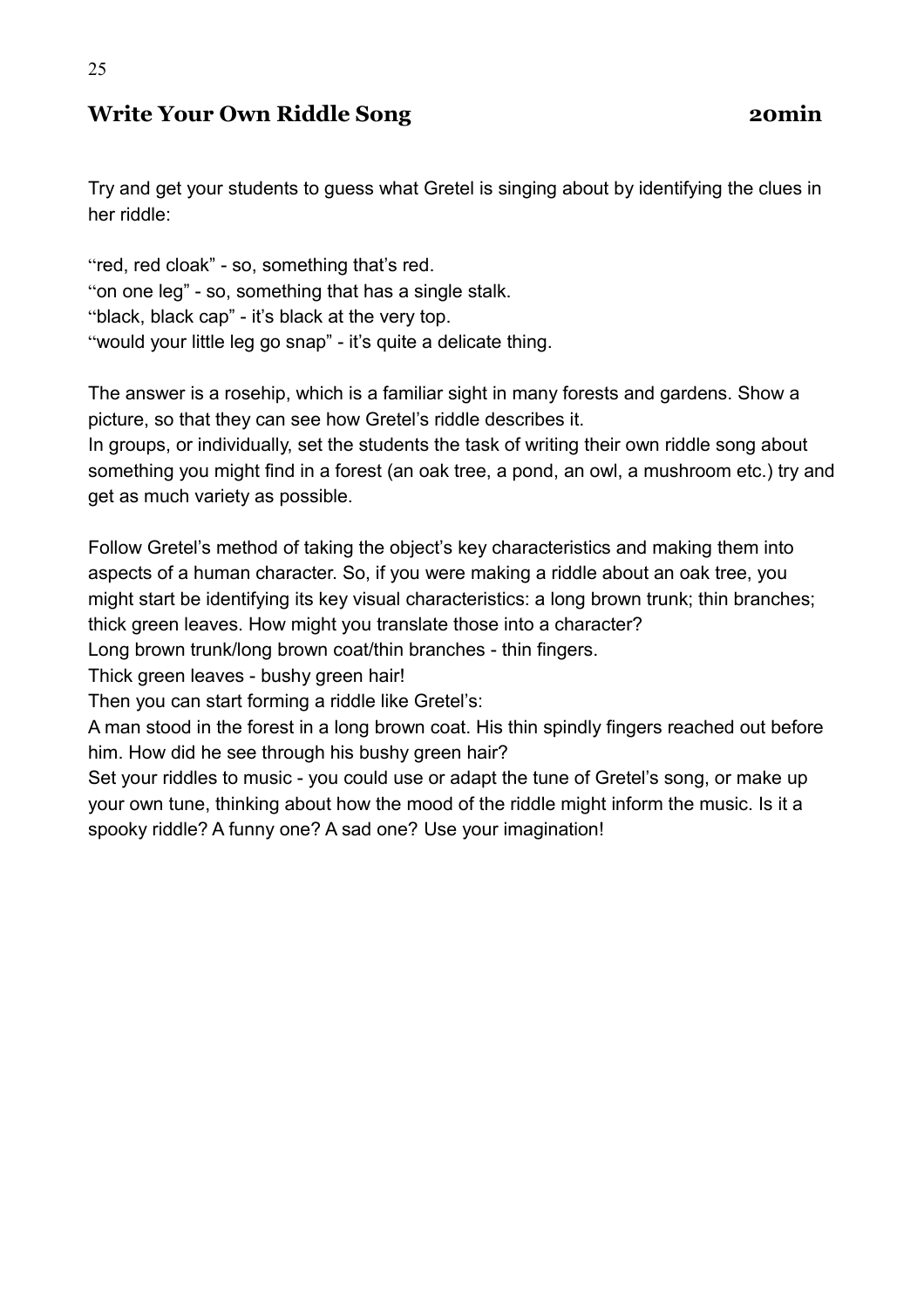### **Make a Forest Soundscape 10min**

A great way of building atmosphere is to create a soundscape. In this scene, Hansel and Gretel are lost in the forest at night and are scared by the noises and sounds they hear. It's this fear that prompts them to cling together, so how could we represent that environment effectively?

Either individually or in pairs/small groups, start by getting your students to think up some forest animals. What noises might those animals make? Some possibilities:

- Owls hooting
- Frogs croaking
- Hedgehogs rustling
- Woodpeckers pecking
- Foxes crying
- •

Once you've done that, try getting the students to think about other noises you might hear in the forest at night, for example:

- Rain
- Wind
- Leaves rustling
- Twigs breaking
- Water flowing
- •

Now try and put those noises together with some structure. You could count each group in one after the other, or have different groups coming in at different times, building up in a big crescendo and then dying down again, for example.

Bring your soundscape to life! Ask each group to make a freeze-frame that represents what's making their sound (animals/trees/wind etc.). What would happen if each freezeframe came to life for 10 seconds? What action would take place? Ask the groups to make a quick plan, then try it. The leader can call, "Go," and, "Stop".

Set the groups around the performance area. Pick people to come and stand with you to have a look at it; is everything clear to the audience? Do any groups need to swap, or move so they can be seen better? Could you change the levels of anything to make it clearer?

Try bringing the freeze-frames to life again, now that they're all occupying the same performance space. How do they all fit together? Do any routes need to change to stop people crashing into one another? Can any of the sequences initiate or interact with any of the others? (For example, could one group of animals scare another group? Could the wind or the rain have an effect on another group?)

How will the sequence begin? Will the performers enter and take up their positions, or will they already be there when the imaginary (or real, if you have one!) curtain rises? What will be the cue to come to life? Join the whole soundscape scene together.

Once you've stablished your soundscape, later it will be included in the show.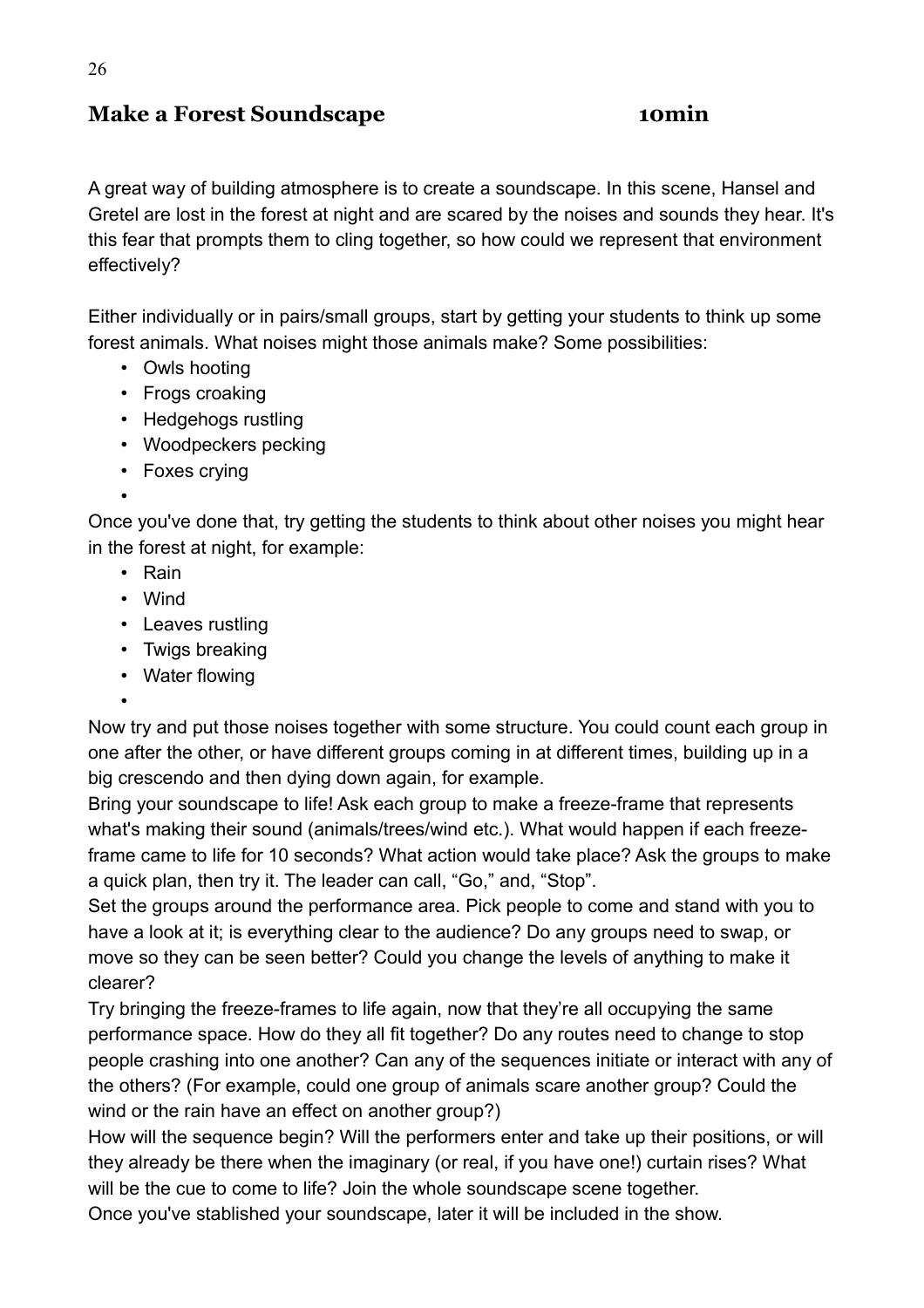# **4 Developing Vocal Qualities**

60min lesson

#### **Lesson Outcomes**

- Students will be able to demonstrate staccato and legato using their voices.
- Students will be able to vary the dynamics and tempo when they sing to alter the mood.

Once you're really happy with how your students are performing the riddle song, why don't you film it, so you have a record of their work?

At the end of the lesson, take some time to recap and evaluate. We can vary our voice to capture different moods and characters. This is a combination of varying not only the dynamics (loud and soft) and articulation (smooth and short), but we can vary the timbre through different qualities such as whispering.

Ask your students to think of a way of saying their name that captures their personality. Remind them to think of the healthy ways of using their voice they have cultivated through the warmups so far in the lessons.

| Drama Warm Up: Don't Copy Me!         | $p.21$ , week 2 |  |
|---------------------------------------|-----------------|--|
| Vocal Warm Up: Do-So-Do               |                 |  |
| Revise 'The Riddle Song'              |                 |  |
| Stage 'The Riddle Song'               |                 |  |
| Make a Forest Soundscape              | p. 26, week3    |  |
| Revise 'Little Brother Dance with Me' |                 |  |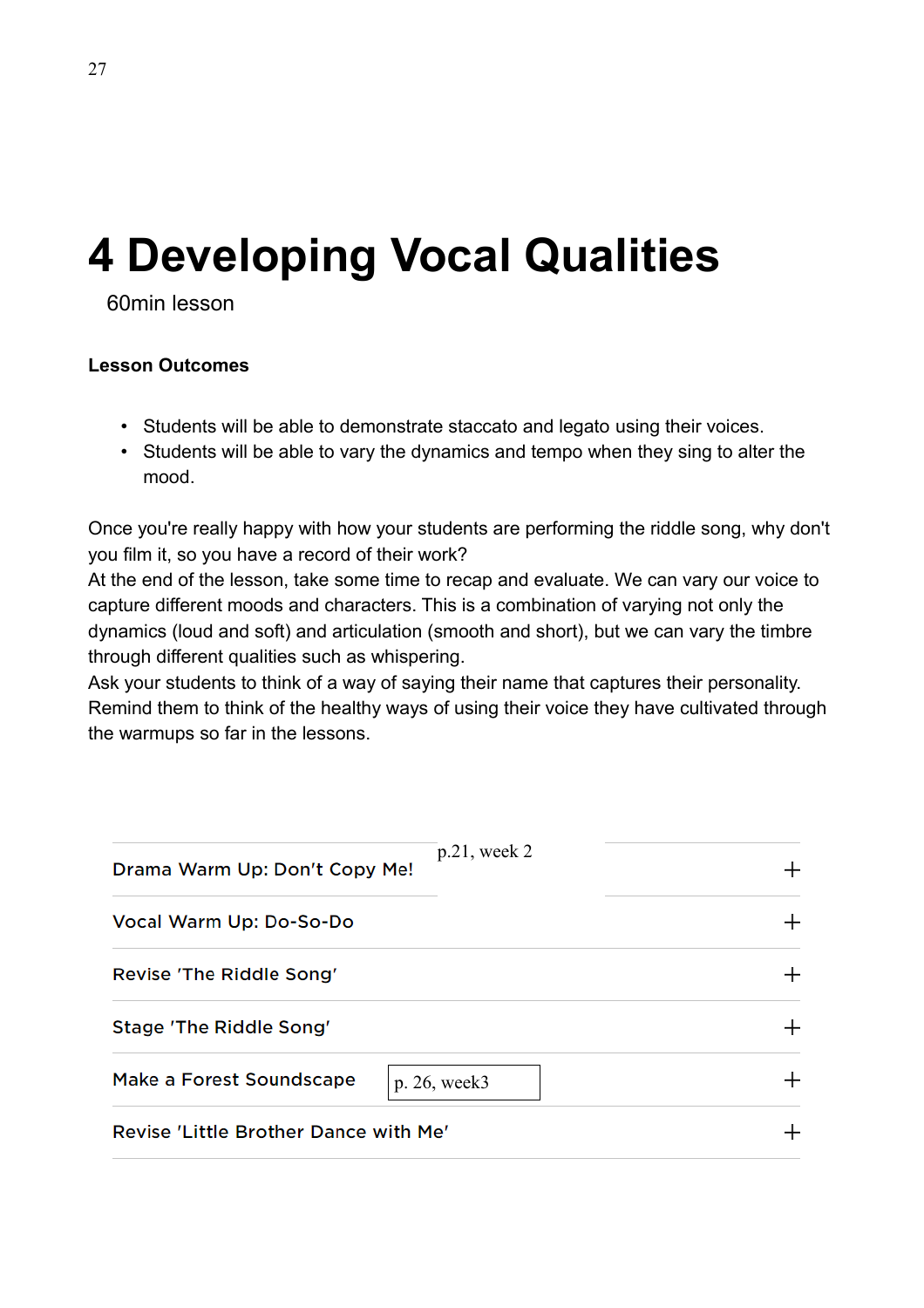### **Vocal Warm Up: Do-So-Do 5min**

How:

A short scale of five notes is repeated, moving up by a semitone each time. The ascending scale is sung legato and the descending scale is sung staccato. Vary the vowel sounds as you move through the range to warm up different parts of the voice.

- 'Ee' a sinister sound like the Witch waiting to ensnare Hansel.
- 'Oh' a sad sound like Hansel trapped in the Witch's cage.

• 'Ah' - a sound of wonder as Gretel tastes the gingerbread house for the first time. Why:

All of these are sounds we need to make to warm up the voice and, by attaching each one to a moment in the narrative, it is made far more engaging for the children and can be used later on when learning the songs.

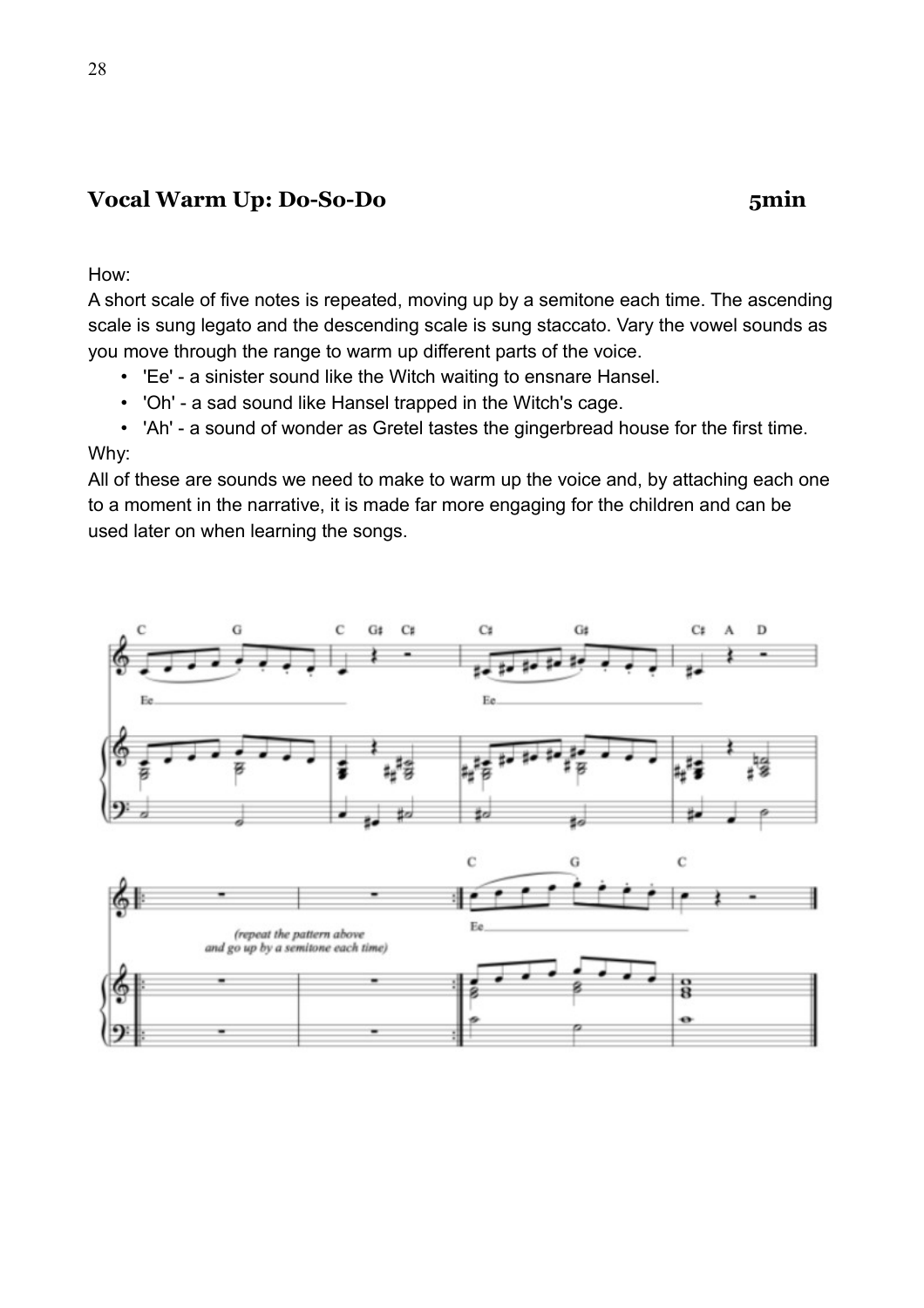### **Revise 'The Riddle Song' 15min**

**The previous plot point ended with Hansel and Gretel dancing and singing instead of doing their chores. When Gertrud came home to witness this, she flew into a rage, and accidentally knocked the jug of fresh milk on the floor. With nothing to eat for pudding, Gertud sent the two children out into the Ilsenstein forest to pick strawberries. This is where we pick up the story now, with Gretel's riddle song 'A Man Stood in the Forest', which she sings as Hansel eats berries and Gretel makes herself a beautiful crown of flowers. Suddenly they realise that they have eaten all the berries meant for dessert, and it has become too dark to look for more... Meanwhile Peter has returned home - he has made a huge sale today and brings home lots of food. When he discovers Gertrud lost her temper with Hansel and Gretel and sent them out to the forest he panics: he's heard of a mysterious and dangerous magic in the woods. Together he and Gertrude run to the forest to find Hansel and Gretel.**

Take some time to revise 'The Riddle Song'. Have your students remembered the text?

Remember that there are many ways to sing a song; part of the fun of preparing a performance is the opportunity to develop the interpretation and to enhance your singing by following the articulation, dynamics and tempi.

Start by breaking the song down into phrases. What is the mood of the text? What kind of atmosphere do you want to convey? Should the phrase be spiky or smooth? Loud or soft? Faster or slower? Get your students involved in the process of making these choices. If you're unsure of any of the terms we have been using, here are some useful video explanations:

| Crescendo: https://www.youtube.com/watch?v=snbLxD2ExqE        |
|---------------------------------------------------------------|
| Dramatic Singing: https://www.youtube.com/watch?v=MP5pVxuSLP0 |
| Dynamics: https://www.youtube.com/watch?v=ym3KZbfyxW8         |
| Legato: https://www.youtube.com/watch?v=PSfcr9I3XuA           |
| Libretto: https://www.youtube.com/watch?v=OvIaaAau7v4         |
| Motif: https://www.youtube.com/watch?v=2OHWD 0M-jc            |
| Phrasing: https://www.youtube.com/watch?v=UIZ8sbyfw-g         |
| Staccato: https://www.youtube.com/watch?v=gHbbsJmstsw         |
| Tempo : https://www.youtube.com/watch?v=1yhVrhVJSHE           |
| Tessitura : https://www.youtube.com/watch?v=d_rJNdapfoE       |
| Timbre: https://www.youtube.com/watch?v=0F yvARQMD8           |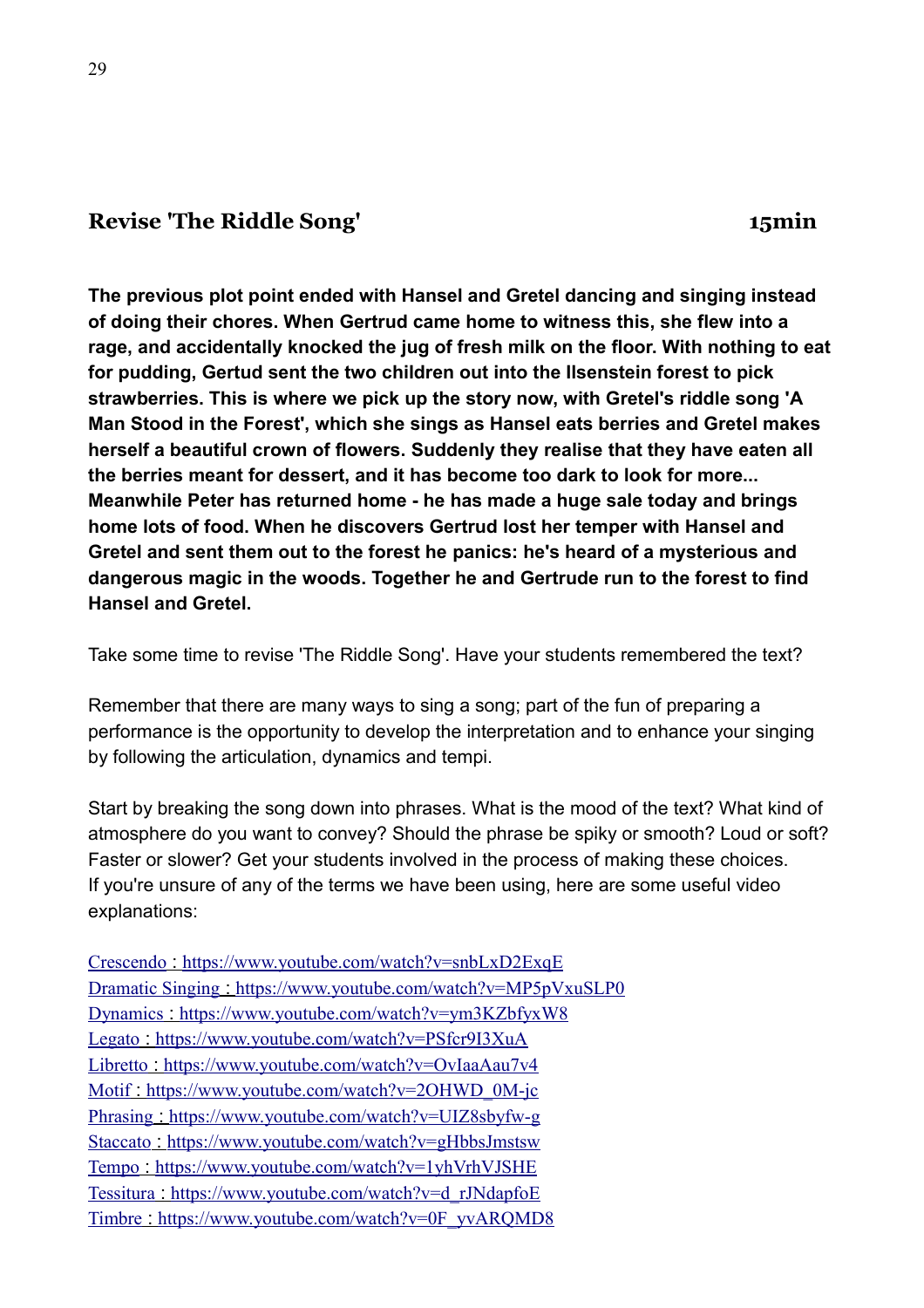# **Stage 'The Riddle Song' 15min**

See the video soon to be sent.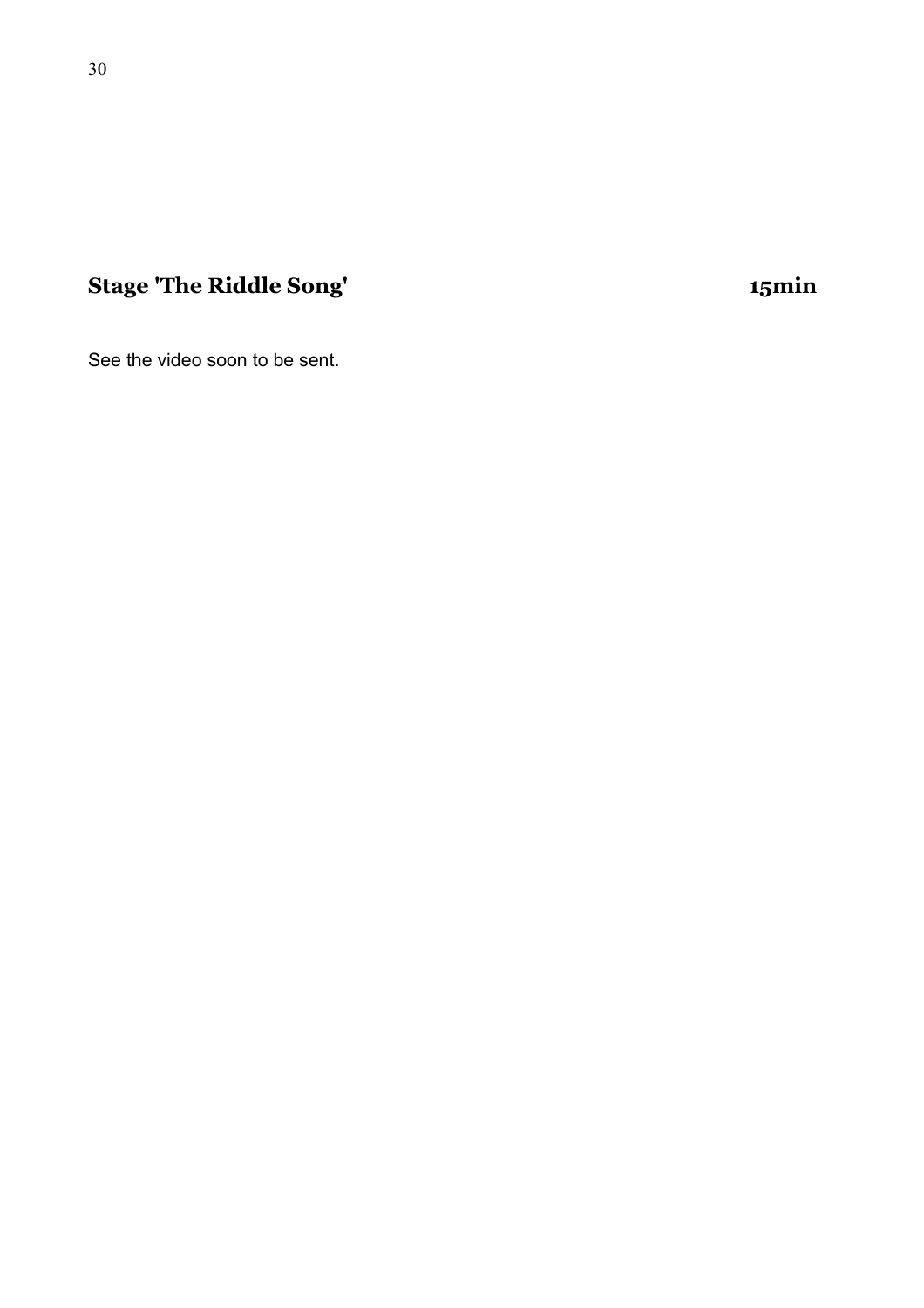#### **Revise 'Little Brother Dance with Me' 10min**

Plot Point: Home Alone RECAP

**At the beginning of the opera, Hansel and Gretel are alone at home. Hansel is making a broom and Gretel is stitching stockings. Hansel complains of his hunger the family are so poor, he has only eaten bread for weeks. Gretel tells him to have faith, and lets him into a secret: their neighbour has given them some fresh milk which their mother will use to make rice pudding later that evening. Hansel naughtily scoops off the cream, as the two forget their chores and begin dancing around the house, led by Gretel.**

Revise ['Little Brother Dance with Me'](https://learning-platform.roh.org.uk/unit/learning-little-brother-dance-with-me/), which you began learning last lesson. Discuss with the class how you might further develop the scene for the song. How would the characters behave while singing the different sections of the song? How Gretel convinces Hansel to join her in the dance, and what Hansel does to show her that he doesn't think he's good enough? Revise movements for section A.

Remember how the song will end. There's a big "Hey!" to finish - what could you do physically to enhance that? Jump in the air, strike a big pose, or high-five one another? There are lots of possibilities!

This is a long song, but it breaks down well into three sections:

- **Intro**; the children are bored and hungry at home.
- **A** : Gretel suggests they cheer themselves up by dancing; she teaches an unwilling Hansel the first section of the dance she has in mind.
- **B** : The children dance together, and forget about being bored and hungry!

Start by breaking the song down into phrases, learning the melody first, to 'la'. Then speak the words in rhythm until your students feel comfortable with the text. Put the words, music and phrases together, gradually working towards singing the whole song.

Teach the whole song to your class but as it is sung by both Hansel and Gretel, we will choose to your students into 'Hansels' and 'Gretels'. You can regroup them per part but for the performance, they will be mixed up.

See the scores and tracks sent with this document.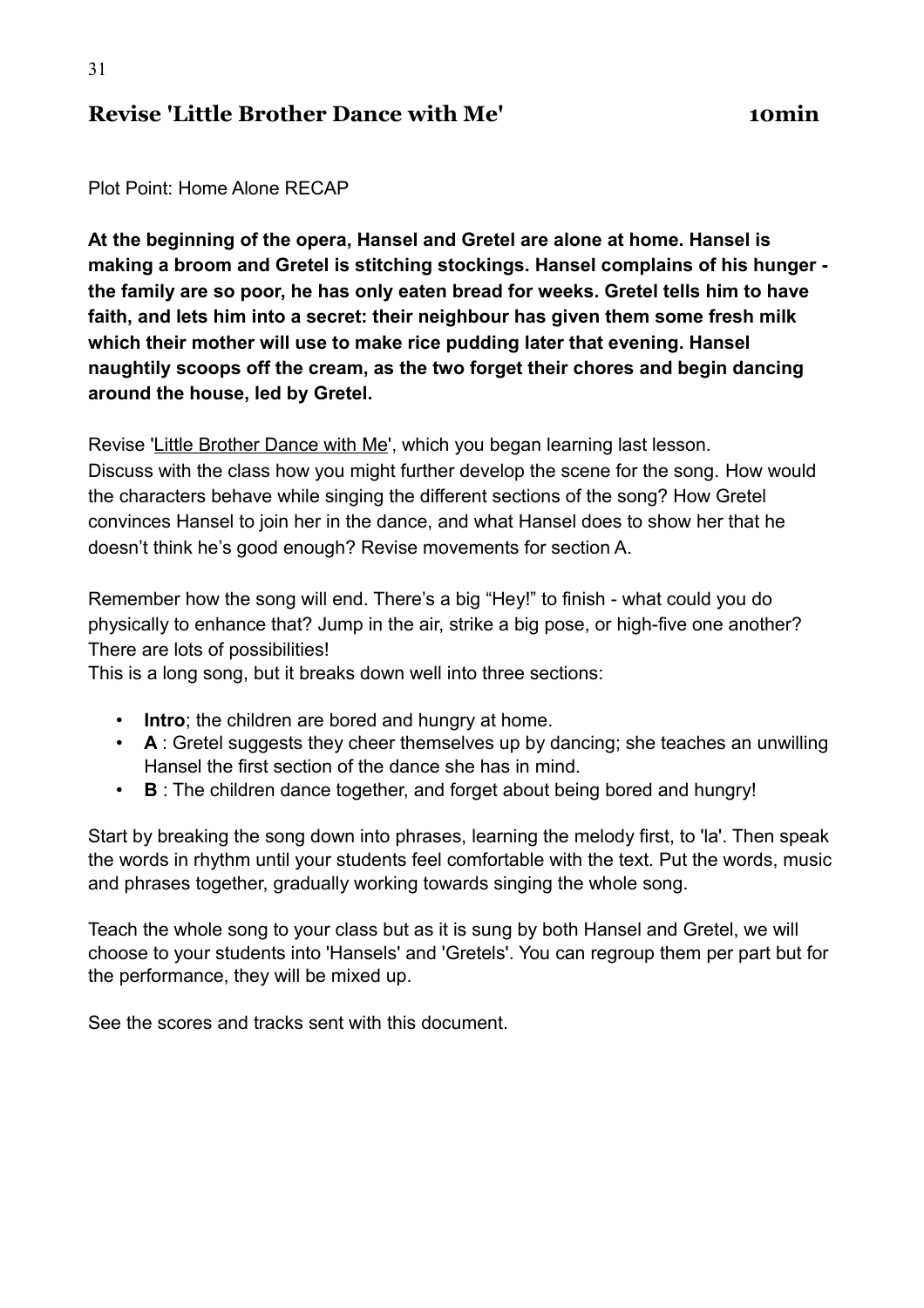# **5 A Starry Night**

60min lesson

#### **Lesson Outcomes**

- Students will have learned the song 'As we Close our Sleeping Eyes'.
- Students will be able to use gesture to add atmosphere to a song.

•

At the beginning of the lesson, choose from either the new warm up provided below, or one of the warm ups you have used in previous lessons, but this time, choose one or more students to lead it. Are there any students who would like to have a go at conducting the warm up, or maybe even accompanying it on the piano?

At the end of the lesson, take some time to recap and evaluate. Ask the pupils to explain how they can use gesture to capture the characters in 'As we Close our Sleepy Eyes'. Are they able to demonstrate these? Can they explain why gestures need to be clear in opera?

| Drama Warm Up: Clap Together                |  |
|---------------------------------------------|--|
| p.28, week 4<br>Vocal Warm Up: Do-So-Do     |  |
| Vocal Warm Up: Hey Ho, Nobody Home          |  |
| Hansel and Gretel Video: A Starry Night     |  |
| Learn 'As We Close Our Sleepy Eyes'         |  |
| $p.29$ , week 4<br>Revise 'The Riddle Song' |  |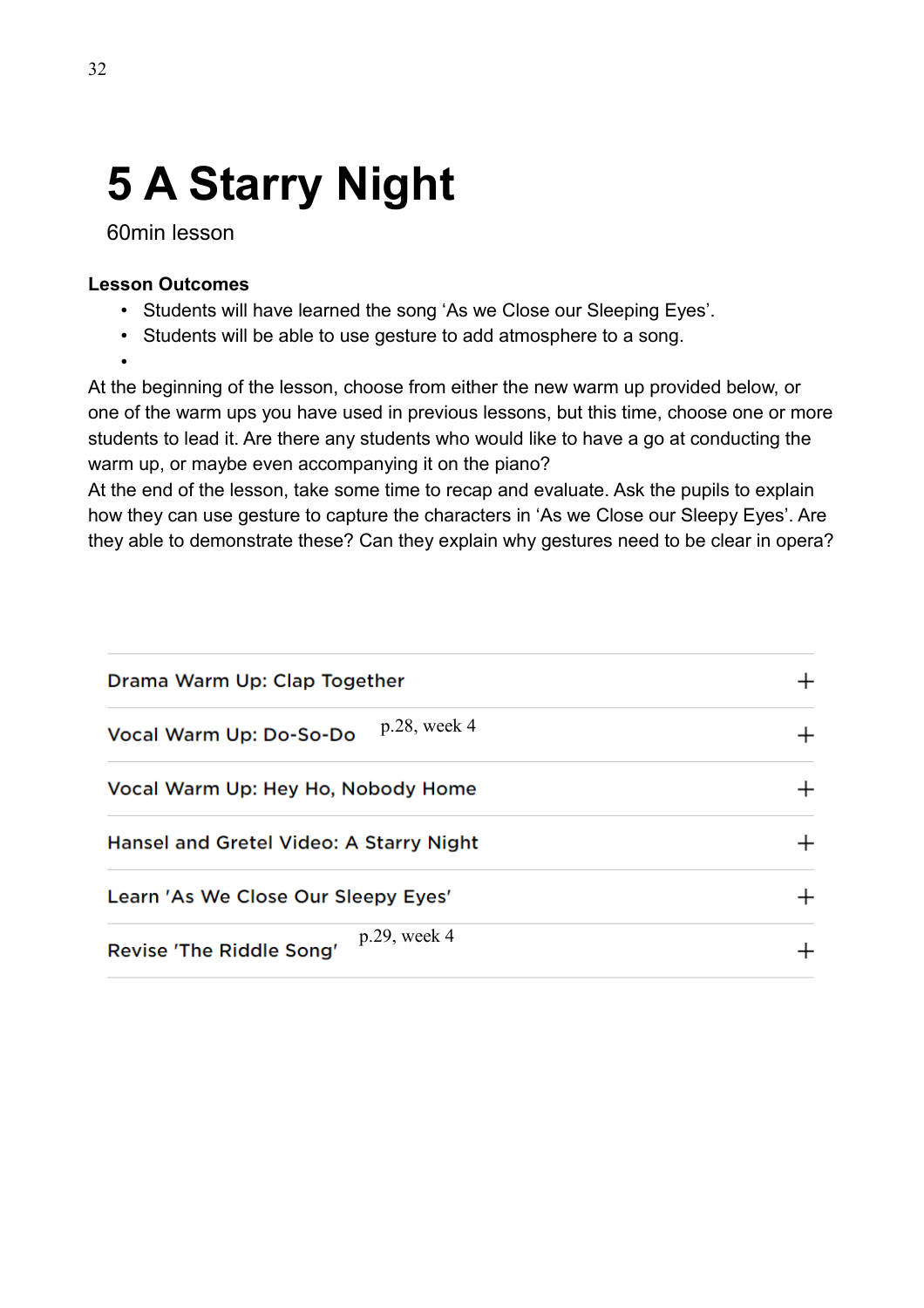# **Drama Warm Up: Clap Together <b>10min**

Everyone stands in a circle with their hands slightly apart - frozen in the act of being about to clap! The leader decides when to clap, and everyone else must clap at exactly the same time. The leader should make it very clear when the clap is about to happen, by making sure they have eye contact from everyone, and giving a clear in-breath as a signal.

See how long the leader can hold the initial silence before clapping! Encourage everyone to stay completely focused on the leader's hands.

Try it with different people leading, and see how totally united it can be.

Now try this...

The leader claps to their left; the person on their left claps to their own left; and on it goes around the circle until it returns to the leader.

The aim is to get it very fast and even! Ask for feedback on how you can achieve that as a group.

Some things to encourage:

- Stand ready! Make sure everyone is prepared to clap hands out in front of you, not by your sides.
- Use your whole body to move the clap: do a proper swivel from right to left. This keeps the energy up.
- Stay completely focused on the hands of the person who'll clap before you.

Once you've got one clap going around reasonably fluently, have a go at these extensions:

- Start one clap going around, then add a second! (Once you've mastered that, try having three claps going around - even four!)
- Have two claps going around in opposite directions.

Again, a simple premise hides a very tricky game. People tend to panic very quickly when the multiple claps start arriving. See how quietly you can play this, with as little giggling or shrieking as possible…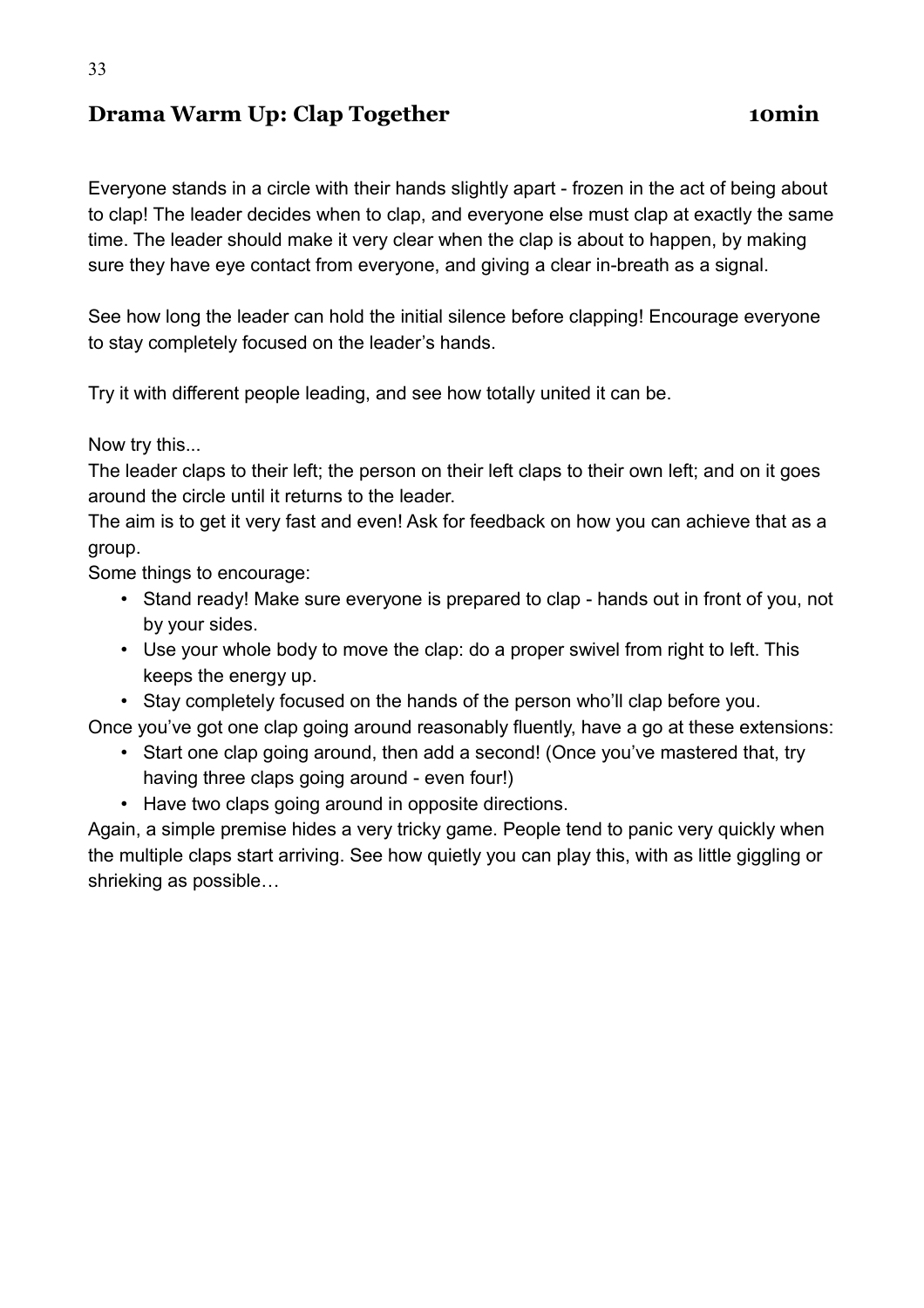# **Vocal Warm Up: Hey Ho, Nobody Home 5min**

#### How:

- Begin by teaching your class the song phrase by phrase.
- Teacher should sing the first two bars, then the class echo those bars.
- Then join it to the next two bars and echo again.
- Then sing the whole song, experimenting with volume, tempo and character until the class can perform it confidently.

Extension Activities:

- Hey Ho, Nobody Home is a canon and can be sung in unison or in a round, with the phrases layered over each other.
- The second score above gives an indication as to how to sing it in two parts. A third part may be added as well, bringing them in two bars after the second voice.
- You could experiment with speeds once your students are confident at holding the melody, you could try adding in another version of one/both of the rounds at halfspeed.

When you sing:

- Explore a range of dynamics: ask the students to sing it quietly so they can hear the sound they are making.
- Consider how you can reflect the story of the text in your singing.
- Experiment with adding some movement to this song you could add an action to each line, or try stamping on the first beat of each bar, or singing it as Hansel and Gretel as they sit at home, hungry and bored. Or all of the above!

Song:



Canon:

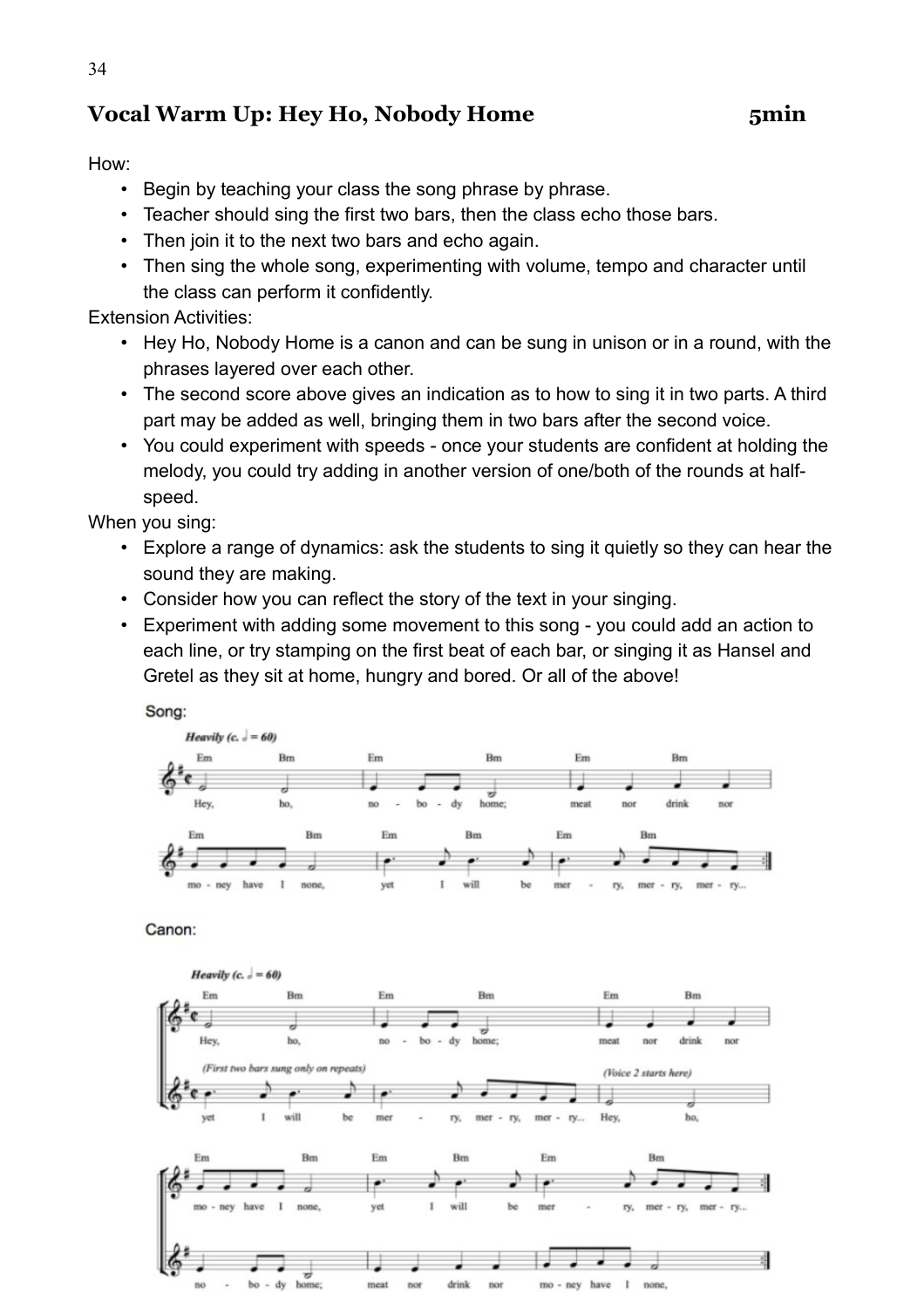# **Hansel and Gretel Video: A Starry Night VIDEO 5min**

Join presenter Luke Franks and stage director Louise Bakker as they experiment with different ways of staging a song. This film is designed primarily to prepare teachers for the work they will be carrying out in the accompanying lesson plan, but you can also watch this film with your class if you choose.

<https://www.youtube.com/watch?v=AGnxte9xTuE>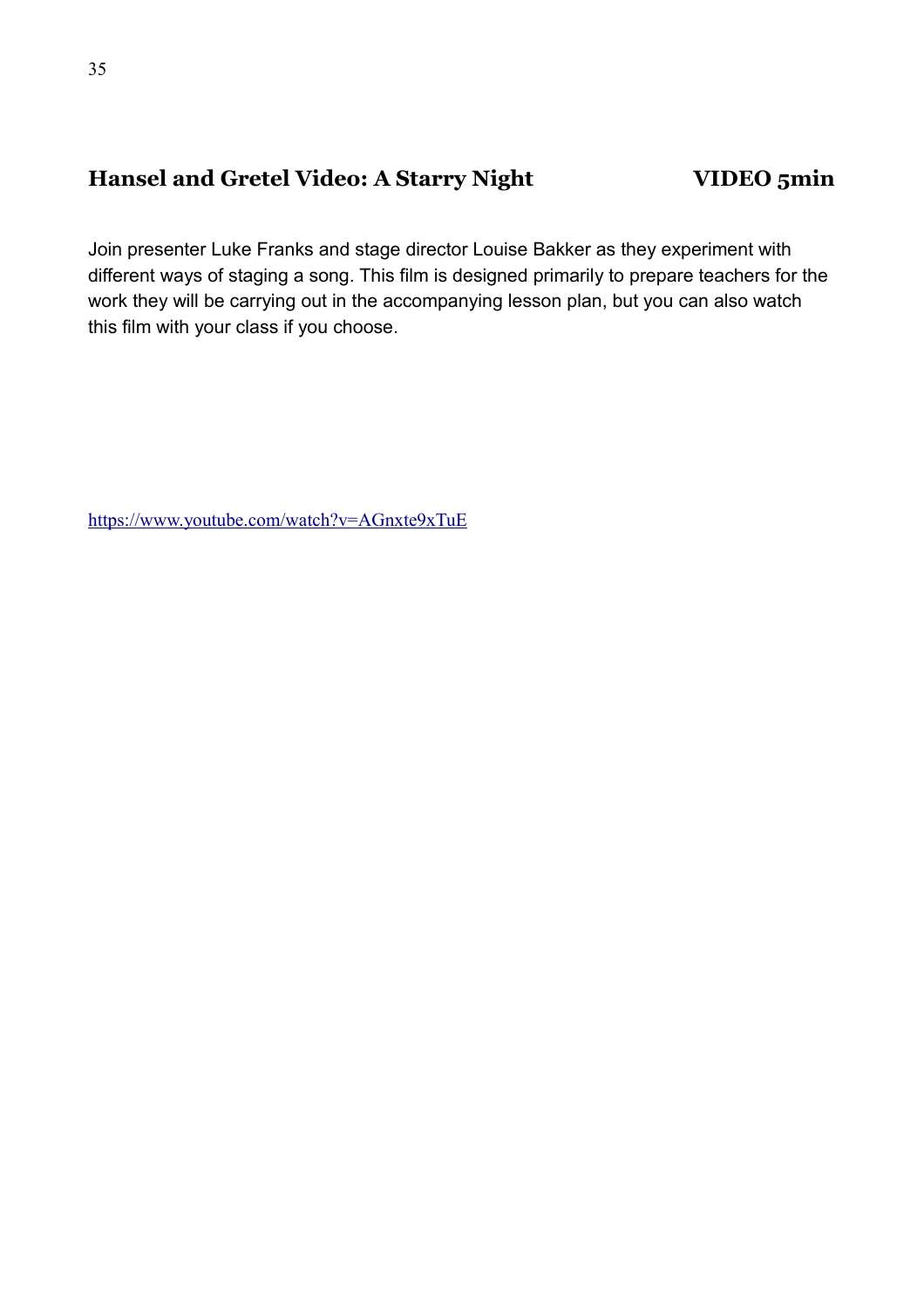## **Learn 'As We Close Our Sleepy Eyes' 20min**

Plot Point: A Starry Night

**Hansel and Gretel are lost in the dark forest. Forced to sleep there, they meet the Sandman who casts tiredness across them. Before they sleep they pray to their 14 guardian angels to watch over them, singing the song 'As we Close our Sleepy Eyes'.**

'As We Close Our Sleepy Eyes' is one of the high points of Hansel and Gretel. The song has beautiful long melodies, and has the option to split into two-part harmony towards the end but we will keep it simple and everytbody will be singing the main part.

Use the workshop's ideas/video to teach the songs.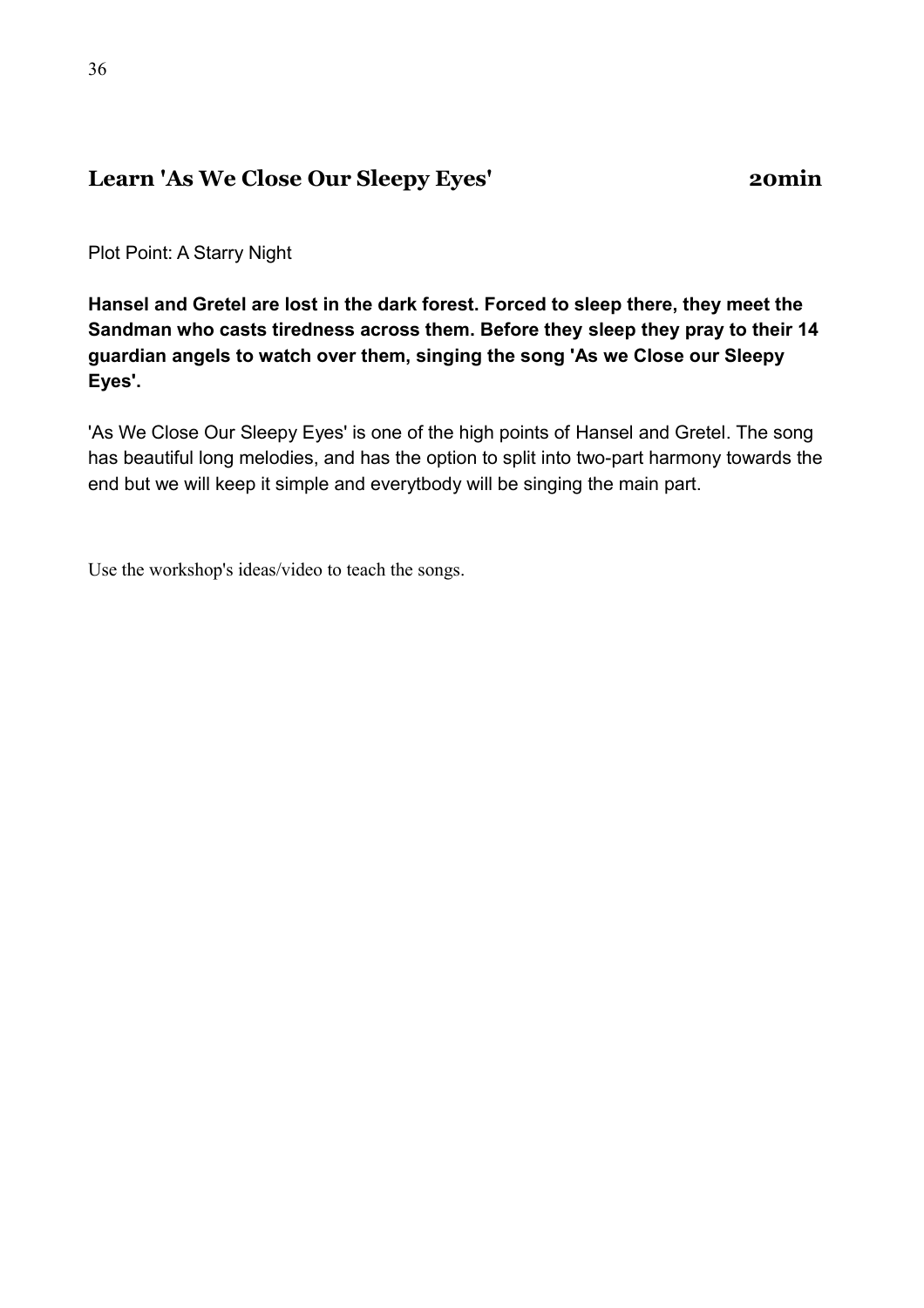# **6 How to Set the Scene**

60min lesson **Lesson Outcomes**

- Students will know some ways to build a scene and how to begin the process.
- Students will be able to explain that how the way a scene is presented can create different emotions.
- Students will feel confident about the song learned during the last lesson.

Now that you're getting used to the Hey Ho, Nobody Home vocal warm up, try singing it in canon and experiment with adding some movement; you could add an action to each line, or try stamping your feet on the first beat of each bar, or singing it as Hansel and Gretel as they sit at home, hungry and bored. Or all of the above!

At the end of the lesson, take some time to recap and evaluate. What advice would your students give to another class preparing to build this scene for the first time? What do they need to do, and in what order? Could they give any tips to ensure the performance was effective?

| $p.33$ , week 5<br>Drama Warm Up: Clap Together       |  |
|-------------------------------------------------------|--|
| Vocal Warm Up: Hey Ho, Nobody Home<br>$p.34$ , week 5 |  |
| Revise 'As We Close Our Sleepy Eyes'                  |  |
| Stage 'As We Close Our Sleepy Eyes'                   |  |
| Revise 'Little Brother Dance with Me'                 |  |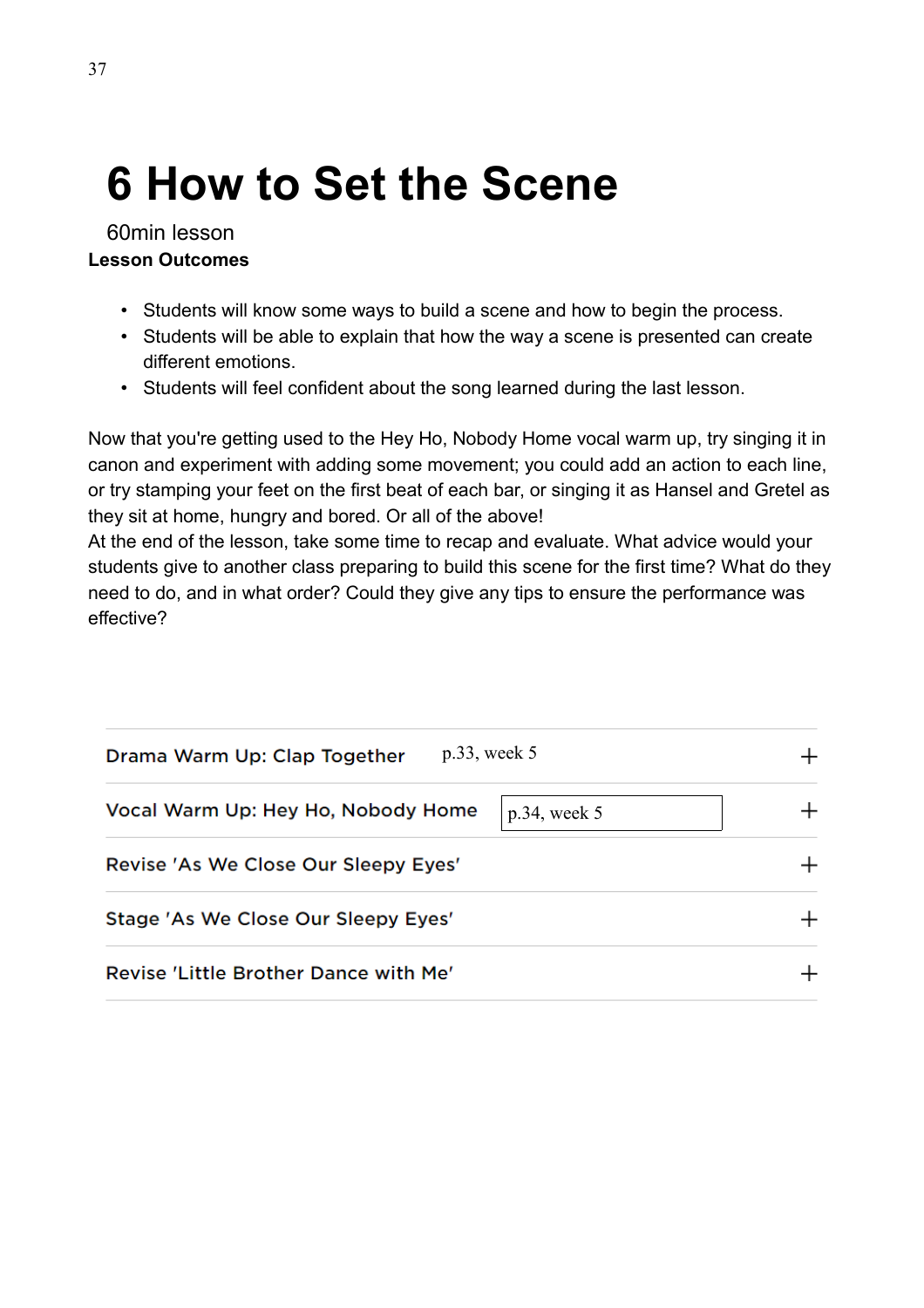# **Vocal Warm Up: Hey Ho, Nobody Home 5min**

#### How:

- Begin by teaching your class the song phrase by phrase.
- Teacher should sing the first two bars, then the class echo those bars.
- Then join it to the next two bars and echo again.
- Then sing the whole song, experimenting with volume, tempo and character until the class can perform it confidently.

Extension Activities:

- Hey Ho, Nobody Home is a canon and can be sung in unison or in a round, with the phrases layered over each other.
- The second score above gives an indication as to how to sing it in two parts. A third part may be added as well, bringing them in two bars after the second voice.
- You could experiment with speeds once your students are confident at holding the melody, you could try adding in another version of one/both of the rounds at halfspeed.

When you sing:

- Explore a range of dynamics: ask the students to sing it quietly so they can hear the sound they are making.
- Consider how you can reflect the story of the text in your singing.
- Experiment with adding some movement to this song you could add an action to each line, or try stamping on the first beat of each bar, or singing it as Hansel and Gretel as they sit at home, hungry and bored. Or all of the above!

#### Song:

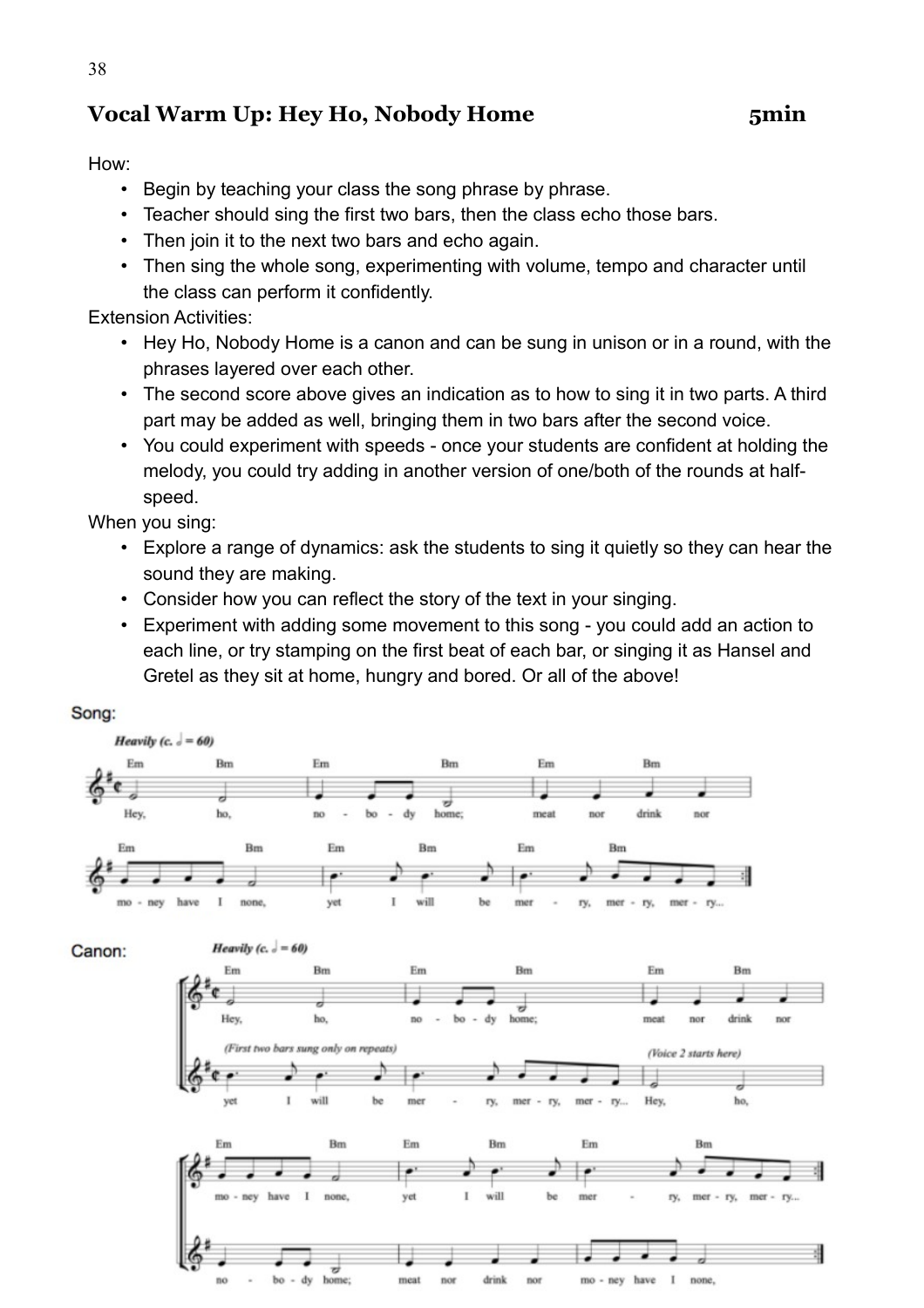## **Stage 'As We Close Our Sleepy Eyes' 15min**

This song is one of the most beautiful moments in the whole of the opera, in which Hansel and Gretel prepare to go to sleep in the middle of the forest.

We will be singing this song really simply in a nearly choral way. It will give a nice contrast with the other pieces. Lyricall expression and line will be even more enhanced.

At the end of the music, the children go to sleep. You could give each performer a number (from 1 to however many performers there are) and one-by-one they lie down and go to sleep, or you could ask each performer to choose a number between 1 and 8, and then slowly count from 1 to 8 (using the start of each of the eight bars at the end of the song, if you want to - or just count off a number every few seconds), and ask the performers to lie down and go to sleep when their number is called. Once you've run that a few times so they know the order, get them to do it without you counting out loud. Now you can join the whole scene together.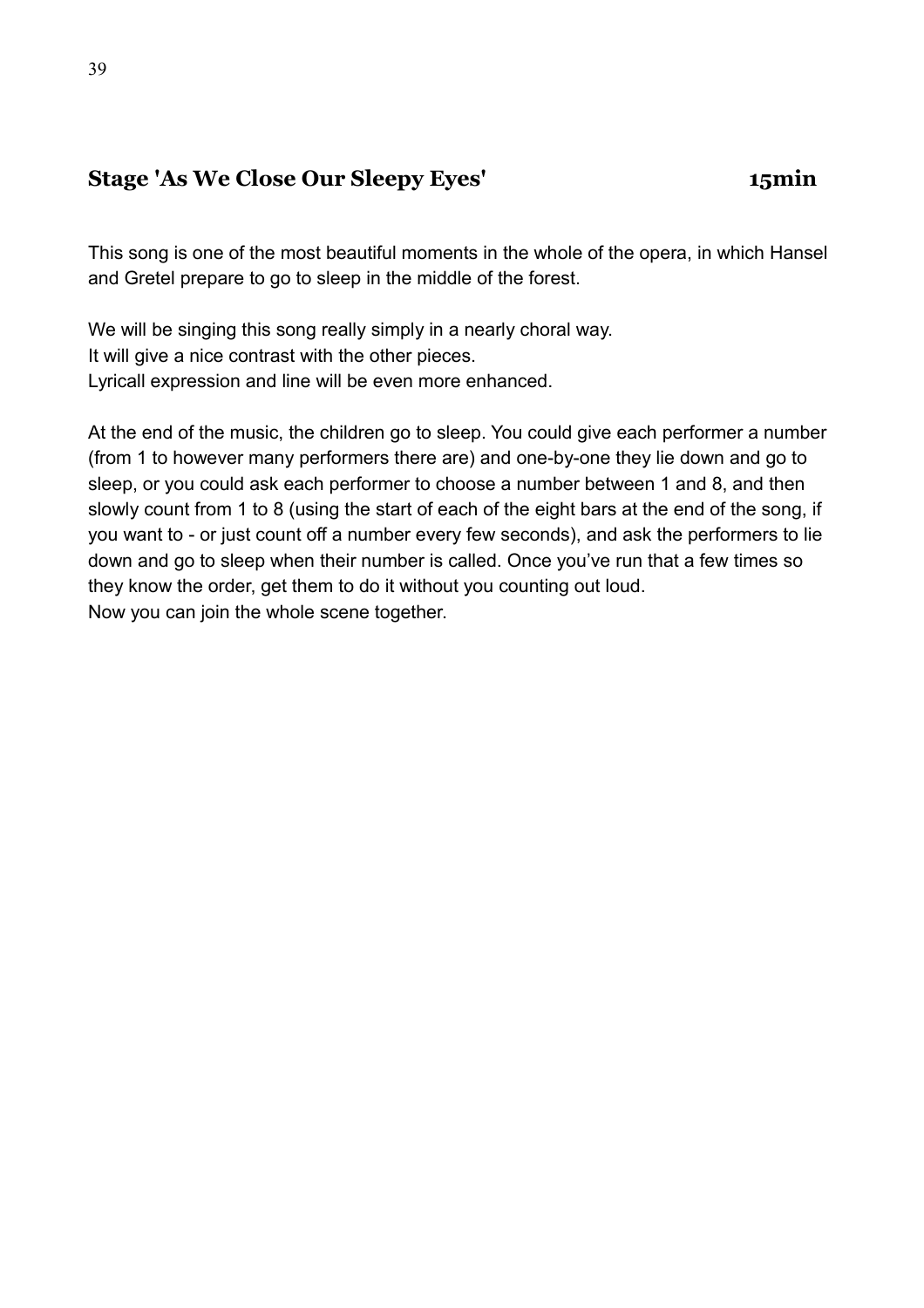#### **Revise 'Little Brother Dance with Me' 15min**

Plot Point: Home Alone RECAP

**At the beginning of the opera, Hansel and Gretel are alone at home. Hansel is making a broom and Gretel is stitching stockings. Hansel complains of his hunger the family are so poor, he has only eaten bread for weeks. Gretel tells him to have faith, and lets him into a secret: their neighbour has given them some fresh milk which their mother will use to make rice pudding later that evening. Hansel naughtily scoops off the cream, as the two forget their chores and begin dancing around the house, led by Gretel.**

Revise ['Little Brother Dance with Me'](https://learning-platform.roh.org.uk/unit/learning-little-brother-dance-with-me/), which you began learning last lesson.

Take some time to revise 'The Riddle Song'. Have your students remembered the text?

Remember that there are many ways to sing a song; part of the fun of preparing a performance is the opportunity to develop the interpretation and to enhance your singing by following the articulation, dynamics and tempi.

Start by breaking the song down into phrases. What is the mood of the text? What kind of atmosphere do you want to convey? Should the phrase be spiky or smooth? Loud or soft? Faster or slower? Get your students involved in the process of making these choices. If you're unsure of any of the terms we have been using, here are some useful video explanations:

| Crescendo: https://www.youtube.com/watch?v=snbLxD2ExqE        |
|---------------------------------------------------------------|
| Dramatic Singing: https://www.youtube.com/watch?v=MP5pVxuSLP0 |
| Dynamics: https://www.youtube.com/watch?v=ym3KZbfyxW8         |
| Legato: https://www.youtube.com/watch?v=PSfcr9I3XuA           |
| Libretto: https://www.youtube.com/watch?v=OvIaaAau7v4         |
| Motif https://www.youtube.com/watch?v=2OHWD 0M-jc             |
| Phrasing: https://www.youtube.com/watch?v=UIZ8sbyfw-g         |
| Staccato: https://www.youtube.com/watch?v=gHbbsJmstsw         |
| Tempo: https://www.youtube.com/watch?v=1yhVrhVJSHE            |
| Tessitura : https://www.youtube.com/watch?v=d_rJNdapfoE       |
| Timbre: https://www.youtube.com/watch?v=0F_yvARQMD8           |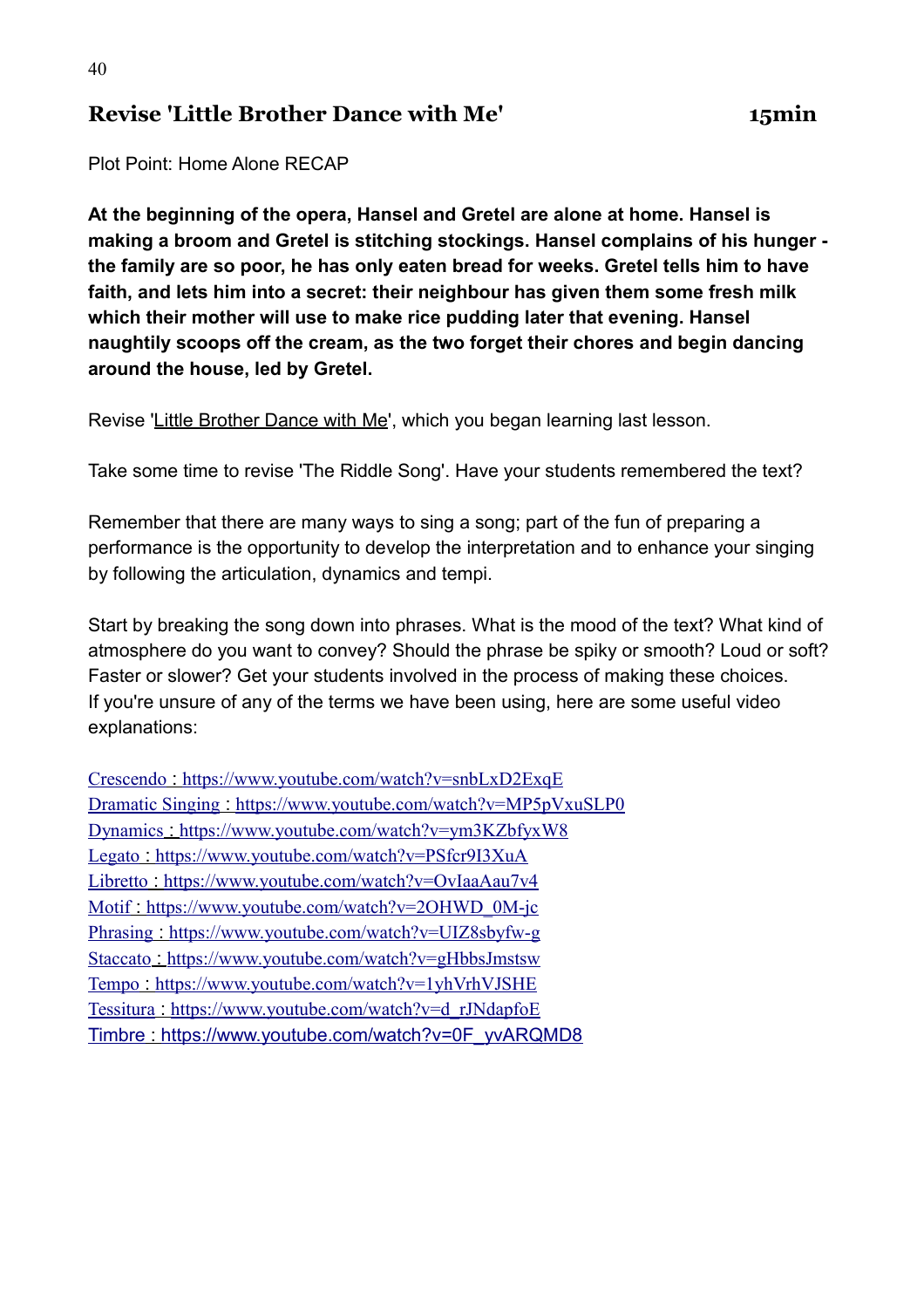# **7 Trapped by a Witch!**

60min lesson

#### **Lesson Outcomes**

- Students will begin to learn the Witch's song.
- Students will have a range of body percussion and gestures they can use to demonstrate and enhance their characters.

At the end of the lesson, take some time to recap and evaluate. Ask the pupils to describe the Witch, and consider how the song they have just learned captures the character. They could be asked to explain how they structured the scene for the Witch, and be asked what alternatives could be explored to produce a different version. Explain that in opera, so many options exist to bring a character to life and we need to consider the options before deciding on the best fit for the rest of the production.

| Drama Warm Up: Children and Witches          |        |
|----------------------------------------------|--------|
| Vocal Warm Up: Throw the Witch in the Oven   |        |
| Hansel and Gretel Video: Trapped by a Witch! |        |
| Learn 'Hop, Hop, Hop!'                       | $\pm$  |
| Start Staging 'Hop, Hop, Hop!'               | $\! +$ |
| Revise 'As We Close Our Sleepy Eyes'         |        |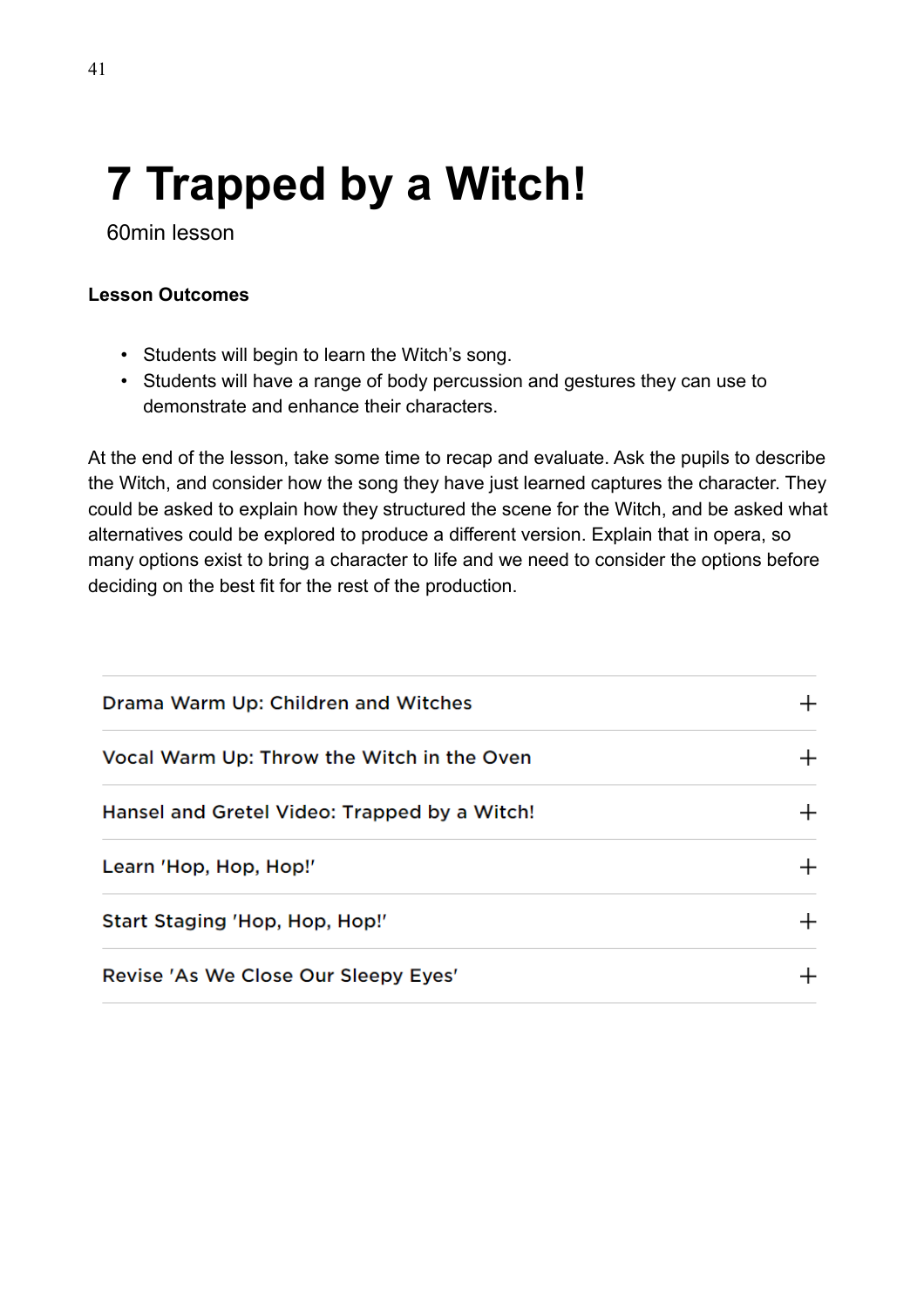# **Drama Warm Up: Children and Witches <b>10min**

Get everyone to walk around the space at a normal walking pace - no particular character or intention, just walking in a relaxed manner, and making eye contact with others as they pass. (If you want to, experiment with changing the environment/characters - ask the students to move as if they're lost in the woods, or creeping through a house without being heard, or as if they're a witch looking for children to eat!)

Once the students are used to that, ask them to pause, look around at the other participants, and secretly choose one other person in the room. It's very important that they keep it a secret who they've chosen!

The person they've chosen is now their brother or sister; when they start moving again, they have to stay as close to that person as possible. Gradually get them to walk faster and faster while still staying as close to their brother/sister as they can - it will quickly get very knotty!

Ask them to pause again, and spread out - they can forget about their brother/sister for now. This time they need to secretly choose a different person. That person is now the Witch! When they start moving again, they need to stay as far away from their Witch as they can. Again, gradually increase the pace so that it becomes harder and harder to maintain a distance from their Witch.

Pause one more time, and ask everyone to remind themselves who is their brother/sister, and who is their Witch. This time, when they start moving, they need to keep themselves directly in between their brother/sister and the Witch at all times! As the pace gets faster, this will become very tricky! Count down from 3 to 1, then get them to freeze. If anyone isn't standing between their sibling and the Witch... then the Witch would have caught them!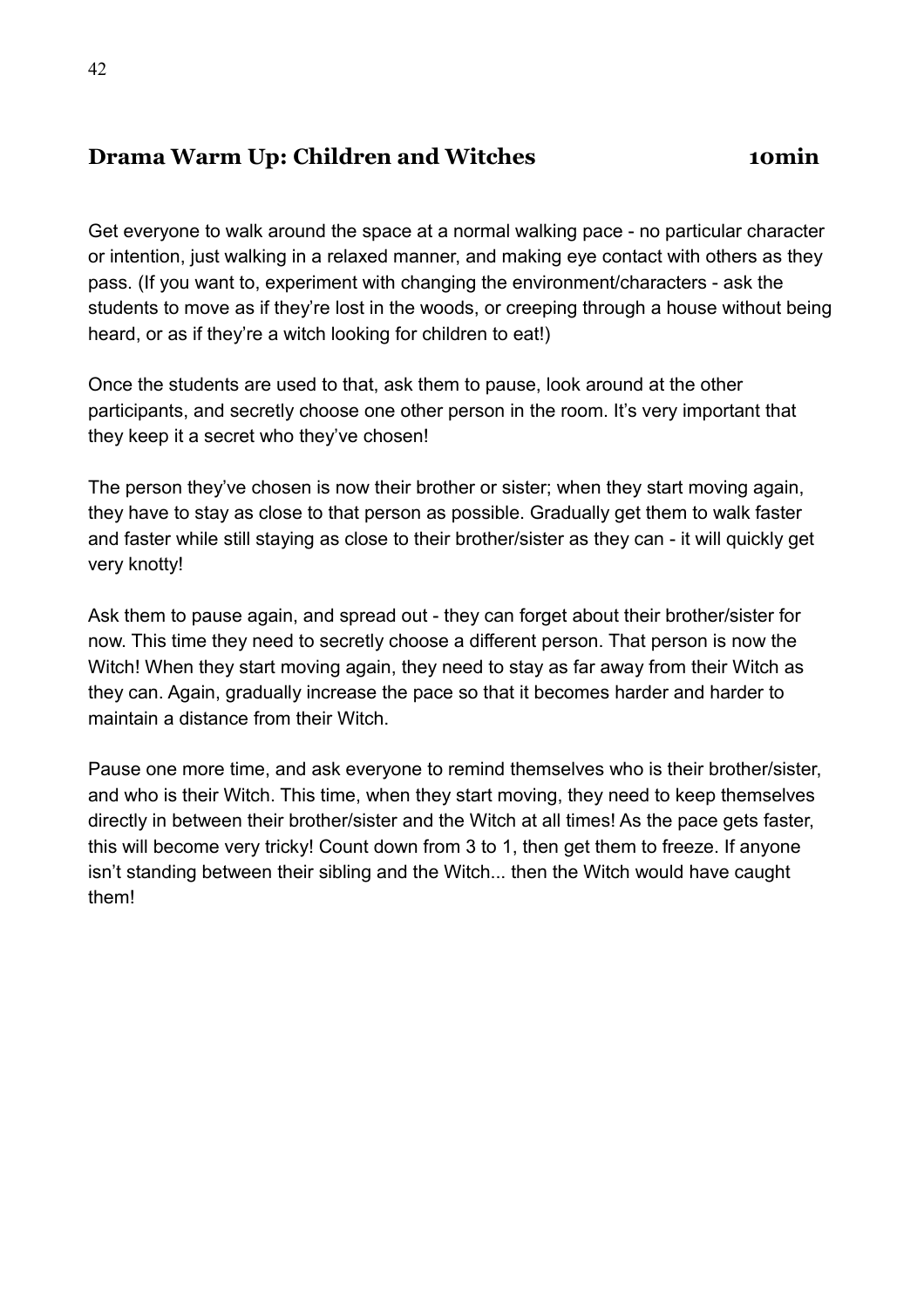## **Vocal Warm Up: Throw the Witch in the Oven 5min**

How: Say the word 'SING', being sure to elongate the 'NG' at the end of the word; 'SINGGGGGGG'. Take the 'S' off; 'INGGGGG'. Take the 'I' off; 'NGGGGG'.

Using this 'NG' sound, explore sliding up and down through the vocal range. Keep the sound thin and small and make sure not to blurt or splurge air when the students are higher in their voices.

If you take the sound high in your voice, it sounds like a scary witch. Make the witch sound, ensuring the group stick to 'NG'.

Then take the witch and throw them into the oven... i.e. make the witch sound and then slide through your range from high to low.

Why:

'Sirening' (sliding up and down the range on the 'NG' sound) warms up the whole vocal range with focus on the top of the voice. For an extension to this exercise, you can add a variation of imagining attaching some elastic to the witch and springing them in and out of the oven.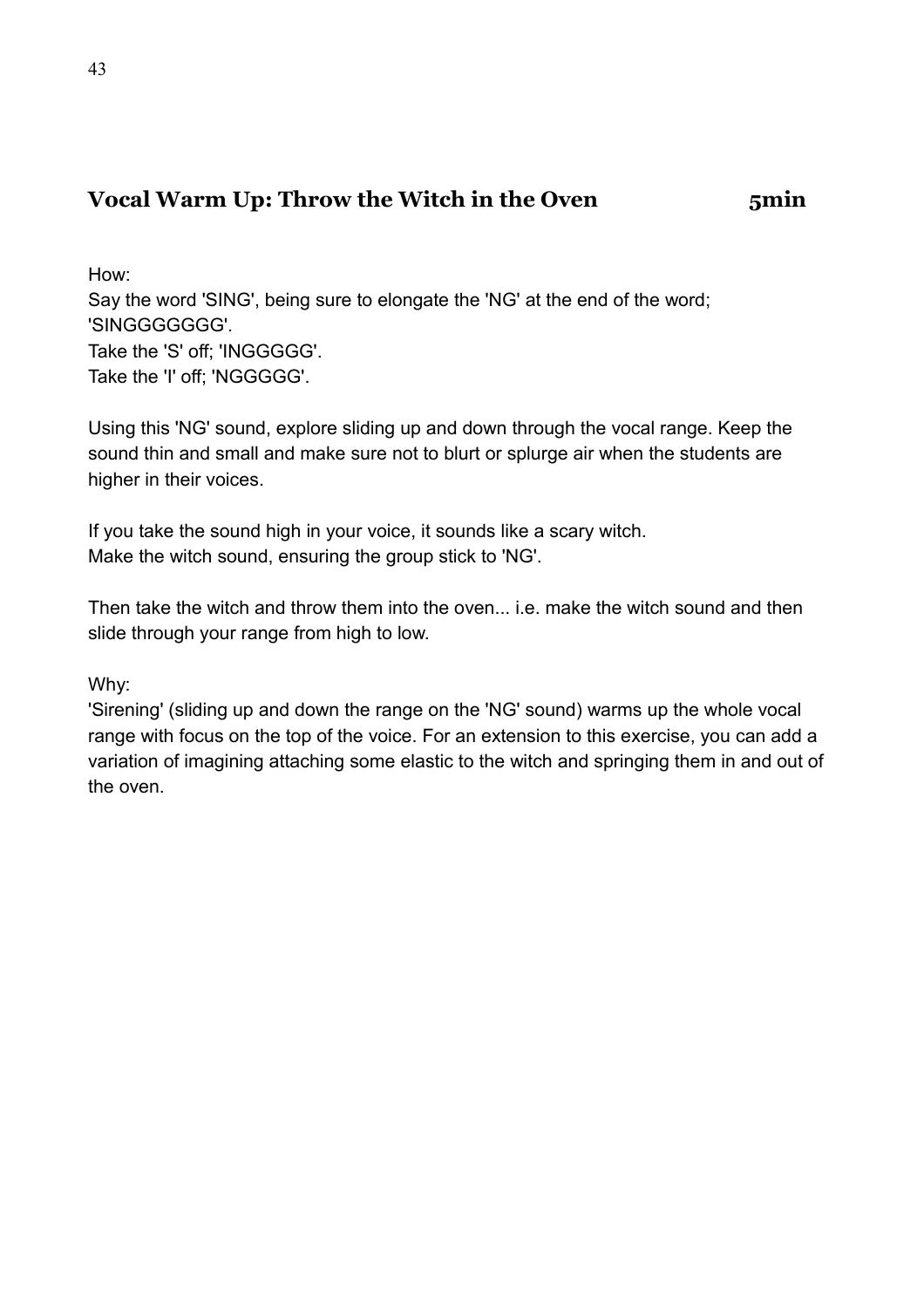## **Hansel and Gretel Video: Trapped by a Witch! VIDEO : 5mi**n

Join presenter Luke Franks as he works on how to get into the character of the Witch both vocally and physically - with conductor Stephen Clarke and stage director Louise Bakker. This film is designed primarily to prepare teachers for the work they will be carrying out in the accompanying lesson plan, but you can also watch this film with your class if you choose.

<https://www.youtube.com/watch?v=ncmQy3FxrxI>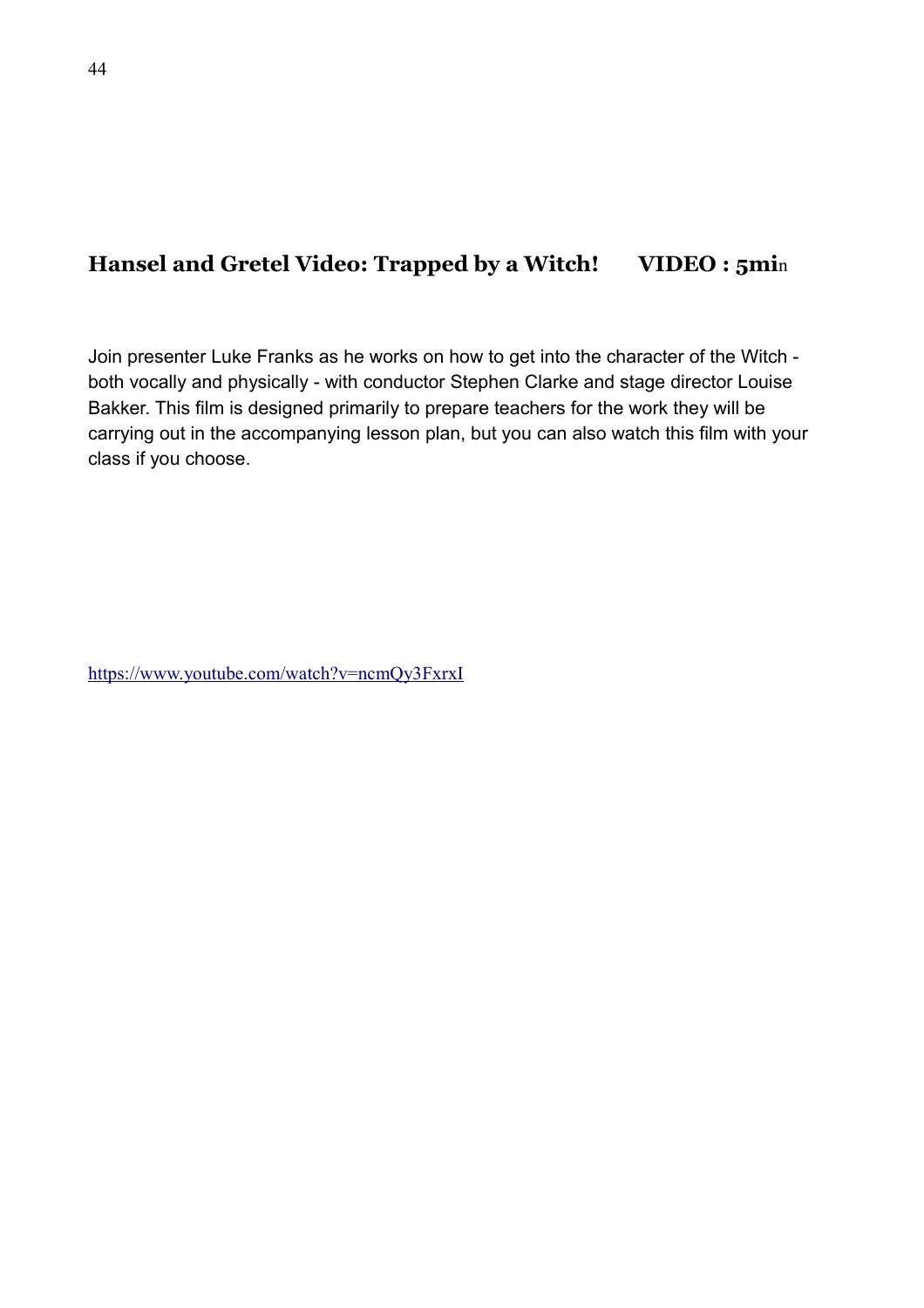# **Learn 'Hop, Hop, Hop!' 20min**

Plot Point: Trapped by a Witch!

**It's morning in the forest and Hansel and Gretel are awoken by the Dew Fairy, who wakes them with a refreshing sprinkle of dew… They stretch and spot a beautiful house in the distance: it smells of hot biscuits, sweet pastry and cake. They investigate and begin to nibble the house until a little old lady motions for them to come in for hot cocoa…**

Tip: start by learning the Witch's song without the body percussion routine notated in the score. You can start adding the body percussion once everyone is confident with the music.

This song is lively, fun, and full of great opportunities for your students to apply what they've learned so far about vocal colour and characterisation. Use what we have explored during the workshop to help you learning this song.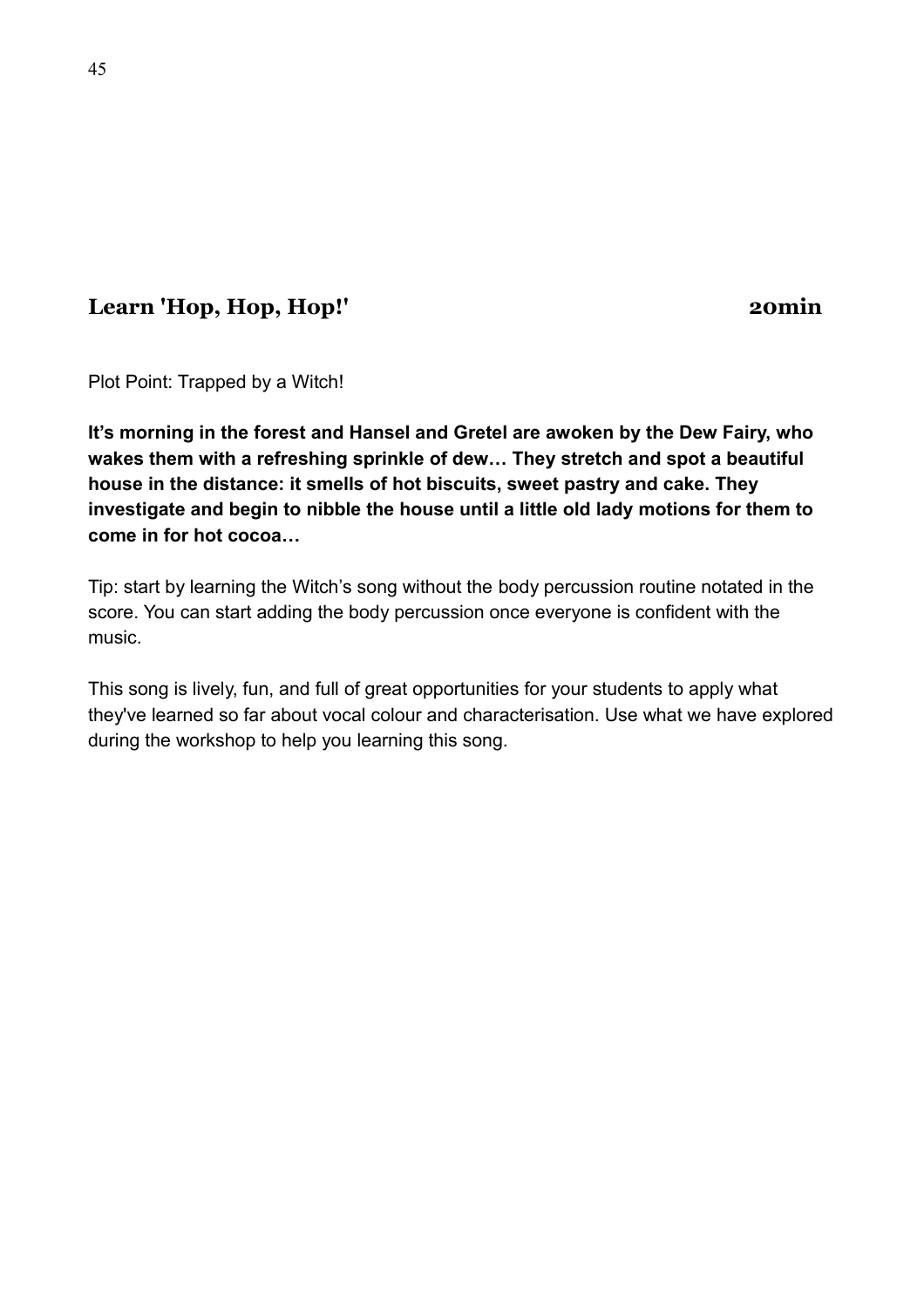# **Start Staging 'Hop, Hop, Hop!' 10min**

We will have the children creating a **witchy soundscape** even before the music starts.

As there is already the body percussion element the only thing added to it will be the body language and faces of that large group of witches... how scary are the children ready to be ?

Dramatic scary end where each child can do their one scary scream and pose.

See the video

.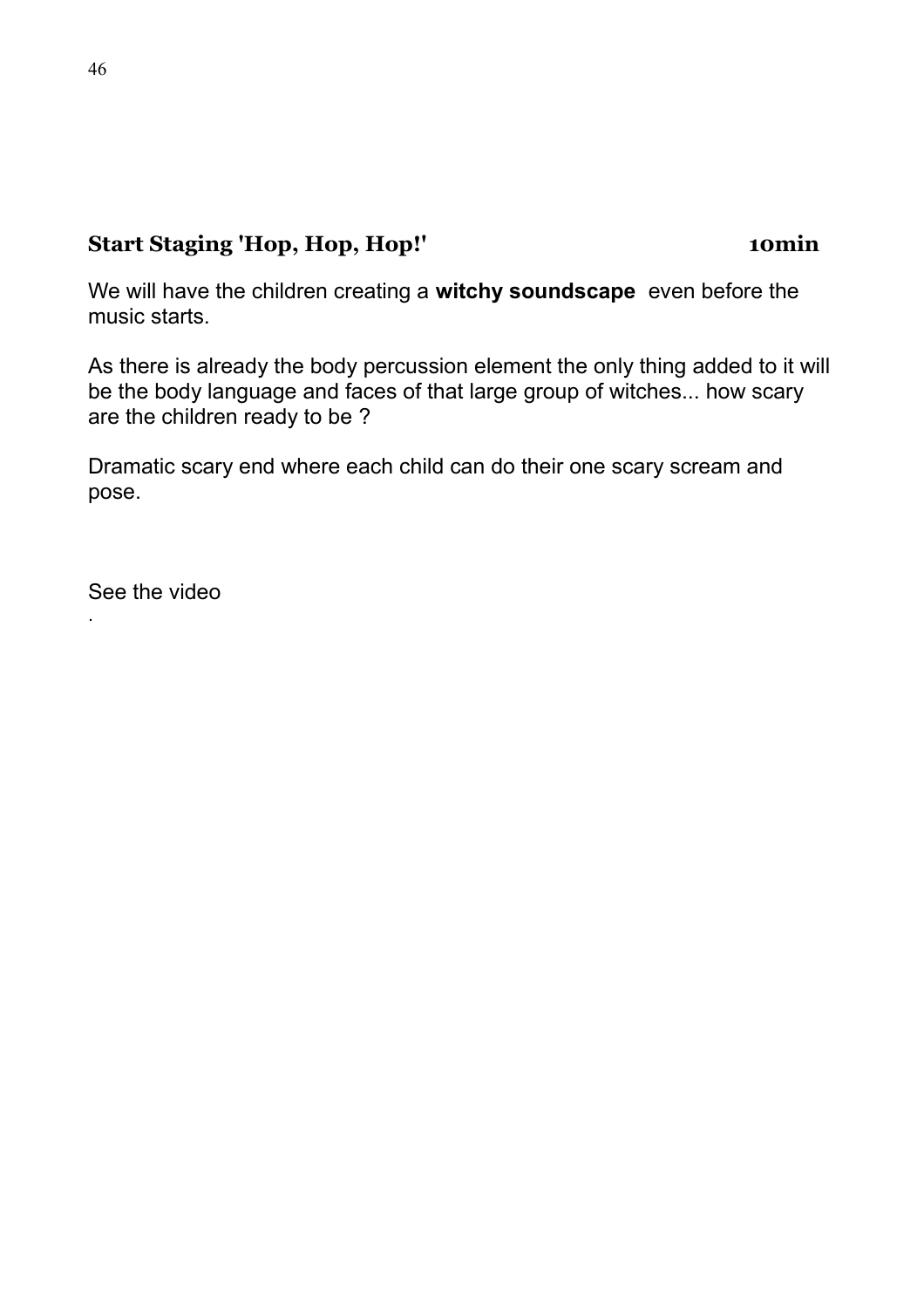# **Revise 'As We Close Our Sleepy Eyes' 10min**

Plot Point: A Starry Night RECAP

**Hansel and Gretel are lost in the dark forest. Forced to sleep there, they meet the Sandman who casts tiredness across them. Before they sleep they pray to their 14 guardian angels to watch over them, singing the song 'As we Close our Sleepy Eyes'.**

Take some time to recap the song you learned last lesson. Once you're feeling confident with the main melody, you could start to explore singing in 2-part harmony with your class, when the vocal line of this song presents the option to split towards the end.

Remember that there are many ways to sing a song; part of the fun of preparing a performance is the opportunity to develop your the interpretation and to enhance your singing by exploring the articulation, dynamics and tempi.

Start by breaking the song down into phrases. What is the mood of the text? What kind of atmosphere does that song explore? Should the phrase be spiky or smooth? Loud or soft? Faster or slower?

If you're unsure of any of the terms we have been using, here are some useful video explanations:

 [Crescendo](https://youtu.be/snbLxD2ExqE) :<https://www.youtube.com/watch?v=snbLxD2ExqE> Dramatic Singing : <https://www.youtube.com/watch?v=MP5pVxuSLP0>  [Dynamics](https://youtu.be/ym3KZbfyxW8) :<https://www.youtube.com/watch?v=ym3KZbfyxW8> Legato : <https://www.youtube.com/watch?v=PSfcr9I3XuA>  [Libretto](https://youtu.be/OvIaaAau7v4) :<https://www.youtube.com/watch?v=OvIaaAau7v4> Motif: [https://www.youtube.com/watch?v=2OHWD\\_0M-jc](https://www.youtube.com/watch?v=2OHWD_0M-jc)  [Phrasing](https://youtu.be/UIZ8sbyfw-g) :<https://www.youtube.com/watch?v=UIZ8sbyfw-g> Staccato: <https://www.youtube.com/watch?v=gHbbsJmstsw> Tempo : <https://www.youtube.com/watch?v=1yhVrhVJSHE> Tessitura : [https://www.youtube.com/watch?v=d\\_rJNdapfoE](https://www.youtube.com/watch?v=d_rJNdapfoE) Timbre : [https://www.youtube.com/watch?v=0F\\_yvARQMD8](https://www.youtube.com/watch?v=0F_yvARQMD8)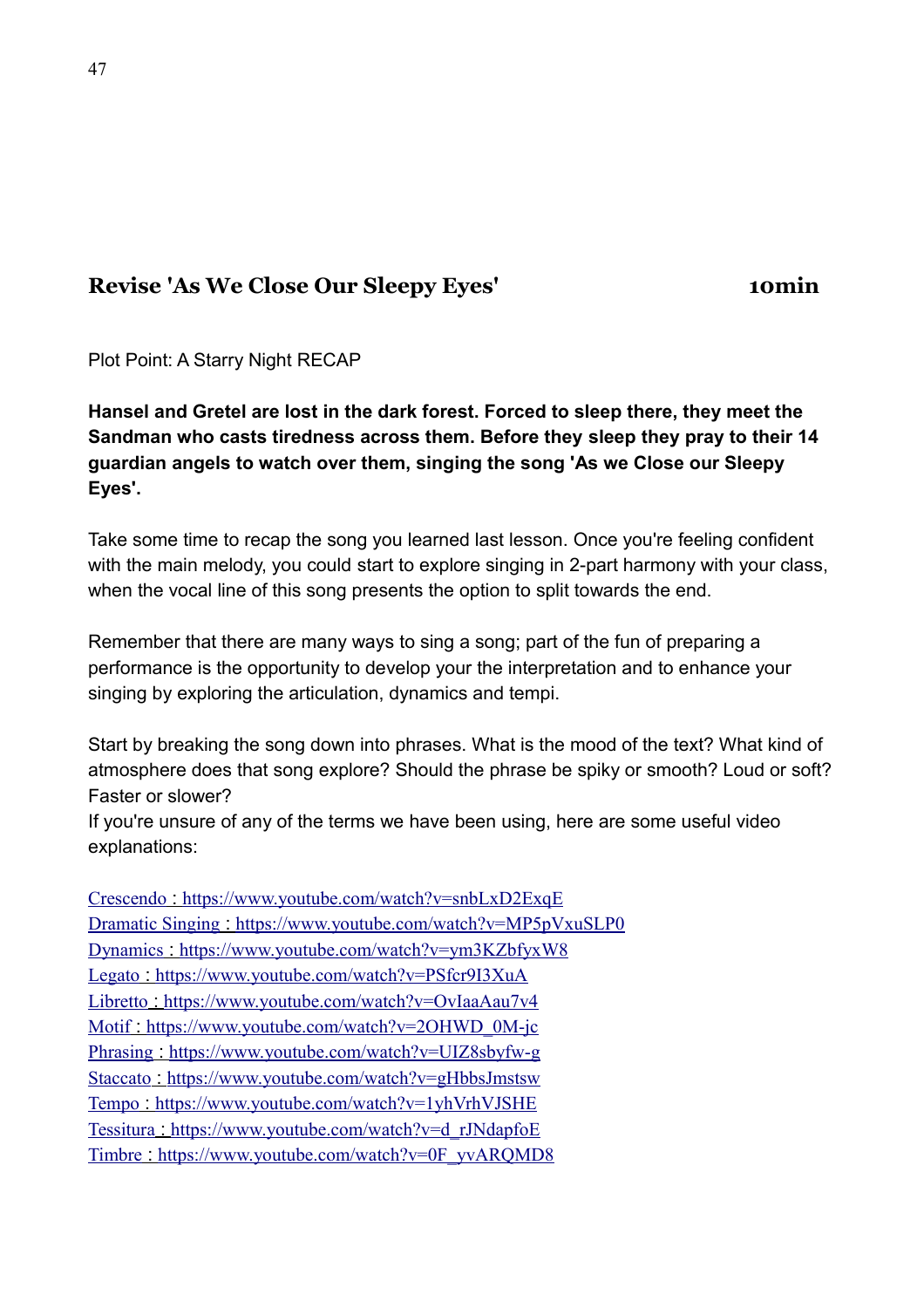# **8 Character Development**

60min lesson

#### **Lesson Outcomes**

- Students will feel confident using movement to express aspects of a character.
- Students will understand how to develop a song by staging it, knowing some ways to achieve this.
- Students will have learned the Witch's song.

At the end of the lesson, take some time to recap and evaluate. Ask the pupils to talk through the process of building the scene. Can they discuss what advice would they give another class if they were approaching this song? What were they particularly pleased with and what would they want to improve about their performance?

Ask how their understanding of opera has changed over the course of the lessons. How would they describe opera to someone that has never heard or seen it before?

| p.42, week 7<br>Drama Warm Up: Children and Witches        |        |
|------------------------------------------------------------|--------|
| Drama Warm Up: Hip Hop                                     | $^{+}$ |
| Vocal Warm Up: Throw the Witch in the Oven<br>p.43, week 7 |        |
| Vocal Warm Up: Do-So-Do<br>$p.28$ , week 4                 | $\pm$  |
| Learn Body Percussion for 'Hop, Hop, Hop!'                 | $\pm$  |
| Finish Staging 'Hop, Hop, Hop!'                            |        |
| Start Learning 'The Witch is Dead'                         |        |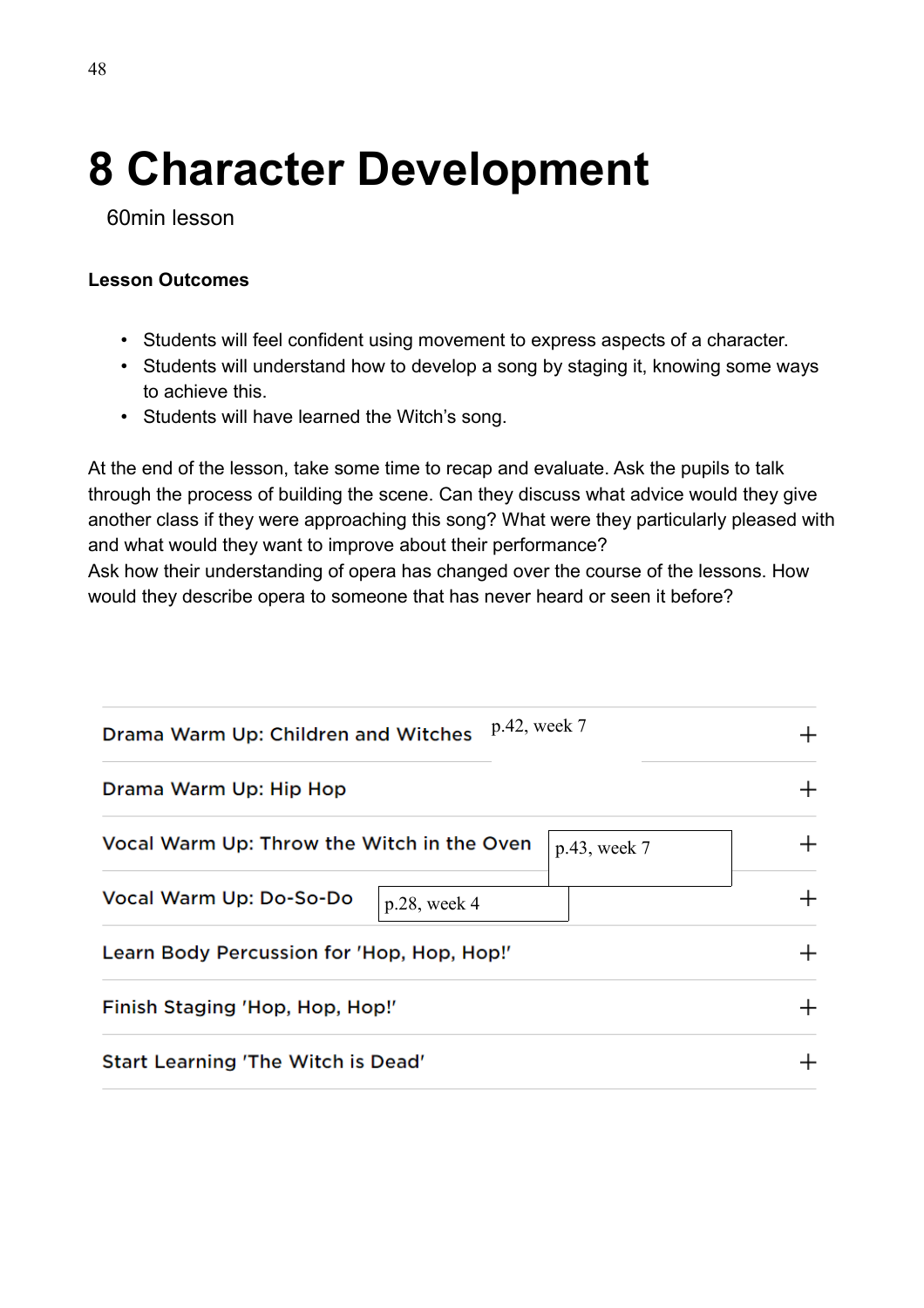# **Drama Warm Up: Hip Hop** 5min

#### **Hip Hop**

The group stands in a circle, with one person in the centre (the teacher will be the leader to begin with). The leader shouts out a series of 'calls' and the group quickly learns the 'responses'. Every call and response is accompanied by a movement as follows:

The leader can shout out as many calls as they like – and the group responds. They can also reverse the calls and responses 'Hip-hop' 'hop-hip'. Once the leader has called a few times, they can shout "Call the cops!" the group responds "Leg it" and everyone runs to find a new place in the circle. The last person to find a place in the circle is the new leader.

If your group really enjoys this game, making up new calls and responses can be fun.

#### Why:

This game is fun and silly, encourages people to work together, and to stand on their own in front of a bigger group.

| Caller (LEADER):                    | Response (GROUP):                   |
|-------------------------------------|-------------------------------------|
| <b>HIP</b>                          | HOP                                 |
| Just out on one hip                 | Hop on one foot                     |
| <b>ROLLER</b>                       | <b>COASTER</b>                      |
| Raise both arms high                | Swoop arms down                     |
| <b>SNOW</b>                         | <b>STORM</b>                        |
| Fluttering fingers like a snow fall | Protect your face from the wind     |
| <b>GINGERBREAD HOUSE</b>            | <b>COME IN MY PRETTY</b>            |
| Hands above heads in a roof shape   | Witchy voice and a finger beckoning |
| <b>NIGHT</b>                        | <b>FEVER</b>                        |
| Roll hands in front of body         | Night fever disco pose              |
| <b>FINDERS</b>                      | <b>KEEPERS</b>                      |
| Point enthusiastically at something | Both arms crossed over body.        |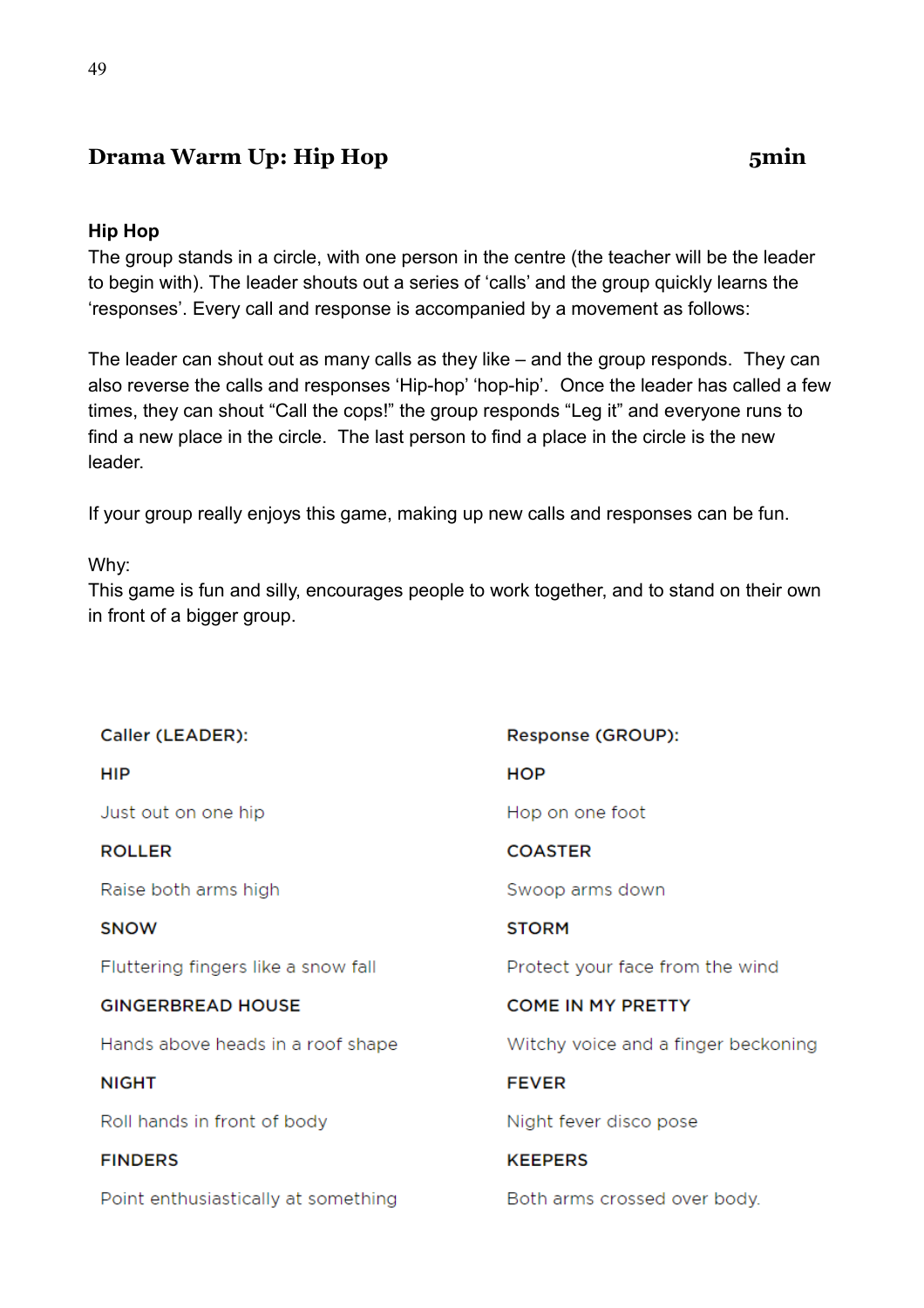# **Learn Body Percussion for 'Hop, Hop, Hop!' 10min**

Plot Point: Trapped by a Witch RECAP

**It's morning in the forest and Hansel and Gretel are awoken by the Dew Fairy, who wakes them with a refreshing sprinkle of dew... They stretch and spot a beautiful house in the distance: it smells of hot biscuits, sweet pastry and cake. They investigate and begin to nibble the house until a little old lady motions for them to come in for hot cocoa...**

Spend some time revising the song 'Hop, Hop, Hop!'.

Tip: now that you're confident with the music, it's time to have a look at adding in the body percussion, which you will find notated in the score. Think about what the body percussion could mean; is it a magic spell? Is it a way of intimidating the children? Is it a victory dance when she thinks she's won? Experiment with the different options of how to perform it. Explore how you can deliver the song in character as the Witch – don't forget the characterisation!

Remember that there are many ways to sing a song; part of the fun of preparing a performance is the opportunity to develop the interpretation and to enhance your singing by exploring the articulation, dynamics and tempi.

Start by breaking the song down into phrases. What is the mood of the text? What kind of atmosphere do we want to convey? Should the phrase be spiky or smooth? Loud or soft? Faster or slower?

If you're unsure of any of the terms we have been using, here are some useful video explanations:

 [Crescendo](https://youtu.be/snbLxD2ExqE) :<https://www.youtube.com/watch?v=snbLxD2ExqE> Dramatic Singing : <https://www.youtube.com/watch?v=MP5pVxuSLP0>  [Dynamics](https://youtu.be/ym3KZbfyxW8) :<https://www.youtube.com/watch?v=ym3KZbfyxW8> Legato : <https://www.youtube.com/watch?v=PSfcr9I3XuA> Libretto : <https://www.youtube.com/watch?v=OvIaaAau7v4> Motif: [https://www.youtube.com/watch?v=2OHWD\\_0M-jc](https://www.youtube.com/watch?v=2OHWD_0M-jc)  [Phrasing](https://youtu.be/UIZ8sbyfw-g) :<https://www.youtube.com/watch?v=UIZ8sbyfw-g> Staccato: <https://www.youtube.com/watch?v=gHbbsJmstsw> Tempo : <https://www.youtube.com/watch?v=1yhVrhVJSHE> Tessitura : [https://www.youtube.com/watch?v=d\\_rJNdapfoE](https://www.youtube.com/watch?v=d_rJNdapfoE) Timbre : https://www.youtube.com/watch?v=0F\_yvAROMD8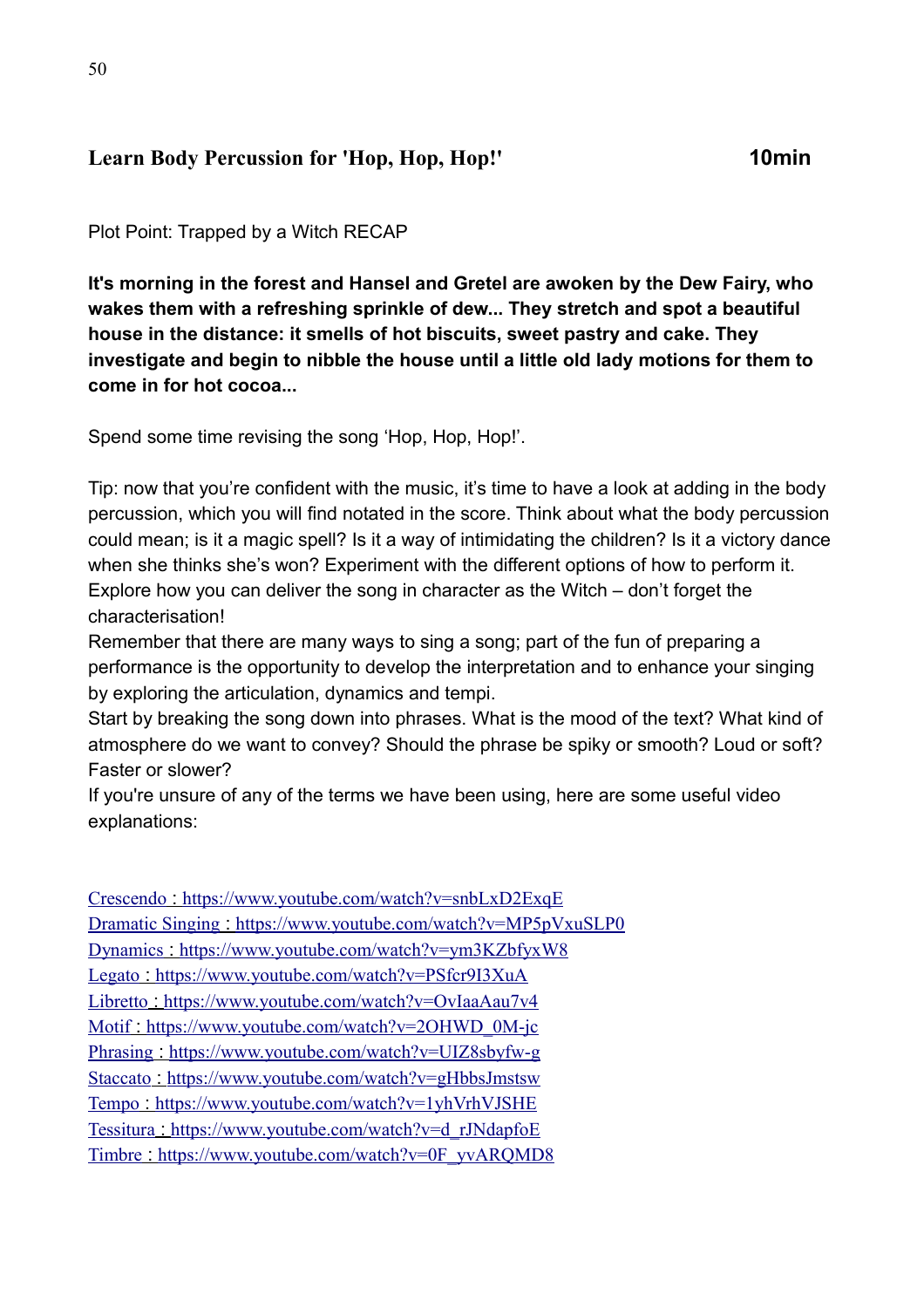## **Finish Staging 'Hop, Hop, Hop!' 20min**

This first section of the song has three sung lines ("So Hop, hop hop...", "When up I spring", and "At dead of night") interspersed with body percussion. At the start of each sung line, ask the performers to strike one of their Witch poses. Encourage them to change their pose as much as possible each time, particularly in terms of level.

See how dark you want to go!

Decide on one final big pose for the instturmental dramatic ending !

Decide too how each child want to pose for the end of the song Remember to encourage the performers to make their movement, poses and gestures as exaggerated and monstrous as possible - the Witch needs to be seriously scary!